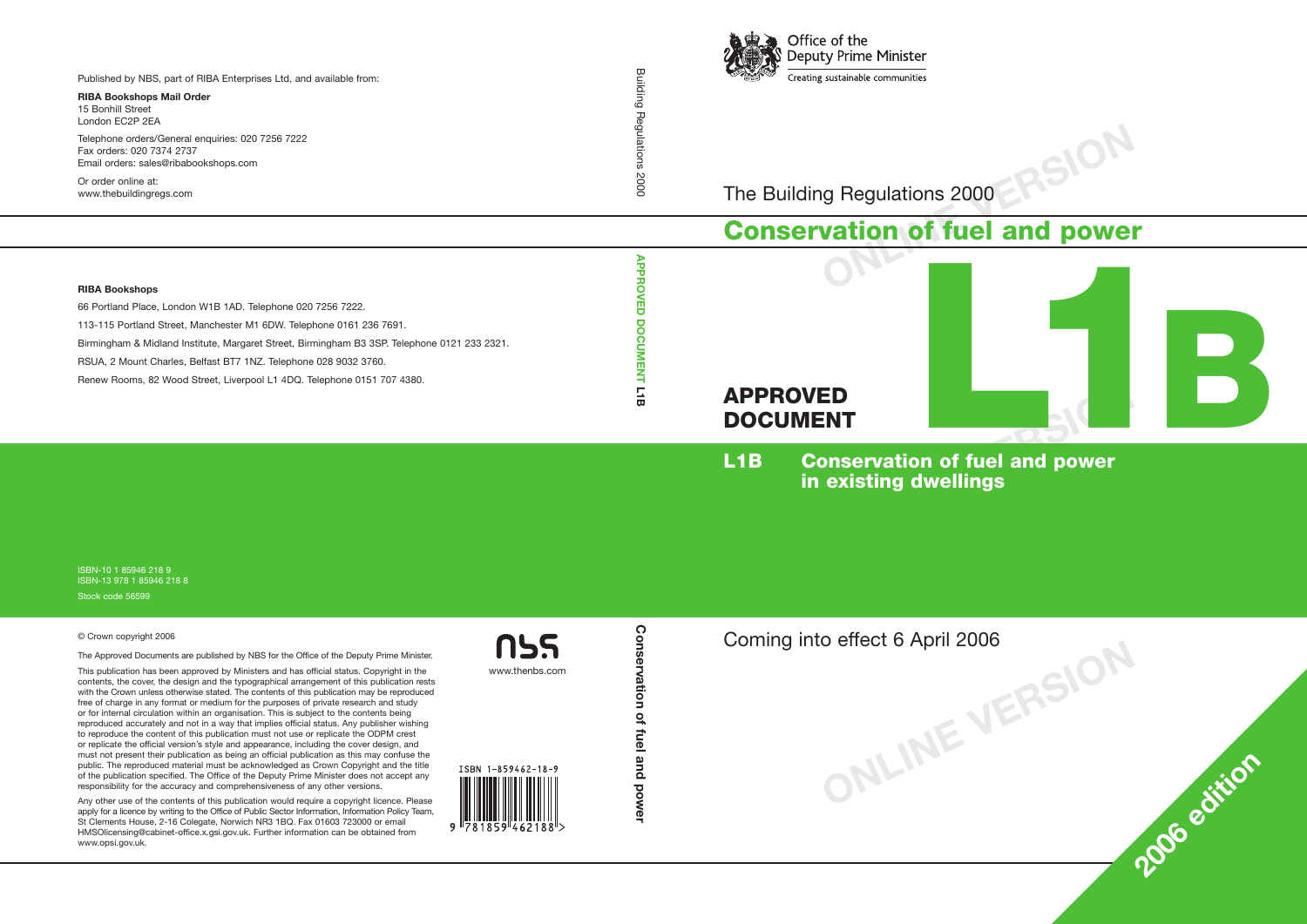## **MAIN CHANGES IN THE 2006 EDITIONS**

1. This Approved Document L1B comes into force on 06 April 2006 in support of the Building and Approved Inspectors (Amendment) Regulations 2006, SI 2006/652. From that date the 2002 edition of Approved Document L1 will become obsolescent. The main changes in the legal requirements and the supporting technical guidance in this edition of Approved Document L1B are as follows.

### **Changes in the legal requirements**

- ition of Approved Document<br>
bsolescent. The main<br>
ical guidance in this edition<br>
ical guidance in this edition<br> **In requirements**<br> **In requirements**<br> **In requirements**<br> **In requirements**<br> **In the relevant text for<br>
In the** 2. The main legal changes are reproduced at the front of this Approved Document and interleaved as well in the relevant text for ease of reference. In cases of doubt however refer to the SI itself.
- 3. Part L of Schedule 1 has been consolidated into a single requirement L1, covering all types of building with no limits on application.
- 4. As well as changes to Part L, there are significant changes to the definitions of works and exempt works and a new definition of 'thermal element' is introduced to address more types of alteration and renovation work. New requirements apply when providing or renovating thermal elements and commissioning heating, ventilation and lighting systems.
- 5. The scope of the Competent Persons schemes in Schedule 2A has been widened and more scheme operators have been approved. Engaging an approved Competent Person is not obligatory but building control bodies are authorised to accept self-certification by such persons enabling reduced administrative burdens, delays and costs.
- 6. The list of works in Schedule 2B that need not be notified to building control bodies (but which must still comply) has been substantially increased to include minor works on heating, ventilation and lighting systems.

### **Changes in the technical guidance**

**Commentary**<br> **Commentary**<br> **So of the guidance and how<br>
DIMENTERSION** 7. Four Approved Documents are published reflecting the specialisation in the construction market. In the new Approved Documents regulatory requirements are shown on a green background and defined terms are highlighted. More use has been made of more comprehensive and detailed technical reference publications that therefore form part of the approved guidance. Commentary text has been added in places to explain, for instance, the aims of the guidance and how outcomes are calculated.

- 8. In this Approved Document the guidance is based on an elemental approach to compliance. The main technical changes comprise a general improvement in the performance standards that are considered reasonable for work on thermal elements, windows, doors heating, hot water, ventilation and lighting systems in existing dwellings. As an exception to this the standards for replacement windows, roof windows and rooflights are unchanged from those in ADL1 (2002).
- 9. More guidance is given enabling greater flexibility when building extensions including conservatories and other highly glazed designs. The exemption for conservatories remains unchanged.
- 10. A new section contains guidance on ways of complying with the new requirements for provision and renovation of thermal elements. A new Appendix A gives examples of what can be achieved cost-effectively.

**ONLINE VERSION**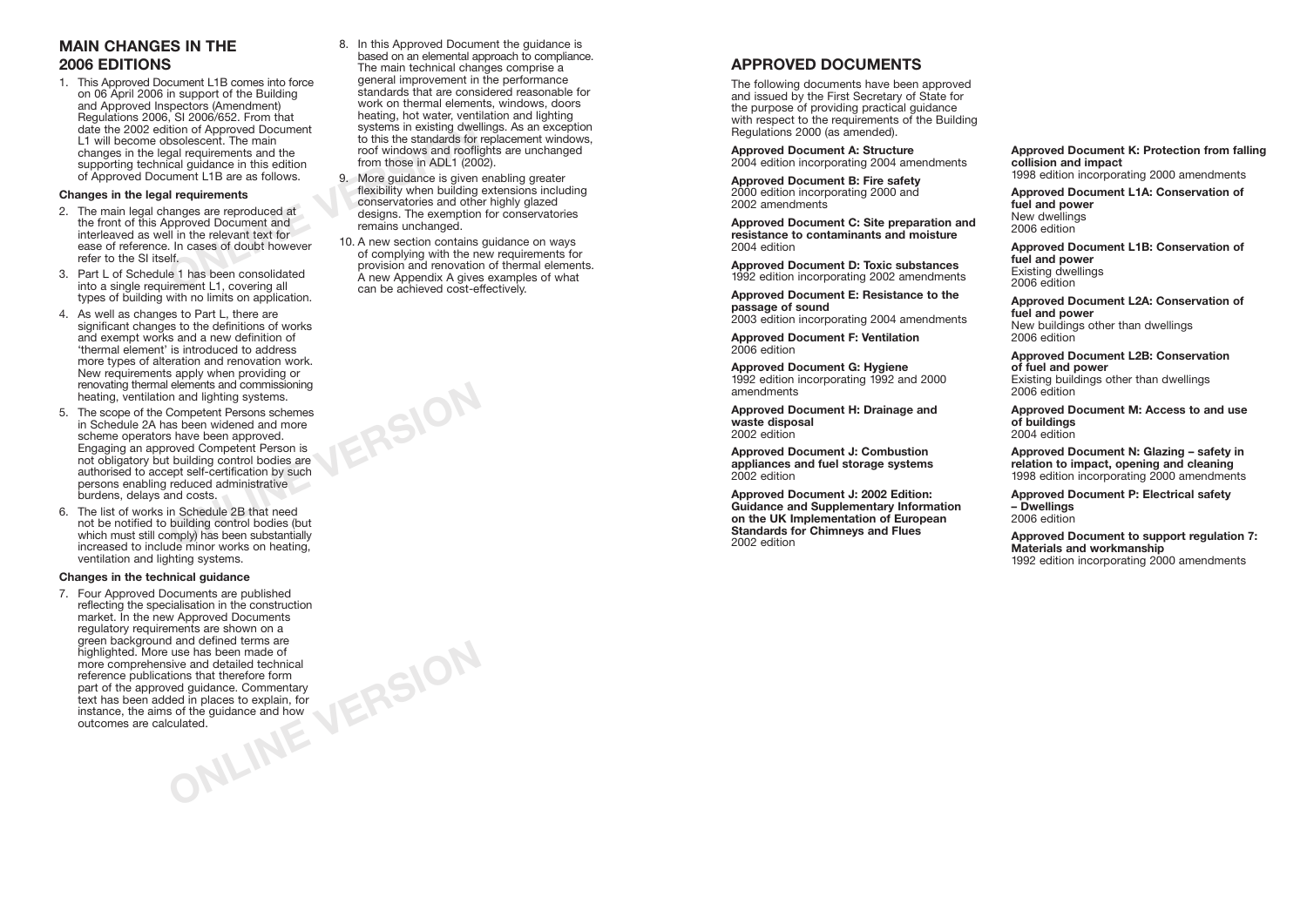# **Contents**

### PAGE

| Use of guidance                                                               | 3              | <b>Schedule 2B</b>                                  |
|-------------------------------------------------------------------------------|----------------|-----------------------------------------------------|
| The Approved Documents                                                        | 3              | Section 0: General guid                             |
| Other requirements                                                            | 3              | Conventions used in this                            |
| Limitation on requirements                                                    | 3              | Types of work covered b                             |
| Materials and workmanship                                                     | 3              | <b>Approved Document</b>                            |
| Independent certification schemes                                             | 3              | <b>Technical risk</b>                               |
| <b>Technical specifications</b>                                               | 3              | Historic buildings                                  |
| The Workplace (Health, Safety and Welfare)                                    |                | Calculation of U-values                             |
| Regulations 1992<br>Mixed use development                                     | 4<br>4         | Buildings that are exemp<br>requirements in Part L  |
| <b>The Requirement</b>                                                        | 5              | <b>Section 1: Guidance re</b><br>building work      |
| <b>Other changes to the Regulations</b>                                       | 6              | The extension of a dwel                             |
| Interpretation                                                                | 6              | Fabric standards                                    |
| Meaning of building work                                                      | 6              | Area of windows, roo                                |
| Requirements relating to building work                                        | 7              | and doors                                           |
| Requirements relating to thermal elements                                     | 7              | Heating and lighting                                |
| Requirements relating to a change to<br>energy status                         | 7              | Optional approaches<br>design flexibility           |
| Requirements relating to a material<br>change of use                          | 7              | Conservatories and<br>glazed extensions             |
| Exempt buildings and work                                                     | $\overline{7}$ | Material change of use                              |
| Giving of a building notice or deposit                                        |                | Option providing mo                                 |
| of plans                                                                      | 8              | Material alteration                                 |
| Regulation 13 (particulars and plans<br>where a building notice is given) and |                | Work on controlled fittin                           |
| 14 (full plans)                                                               | 8              | Controlled fittings                                 |
| <b>New Part VA</b>                                                            | 10             | Controlled services                                 |
| <b>Energy Performance of buildings</b>                                        | 10             | Heating and hot                                     |
| Methodology of calculation of the                                             |                | Insulation of pipe                                  |
| energy performance of buildings                                               | 10             | Mechanical venti                                    |
| Minimum energy performance<br>requirements for buildings                      | 10             | Mechanical cooli                                    |
| New buildings                                                                 | 10             | Fixed internal ligl                                 |
| Consequential improvements to<br>energy performance                           | 10             | Fixed external lig<br><b>Section 2: Guidance or</b> |
| Interpretation                                                                | 10             | The provision of thermal                            |
| Part VI - Miscellaneous                                                       | 11             | U-values                                            |
| Pressure testing                                                              | 11             | Continuity of insulati                              |
| Commissioning                                                                 | 11             | Renovation of thermal e                             |
| $CO2$ emission rate calculations                                              | 11             | Retained thermal eleme                              |
| <b>Schedule 2A</b>                                                            | 12             | <b>Section 3: Providing in</b>                      |

|                                                              | <b>PAGE</b> |
|--------------------------------------------------------------|-------------|
| <b>Schedule 2B</b>                                           | 14          |
| <b>Section 0: General guidance</b>                           | 15          |
| Conventions used in this document                            | 15          |
| Types of work covered by this<br><b>Approved Document</b>    | 15          |
| Technical risk                                               | 16          |
| Historic buildings                                           | 16          |
| <b>Calculation of U-values</b>                               | 16          |
| Buildings that are exempt from the<br>requirements in Part L | 16          |
| Section 1: Guidance relating to<br>building work             | 17          |
| The extension of a dwelling                                  | 17          |
| Fabric standards                                             | 17          |
| Area of windows, roof windows<br>and doors                   | 17          |
| Heating and lighting in the extension                        | 17          |
| Optional approaches with more<br>design flexibility          | 17          |
| Conservatories and substantially<br>glazed extensions        | 18          |
| Material change of use                                       | 18          |
| Option providing more design flexibility                     | 19          |
| <b>Material alteration</b>                                   | 19          |
| Work on controlled fittings and services                     | 19          |
| <b>Controlled fittings</b>                                   | 19          |
| Controlled services                                          | 20          |
| Heating and hot systems                                      | 20          |
| Insulation of pipes and ducts                                | 21          |
| Mechanical ventilation                                       | 21          |
| Mechanical cooling                                           | 21          |
| <b>Fixed internal lighting</b>                               | 21          |
| <b>Fixed external lighting</b>                               | 21          |
| Section 2: Guidance on thermal elements                      | 22          |
| The provision of thermal elements                            | 22          |
| U-values                                                     | 22          |
| Continuity of insulation and airtightness                    | 22          |
| Renovation of thermal elements                               | 23          |
| Retained thermal elements                                    | 23          |
| <b>Section 3: Providing information</b>                      | 24          |
| <b>Section 4: Definitions</b>                                | 25          |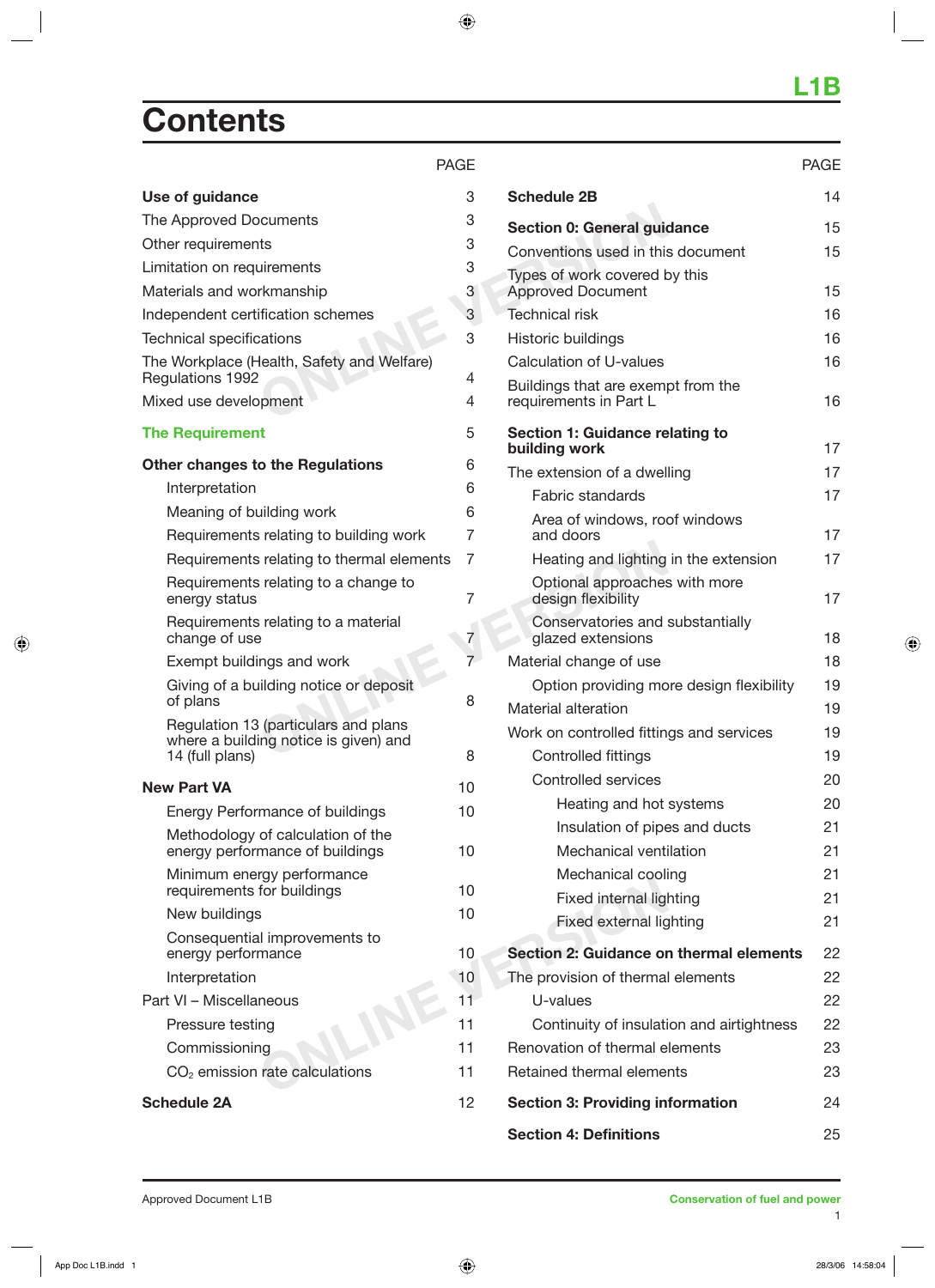## **L1B** CONTENTS

|                                                                               | <b>PAGE</b> |
|-------------------------------------------------------------------------------|-------------|
| Appendix A: Work to thermal elements                                          | 26          |
| General guidance                                                              | 26          |
| General guidance                                                              | 26          |
| Roofs                                                                         | 26          |
| Walls                                                                         | 26          |
| <b>Floors</b>                                                                 | 27          |
| International, European and<br><b>British Standards</b>                       | 27          |
| Table A1: Cost-effective U-Value targets<br>when undertaking renovation works |             |
| to <i>thermal elements</i>                                                    | 27          |
| <b>Documents referred to</b>                                                  | 30          |
| <b>Standards referred to</b>                                                  | 31          |

**ONLINE VERSION**

**ONLINE VERSION**

2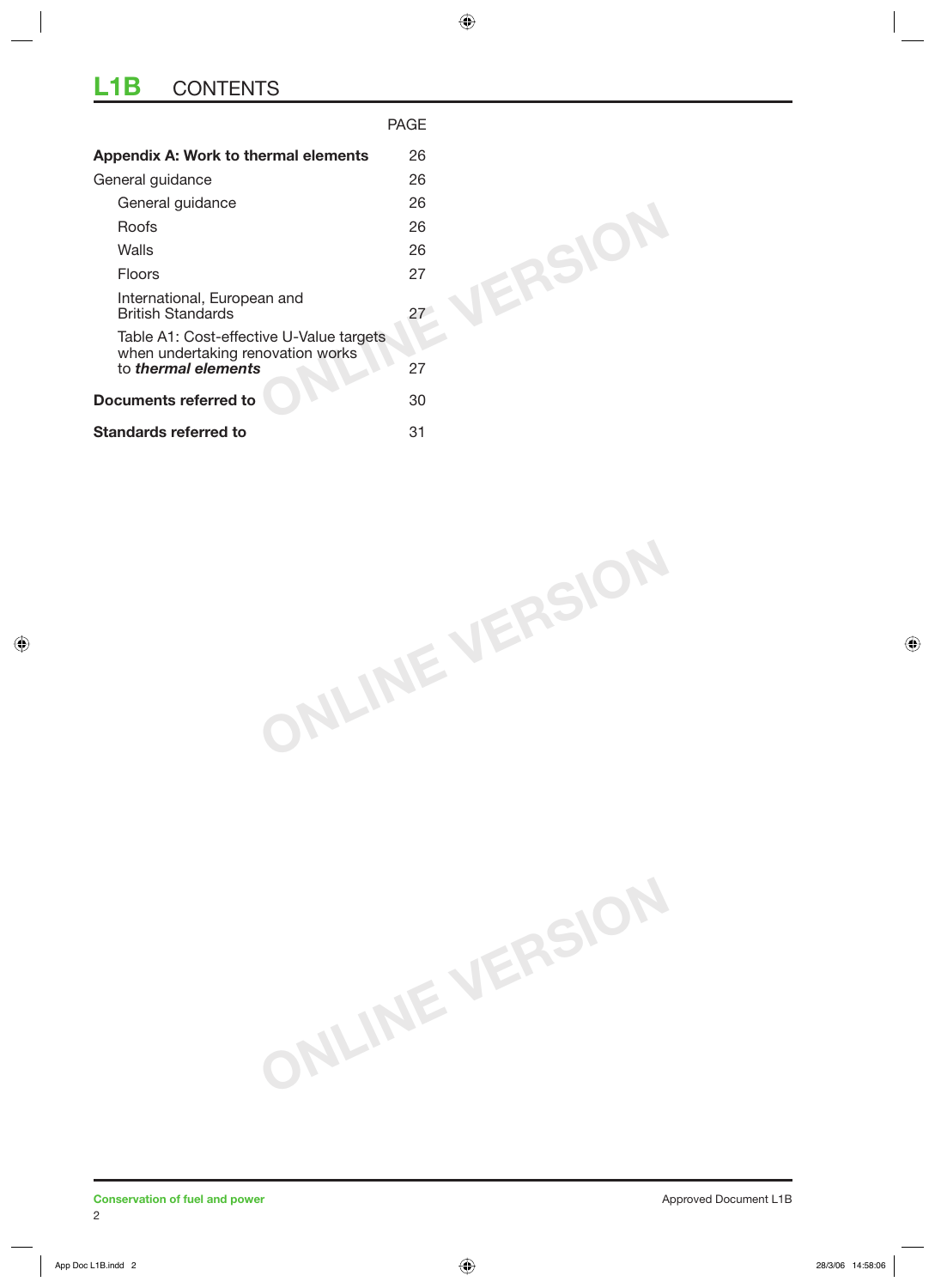# **Use of guidance**

## **THE APPROVED DOCUMENTS**

This document is one of a series that has been approved and issued by the Secretary of State for the purpose of providing practical guidance with respect to the technical requirements of the Building Regulations 2000 for England and Wales.

At the back of this document is a list of all the documents that have been approved and issued by the Secretary of State for this purpose.

Approved Documents are intended to provide guidance for some of the more common building situations. However, there may well be alternative ways of achieving compliance with the requirements. Thus there is no obligation to adopt any particular solution contained in an Approved Document if you prefer to meet the relevant requirement in some other way.

## **OTHER REQUIREMENTS**

The guidance contained in an Approved Document relates only to the particular requirements of the Regulations that the document addresses. The building work will also have to comply with the requirements of any other relevant paragraphs in Schedule 1 to the Regulations.

There are Approved Documents that give guidance on each of the Parts of Schedule 1 and on Regulation 7.

## **LIMITATION ON REQUIREMENTS**

The document addresses. The<br>
also have to comply with the<br>
Pregulations.<br>
Pregulations.<br>
Pregulations of the Parts of Schedule 1<br>
The Parts of Schedule 1<br> **ON REQUIREMENTS**<br> **ON REQUIREMENTS**<br>
There are many UK prod<br>
the P In accordance with Regulation 8, the requirements in Parts A to D, F to K and N (except for paragraphs H2 and J6) of Schedule 1 to the Building Regulations) do not require anything to be done except for the purpose of securing reasonable standards of health and safety for persons in or about buildings (and any others who may be affected by buildings or matters connected with buildings). This is one of the categories of purpose for which Building Regulations may be made.

**EXERCUTE:** As implemented by the Electric (SI 1994/3260).<br>
Samplemented by the Electric Containing to the security with resistance<br>
Samplemented and the welfare and containing is excluded from Regulation 8<br>
The welfare an Paragraphs H2 and J6 are excluded from Regulation 8 because they deal directly with prevention of the contamination of water. Parts E and M (which deal, respectively, with resistance to the passage of sound, and access to and use of buildings) are excluded from Regulation 8 because they address the welfare and convenience of building users. Part L is excluded from Regulation 8 because it addresses the conservation of fuel and power. All these matters are amongst the purposes, other than health and safety that may be addressed by Building Regulations.

## **MATERIALS AND WORKMANSHIP**

Any building work which is subject to the requirements imposed by Schedule 1 to the Building Regulations should, in accordance with Regulation 7, be carried out with proper materials and in a workmanlike manner.

and by the Secretary of State<br>
f providing practical guidance<br>
be technical requirements of the<br>
Dialiding Regulations show<br>
and in a workmanike m<br>
s document is a list of all the<br>
s document is a list of all the<br>
s docume You may show that you have complied with Regulation 7 in a number of ways. These include the appropriate use of a product bearing CE marking in accordance with the Construction Products Directive (89/106/EEC)<sup>1</sup>, the Low Voltage Directive (73/23/EEC and amendment 93/68/EEC)<sup>2</sup> and the EMC Directive (89/336/ EEC)<sup>3</sup> as amended by the CE Marking Directive  $(93/68/EEC)<sup>4</sup>$  or a product complying with an appropriate technical specification (as defined in those Directives), a British Standard, or an alternative national technical specification of any state which is a contracting party to the European Economic Area which, in use, is equivalent, or a product covered by a national or European certificate issued by a European Technical Approval Issuing body, and the conditions of use are in accordance with the terms of the certificate. You will find further guidance in the Approved Document supporting Regulation 7 on materials and workmanship.

## **INDEPENDENT CERTIFICATION SCHEMES**

There are many UK product certification schemes. Such schemes certify compliance with the requirements of a recognised document that is appropriate to the purpose for which the material is to be used. Materials which are not so certified may still conform to a relevant standard.

Many certification bodies that approve such schemes are accredited by UKAS.

## **TECHNICAL SPECIFICATIONS**

Building Regulations are made for specific purposes: health and safety, energy conservation and the welfare and convenience of disabled people. Standards and technical approvals are relevant guidance to the extent that they relate to these considerations. However, they may also address other aspects of performance such as serviceability, or aspects which although they relate to health and safety are not covered by the Regulations.

3

4

<sup>1</sup> As implemented by the Construction Products Regulations 1991 (SI 1991/1620).

<sup>2</sup> As implemented by the Electrical Equipment (Safety) Regulations 1994 (SI 1994/3260).

As implemented by the Electromagnetic Compatibility Regulations 1992 (SI 1992/2372).

As implemented by the Construction Products (Amendment) Regulations 1994 (SI 1994/3051) and the Electromagnetic Compatibility (Amendment) Regulations 1994 (SI 1994/3080).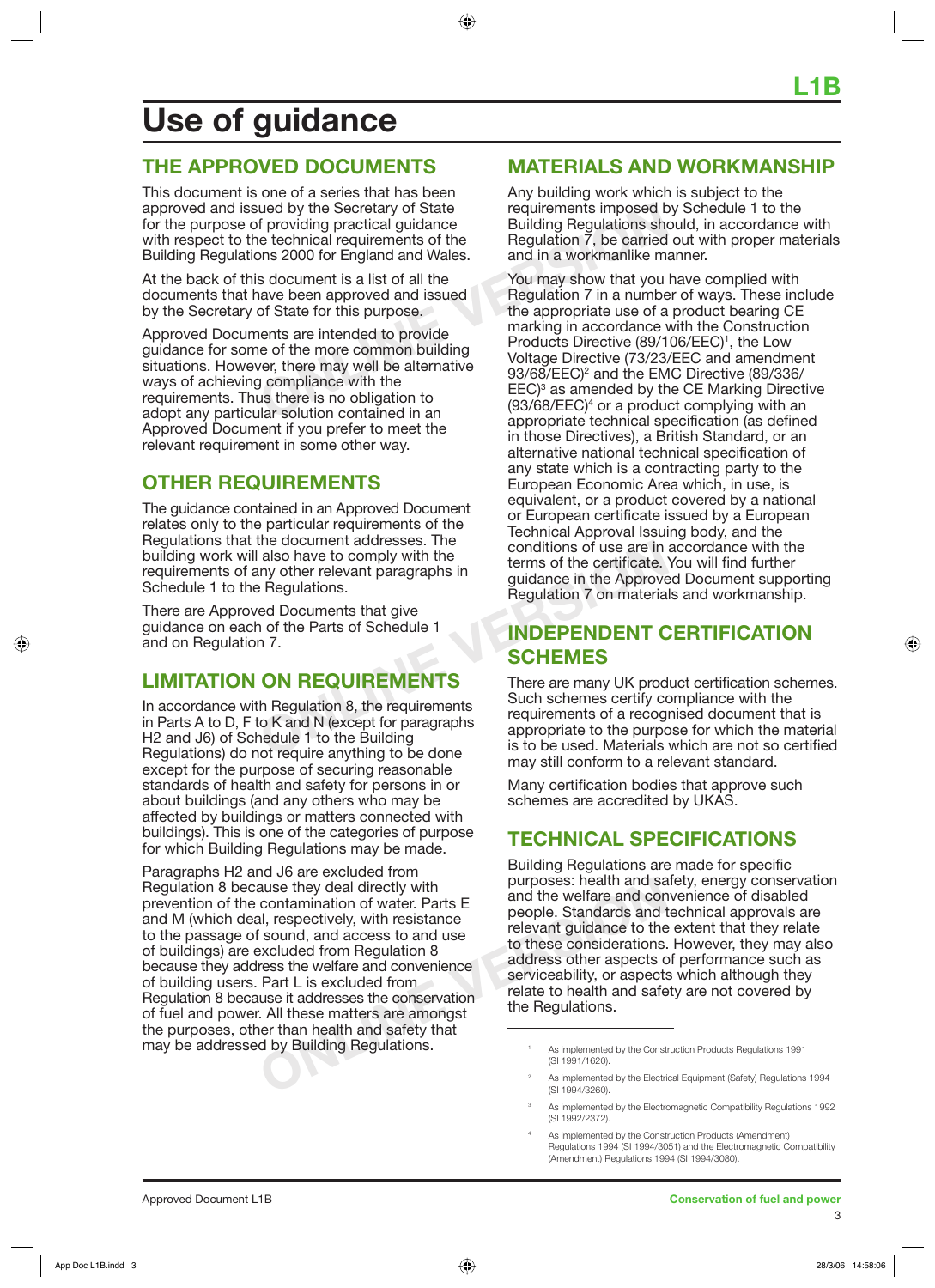## **L1B** USE OF GUIDANCE

When an Approved Document makes reference to a named standard, the relevant version of the standard is the one listed at the end of the publication. However, if this version has been revised or updated by the issuing standards body, the new version may be used as a source of guidance provided it continues to address the relevant requirements of the Regulations.

The appropriate use of a product that complies with a European Technical Approval as defined in the Construction Products Directive will meet the relevant requirements.

**ONLINE VERSION**

**ONLINE VERSION**

The Office intends to issue periodic amendments to its Approved Documents to reflect emerging harmonised European Standards. Where a national standard is to be replaced by a European harmonised standard, there will be a co-existence period during which either standard may be referred to. At the end of the coexistence period the national standard will be withdrawn

## **THE WORKPLACE (HEALTH, SAFETY AND WELFARE) REGULATIONS 1992**

The Workplace (Health, Safety and Welfare) Regulations 1992 as amended by The Health and Safety (Miscellaneous Amendments) Regulations 2002 (SI 2002/2174) contain some requirements which affect building design. The main requirements are now covered by the Building Regulations, but for further information see: *Workplace health, safety and welfare: Workplace (Health, Safety and Welfare) Regulations 1992, Approved Code of Practice, L24, HMSO, 1992 (ISBN 0 71760 413 6).* 

The Workplace (Health, Safety and Welfare) Regulations 1992 apply to the common parts of flats and similar buildings if people such as cleaners and caretakers are employed to work in these common parts. Where the requirements of the Building Regulations that are covered by this Part do not apply to dwellings, the provisions may still be required in the situations described above in order to satisfy the Workplace Regulations.

## **MIXED USE DEVELOPMENT**

**CONCRETE SPACE AND CONCRETE** SUPPORT OF THE SPACE OF THE SPACE OF THE SPACE OF THE SPACE OF THE SPACE OF THE SPACE OF THE SPACE OF THE SPACE OF THE SPACE OF THE SPACE OF THE SPACE OF THE SPACE OF THE SPACE OF THE SPACE OF In mixed use developments part of a building may be used as a dwelling while another part has a non-domestic use. In such cases, if the requirements of this Part of the Regulations for dwellings and non-domestic use differ, the requirements for non-domestic use should apply in any shared parts of the building.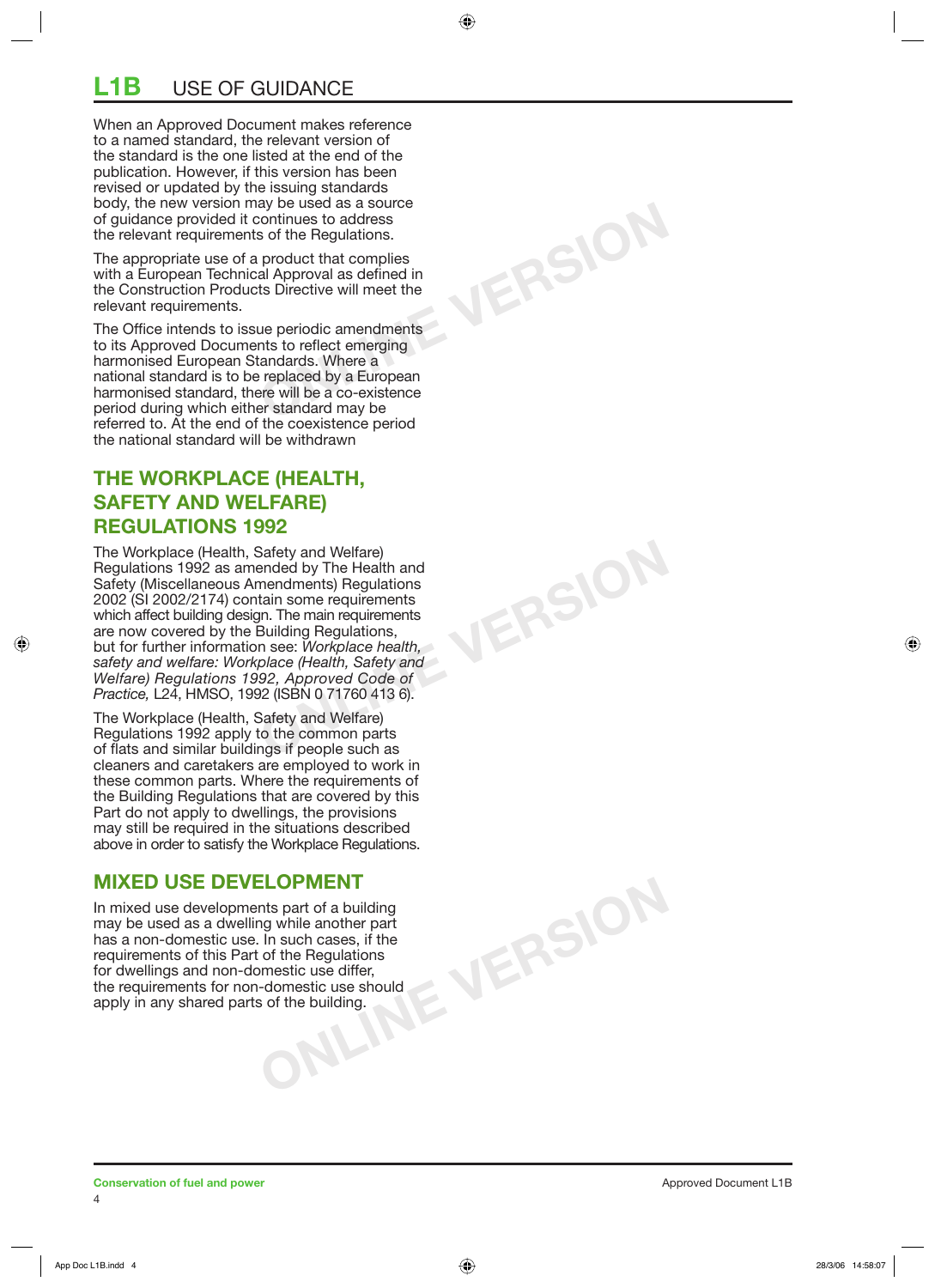# **The Requirement**

This Approved Document, which takes effect on 6 April 2006, deals with the energy efficiency requirements in the Building Regulations 2000 (as amended by SI 2001/3335 and SI 2006/652). The energy efficiency requirements are conveyed in Part L of Schedule 1 to the Regulations and regulations 4A, 17C and 17D as described below.

*Requirement Limits on application* 

 $SOR$ 

#### **Part L Conservation of fuel and power**

**L1.** Reasonable provision shall be made for the conservation of fuel and power in buildings by:

a. limiting heat gains and losses:

 i. through thermal elements and other parts of the building fabric; and

 ii. from pipes, ducts and vessels used for space heating, space cooling and hot water services;

 b. providing and commissioning energy efficient fixed building services with effective controls; and

**ONLINE VERSION** c. providing to the owner sufficient information about the building, the fixed building services and their maintenance requirements so that the building can be operated in such a manner as to use no more fuel and power than is reasonable in the circumstances.

**ONLINE VERSION**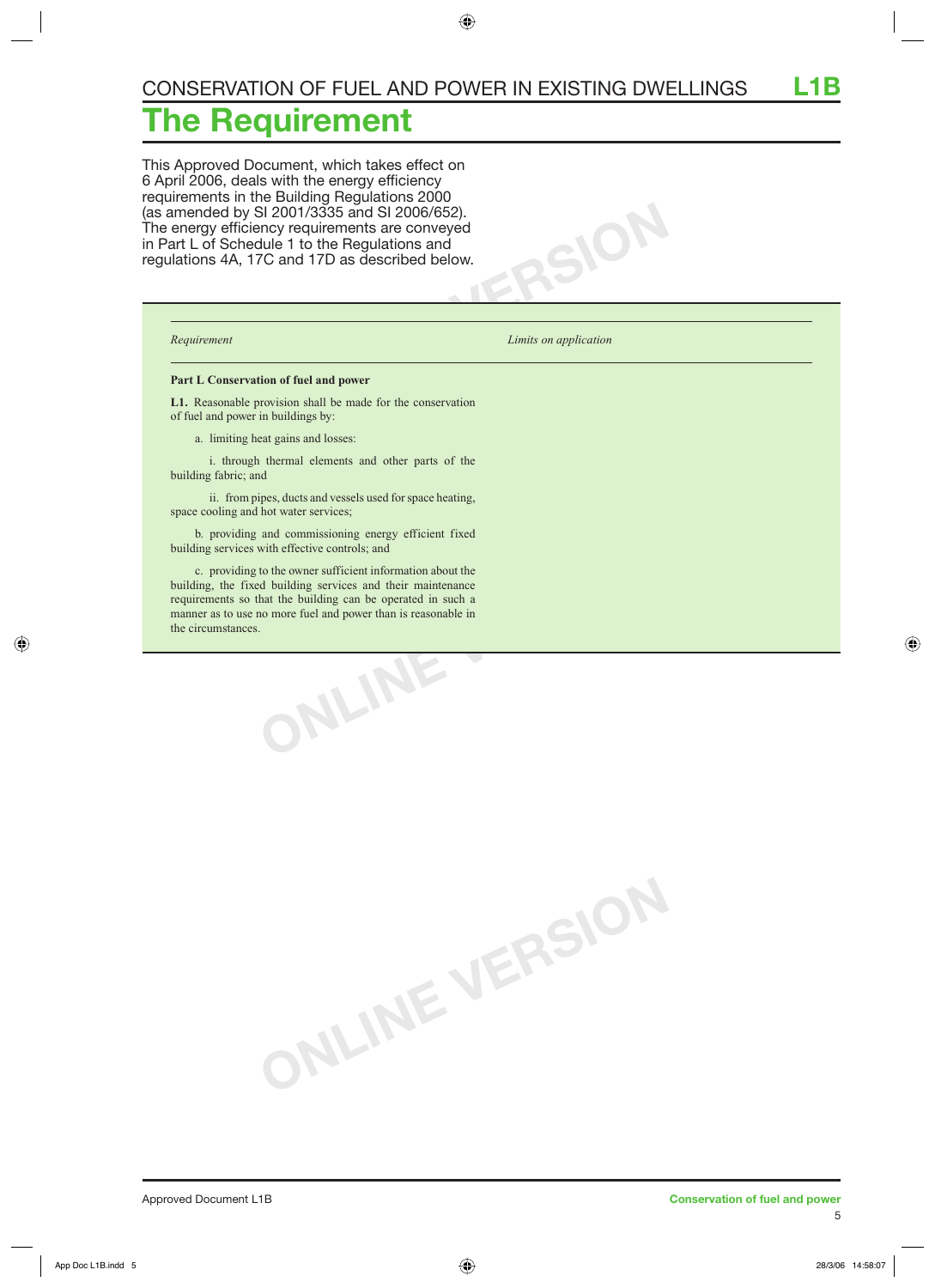# **Other changes to the Regulations L1B**

**Example 19 and 19 and 19 and 19 and 19 and 19 and 19 and 19 and 19 and 19 and 19 and 19 and 19 and 19 and 19 and 19 and 19 and 19 and 19 and 19 and 19 and 19 and 19 and 19 and 19 and 19 and 19 and 19 and 19 and 19 and 19 There are new Regulations that introduce new energy efficiency requirements and other relevant changes to the existing regulations. For ease of reference the principal elements of the regulations that bear on energy efficiency are repeated below and, where relevant, in the body of the guidance in the rest of this Approved Document. However it must be recognised that the Statutory Instrument takes precedence if there is any doubt over interpretation.**

## **Interpretation**

Regulation 2(1) is amended to include the following new definitions.

'Change to a building's energy status' means any change which results in a building becoming a building to which the energy efficiency requirements of these Regulations apply, where previously it was not.

'Energy efficiency requirements' means the requirements of regulations 4A, 17C and 17D and Part L of Schedule 1.

'Fixed building services' means any part of, or any controls associated with:

- a. fixed internal or external lighting systems, but does not include emergency escape lighting or specialist process lighting: or
- b. fixed systems for heating, hot water service, air conditioning or mechanical ventilation.

means any part of, or<br>
with:<br>
with:<br>
ral lighting systems, but<br>
relating to thermal element<br>
lighting: or<br>
a building;<br>
lighting to thermal element<br>
lighting: or<br>
echanical ventilation.<br>
o a thermal element<br>
new layer in t 'Renovation' in relation to a thermal element means the provision of a new layer in the thermal element or the replacement of an existing layer, but excludes decorative finishes, and 'renovate' shall be construed accordingly.

New paragraphs (2A) and (2B) are added to Regulation 2 as follows.

(2A) 'In these Thermal element' means a wall, floor or roof (but does not include windows, doors, roof windows or roof-lights) which separates a thermally conditioned part of the building ('the conditioned space') from:

- a. the external environment (including the ground); or
- b. in the case of floors and walls, another part of the building which is:
	- i. unconditioned;
	- ii an extension falling within class VII in Schedule 2; or
	- iii. where this paragraph applies, conditioned to a different temperature,

and includes all parts of the element between the surface bounding the conditioned space and the external environment or other part of the building as the case may be.

(2B) Paragraph (2A)(b)(iii) only applies to a building which is not a dwelling, where the other part of the building is used for a purpose which is not similar or identical to the purpose for which the conditioned space is used.

## **Meaning of building work**

Regulation 3 is amended as follows.

- **3.**–(1) In these Regulations 'building work' means:
	- a. the erection or extension of a building;
	- b. the provision or extension of a controlled service or fitting in or in connection with a building;
	- c. the material alteration of a building, or a controlled service or fitting, as mentioned in paragraph (2);
	- d. work required by regulation 6 (requirements relating to material change of use);
	- e. the insertion of insulating material into the cavity wall of a building;
	- f. work involving the underpinning of a building;
	- g. work required by regulation 4A (requirements relating to thermal elements);
	- h. work required by regulation 4B (requirements relating to a change of energy status);
	- i. work required by regulation 17D (consequential improvements to energy performance).

(2) An alteration is material for the purposes of these Regulations if the work, or any part of it, would at any stage result:

- a. in a building or controlled service or fitting not complying with a relevant requirement where previously it did; or
- b. in a building or controlled service or fitting which before the work commenced did not comply with a relevant requirement, being more unsatisfactory in relation to such a requirement.

(3) In paragraph (2) 'relevant requirement' means any of the following applicable requirements of Schedule 1, namely:

d space') from:<br>
nent (including the<br>
and walls, another part of<br>
and walls, another part of<br>
Schedule 1, namely:<br>
Part A (structure)<br>
paragraph B1 (means of<br>
ng within class VII in<br>
applies, conditioned<br>
perature,<br>
so f t Part A (structure) paragraph B1 (means of warning and escape) paragraph B3 (internal fire spread – structure) paragraph B4 (external fire spread) paragraph B5 (access and facilities for the fire service) Part M (access to and use of buildings).

**Conservation of fuel and power Conservation of the and power** Approved Document L1B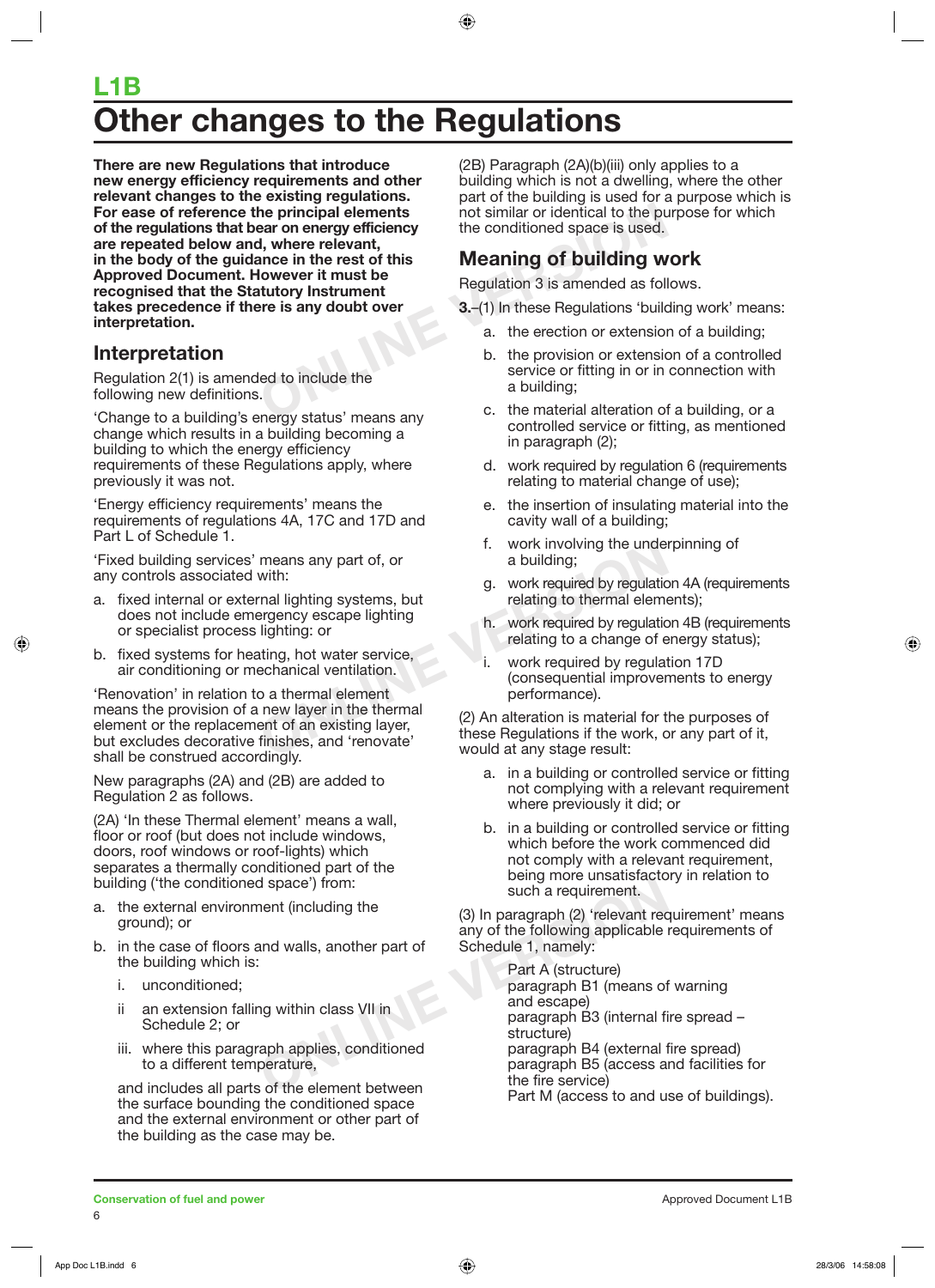## **Requirements relating to building work**

Regulation 4 is amended as follows

**4.**–(1) Subject to paragraph 1A building work shall be carried out so that:

- a. it complies with the applicable requirements contained in Schedule 1; and
- b. in complying with any such requirement there is no failure to comply with any other such requirement.

(1A) Where:

- a. building work is of a kind described in regulation  $3(1)(g)$ , (h) or (i); and
- b. the carrying out of that work does not constitute a material alteration,

 that work need only comply with the applicable requirements of Part L of Schedule 1.

(2) Building work shall be carried out so that, after it has been completed:

- a. any building which is extended or to which a material alteration is made; or
- b. any building in, or in connection with, which a controlled service or fitting is provided, extended or materially altered; or
- c. any controlled service or fitting,

and in the applicable requirements<br>
ontrolled service or fitting is<br>
bled service or fitting,<br>
bled service or fitting,<br>
bled service or fitting,<br>
or, where it did not comply<br>
or, where it did not comply<br>
a. the erection o complies with the applicable requirements of Schedule 1 or, where it did not comply with any such requirement, is no more unsatisfactory in relation to that requirement than before the work was carried out.

## **Requirements relating to thermal elements**

A new regulation 4A is added as follows:

**4A.**–(1) Where a person intends to renovate a thermal element, such work shall be carried out as is necessary to ensure that the whole thermal element complies with the requirements of paragraph L1(a)(i) of Schedule 1.

(2) Where a thermal element is replaced, the new thermal element shall comply with the requirements of paragraph L1(a)(i) of Schedule 1.

## **Requirements relating to a change to energy status**

A new regulation 4B is added as follows:

**Example 1.** Included in the step is a change of a change of a change of a change of a change of a change of a change of a change of a change of a change of a corda Planning (Listed in accorda<br> **ALUS** (AB is added as follo **4B.**–(1) Where there is a change to a building's energy status, such work, if any, shall be carried out as is necessary to ensure that the building complies with the applicable requirements of Part L of Schedule 1.

(2) In this regulation 'building' means the building as a whole or parts of it that have been designed or altered to be used separately.

## **Requirements relating to a material change of use**

Regulation 6 is updated to take account of the changes to Part L.

## **Exempt buildings and work**

Regulation 9 is substantially altered as follows.

**9.**–(1) Subject to paragraphs (2) and (3) these Regulations do not apply to:

- a. the erection of any building or extension of a kind described in Schedule 2; or
- Exempt buildings<br>
ut so that:<br>
in Schedule 1; and<br>
ing with any such requirement<br>
b failure to comply with any<br>
n requirement.<br>
Notation of a kind described in<br>
ork is of a kind described in<br>
Schedule 1; and<br>
a. the erecti b. the carrying out of any work to or in connection with such a building or extension, if after the carrying out of that work it is still a building or extension of a kind described in that Schedule.

(2) The requirements of Part P of Schedule 1 apply to:

- a. any greenhouse;
- b. any small detached building falling within class VI in Schedule 2; and
- c. any extension of a building falling within class VII in Schedule 2,

which in any case receives its electricity from a source shared with or located inside a dwelling.

(3) The energy efficiency requirements of these Regulations apply to:

- a. the erection of any building of a kind falling within this paragraph;
- b. the extension of any such building, other than an extension falling within class VII in Schedule 2; and
- c. the carrying out of any work to or in connection with any such building or extension.
- (4) A building falls within paragraph (3) if it:
- a. is a roofed construction having walls;
- b. uses energy to condition the indoor climate; and
- c. does not fall within the categories listed in paragraph (5).
- (5) The categories referred to in paragraph (4)(c) are:
- a. buildings which are:
	- i. listed in accordance with section 1 of the Planning (Listed Buildings and Conservation Areas) Act 1990;
	- ii. in a conservation area designated in accordance with section 69 of that Act; or
	- iii. included in the schedule of monuments maintained under section 1 of the Ancient Monuments and Archaeological Areas Act 1979,

 where compliance with the energy efficiency requirements would unacceptably alter their character or appearance;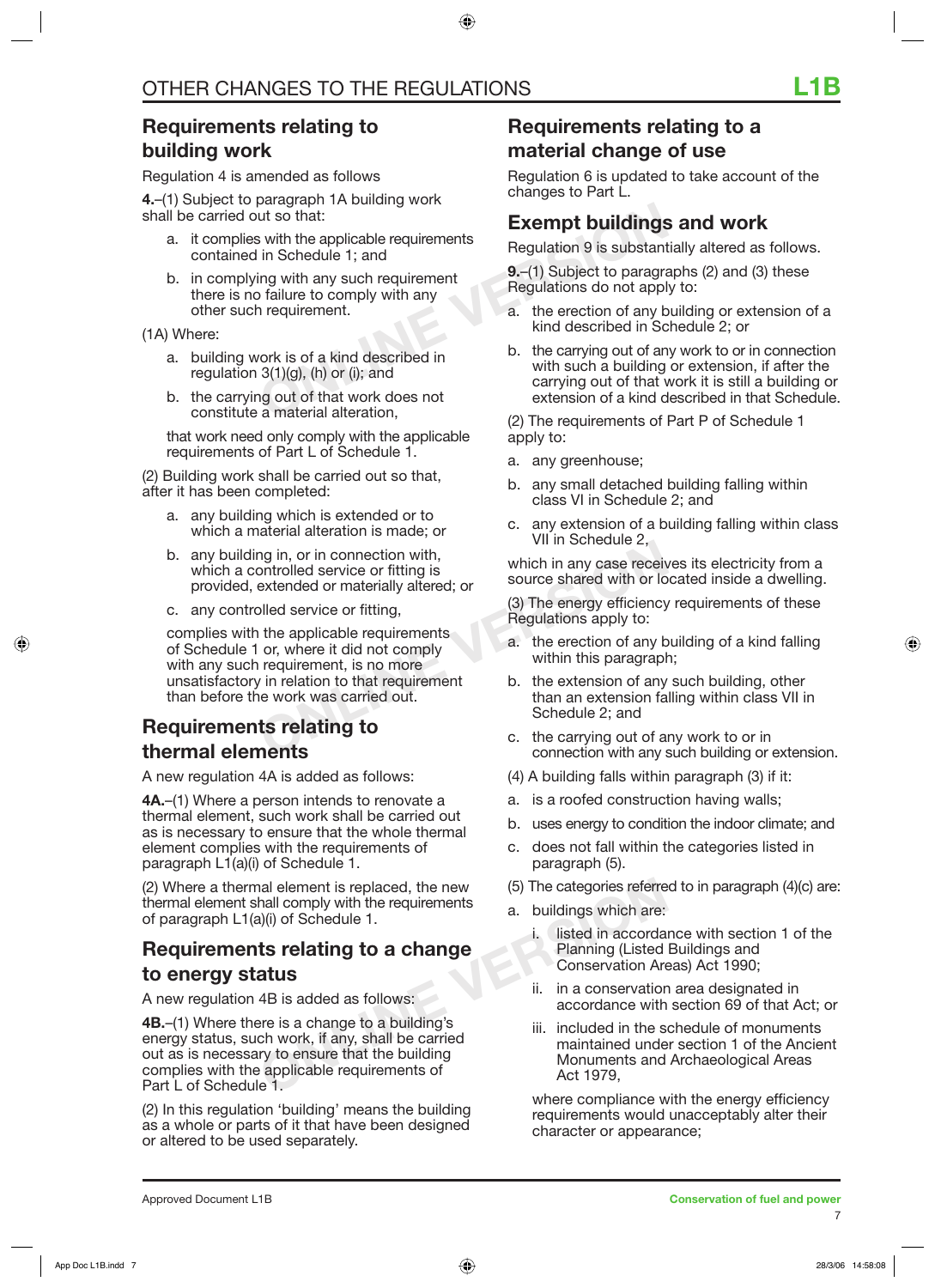## **L1B** OTHER CHANGES TO THE REGULATIONS

- b. buildings which are used primarily or solely as places of worship;
- c. temporary buildings with a planned time of use of two years or less, industrial sites, workshops and non-residential agricultural buildings with low energy demand;
- d. stand-alone buildings other than dwellings with a total useful floor area of less than  $50m^2$ .
- (6) In this regulation:
- a. 'building' means the building as a whole or parts of it that have been designed or altered to be used separately; and
- b. the following terms have the same meaning as in European Parliament and Council Directive 2002/91/EC on the energy performance of buildings:
	- i. 'industrial sites';
	- ii. 'low energy demand';
	- iii. 'non-residential agricultural buildings';
	- iv. 'places of worship';
	- v. 'stand alone';
	- vi. 'total useful floor area';
	- vii. 'workshops'

## **Giving of a building notice or deposit of plans**

Regulation 12 is substantially amended as follows.

a. a person proposes to carry<br> **ONLINE COMPAGE COMPLEM**<br>
2. a person proposes to carry<br>
building services in respect<br>
of Schedule 1 imposes a re-<br>
tially amended as follows.<br>
(2A) before commencing the<br>
(2A) before commenc **12.**–(1) In this regulation 'relevant use' means a use as a workplace of a kind to which Part II of the Fire Precautions (Workplace) Regulations 1997 applies or a use designated under section 1 of the Fire Precautions Act 1971.

(2) This regulation applies to a person who intends to:

- a. carry out building work;
- b. replace or renovate a thermal element in a building to which the energy efficiency requirements apply;
- c. make a change to a building's energy status; or
- d. make a material change of use.

(2A) Subject to the following provisions of this regulation, a person to whom this regulation applies shall:

- a. give to the local authority a building notice in accordance with regulation 13; or
- b. deposit full plans with the local authority in accordance with regulation 14.

(3) A person shall deposit full plans where he intends to carry out building work in relation to a building to which the Regulatory Reform (Fire Safety) Order 2005 applies, or will apply after the completion of the building work.

(4) A person shall deposit full plans where he intends to carry out work which includes the erection of a building fronting on to a private street.

(4A) A person shall deposit full plans where he intends to carry out building work in relation to which paragraph H4 of Schedule 1 imposes a requirement.

(5) A person who intends to carry out building work is not required to give a building notice or deposit full plans where the work consists only of work:

- ergy demand;<br>
So ther than dwellings<br>
or area of less than 50m<sup>2</sup>.<br>
So A person who intends to car<br>
work is not required to give a b<br>
deposit full plans where the wo<br>
building as a whole or<br>
of work:<br>
a. described in colum a. described in column 1 of the Table in Schedule 2A if the work is to be carried out by a person described in the corresponding entry in column 2 of that Table, and paragraphs 1 and 2 of that schedule have effect for the purposes of the descriptions in the Table; or
	- b. described in Schedule 2B.

(6) Where regulation 20 of the Building (Approved Inspectors etc.) Regulations 2000 (local authority powers in relation to partly completed work) applies, the owner shall comply with the requirements of that regulation instead of with this regulation.

- (7) Where:
- a. a person proposes to carry out work which consists of emergency repairs to any fixed building services in respect of which Part L of Schedule 1 imposes a requirement;
- b. it is not practicable to comply with paragraph (2A) before commencing the work; and
- c. paragraph (5) does not apply,

he shall give a building notice to the local authority as soon as reasonably practicable after commencement of the work.

## **Regulation 13 (particulars and plans where a building notice is given) and 14 (full plans)**

These are amended to apply to renovation or replacement of a thermal element and a change to a building's energy status.

## **Provisions applicable to self certification schemes**

**Provisions applicable**<br>
ving provisions of this<br>
thom this regulation<br>
ority a building notice in<br>
view to building work consists only<br>
described in column 1 of the Ta<br>
view ork is carried out b<br>
and the work is carried o **16A.**–(1) This regulation applies to the extent that the building work consists only of work of a type described in column 1 of the Table in Schedule 2A and the work is carried out by a person who is described in the corresponding entry in column 2 of that Table in respect of that type of work.

(2) Where this regulation applies, the local authority is authorised to accept, as evidence that the requirements of regulations 4 and 7 have been satisfied, a certificate to that effect by the person carrying out the building work.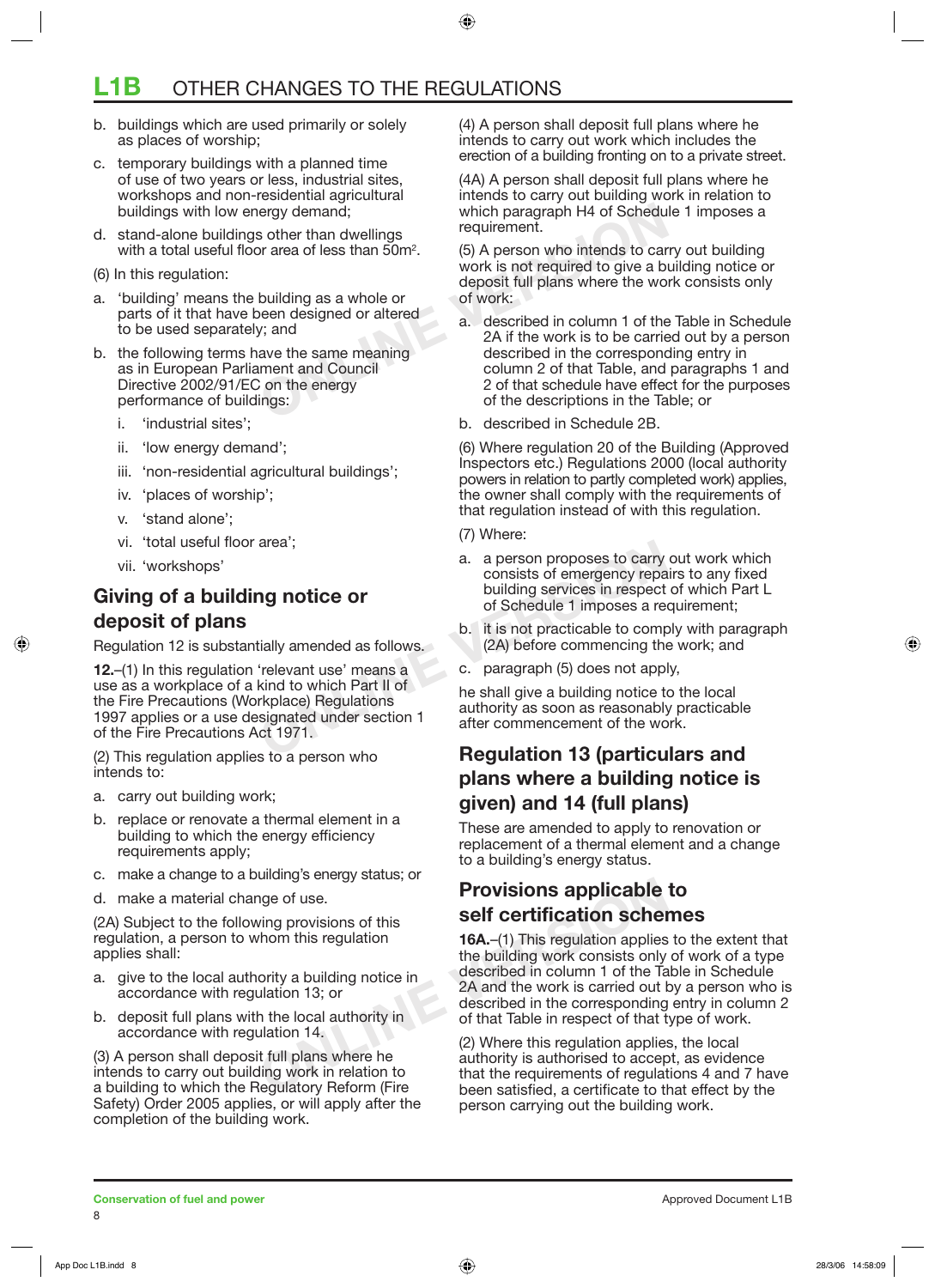(3) Where this regulation applies, the person carrying out the work shall, not more than 30 days after the completion of the work -

(a) give to the occupier a copy of the certificate referred to in paragraph (2); and

- (b) give to the local authority -
- (i) notice to that effect, or
	- (ii) the certificate referred to in paragraph (2).

**ONLINE VERSION**

**ONLINE VERSION**

**DEPENDENT OF A SCREEN SCREEN SCREEN SCREEN SCREEN SCREEN SCREEN SCREEN SCREEN SCREEN SCREEN SCREEN SCREEN SCREEN SCREEN SCREEN SCREEN SCREEN SCREEN SCREEN SCREEN SCREEN SCREEN SCREEN SCREEN SCREEN SCREEN SCREEN SCREEN SCR** (4) Paragraph (3) of this regulation does not apply where a person carries out the building work described in Schedule 2B.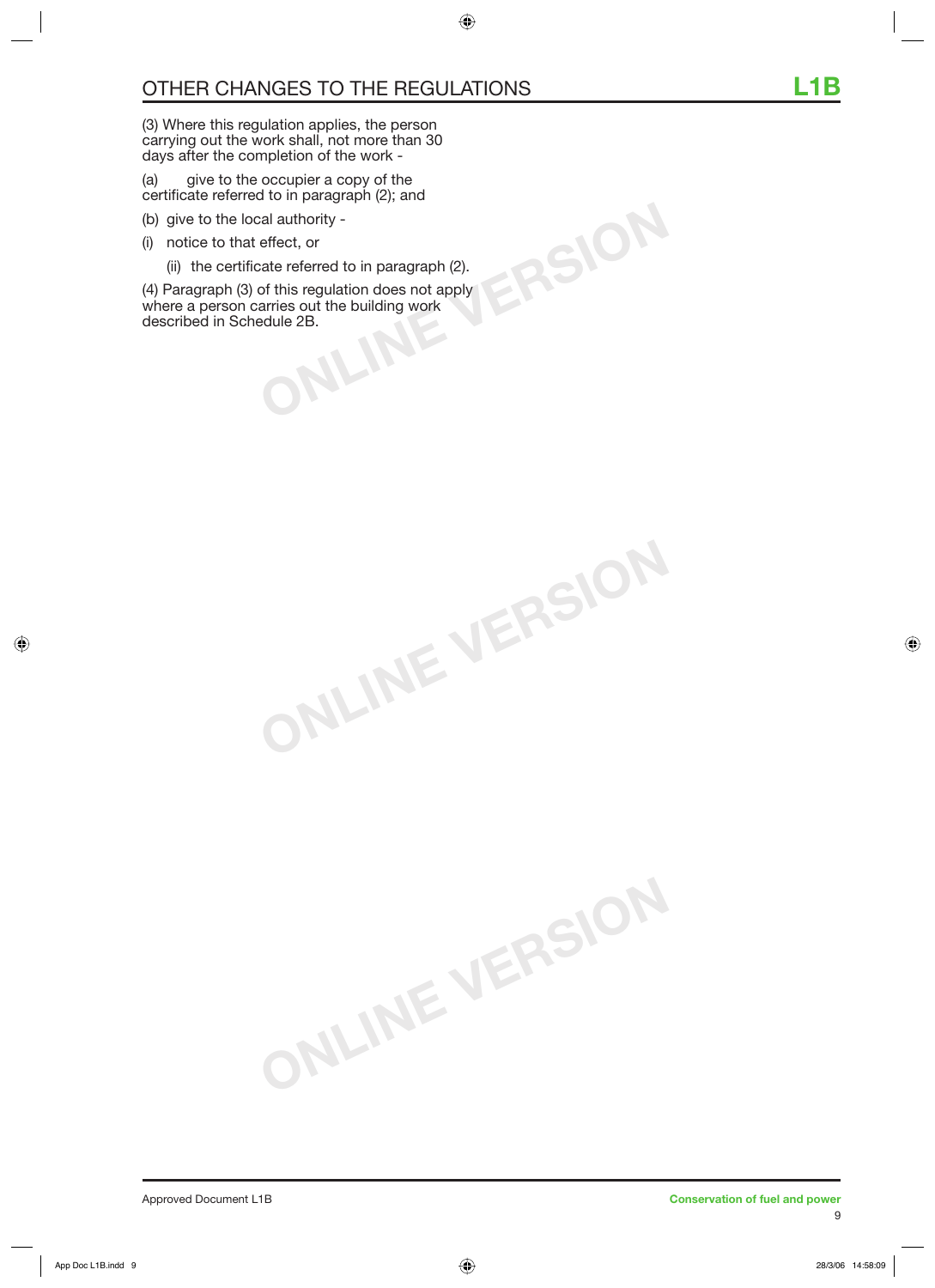# **New Part VA L1B**

## **Energy Performance of buildings**

New Regulations are added as follows.

# **ONLINE VERSION Methodology of calculation of the energy performance of buildings**

**17A.** The Secretary of State shall approve a methodology of calculation of the energy performance of buildings.

## **Minimum energy performance requirements for buildings**

**17B.** The Secretary of State shall approve minimum energy performance requirements for new buildings, in the form of target  $CO<sub>2</sub>$  emission rates, which shall be based upon the methodology approved pursuant to regulation 17A.

## **New buildings**

**17C.** Where a building is erected, it shall not exceed the target  $CO<sub>2</sub>$  emission rate for the building that has been approved pursuant to regulation 17B.

## **Consequential improvements to energy performance**

**ONLINE VERSION**

**17D.**–(1) Paragraph (2) applies to an existing building with a total useful floor area over 1000m2 where the proposed building work consists of or includes:

- a. an extension;
- b. the initial provision of any fixed building services; or
- c. an increase to the installed capacity of any fixed building services.

(2) Subject to paragraph (3), where this regulation applies, such work, if any, shall be carried out as is necessary to ensure that the building complies with the requirements of Part L of Schedule 1.

means the building as<br>have been designed or<br>ely. (3) Nothing in paragraph (2) requires work to be carried out if it is not technically, functionally and economically feasible.

## **Interpretation**

**17E.** In this Part 'building' means the building as a whole or parts of it that have been designed or altered to be used separately.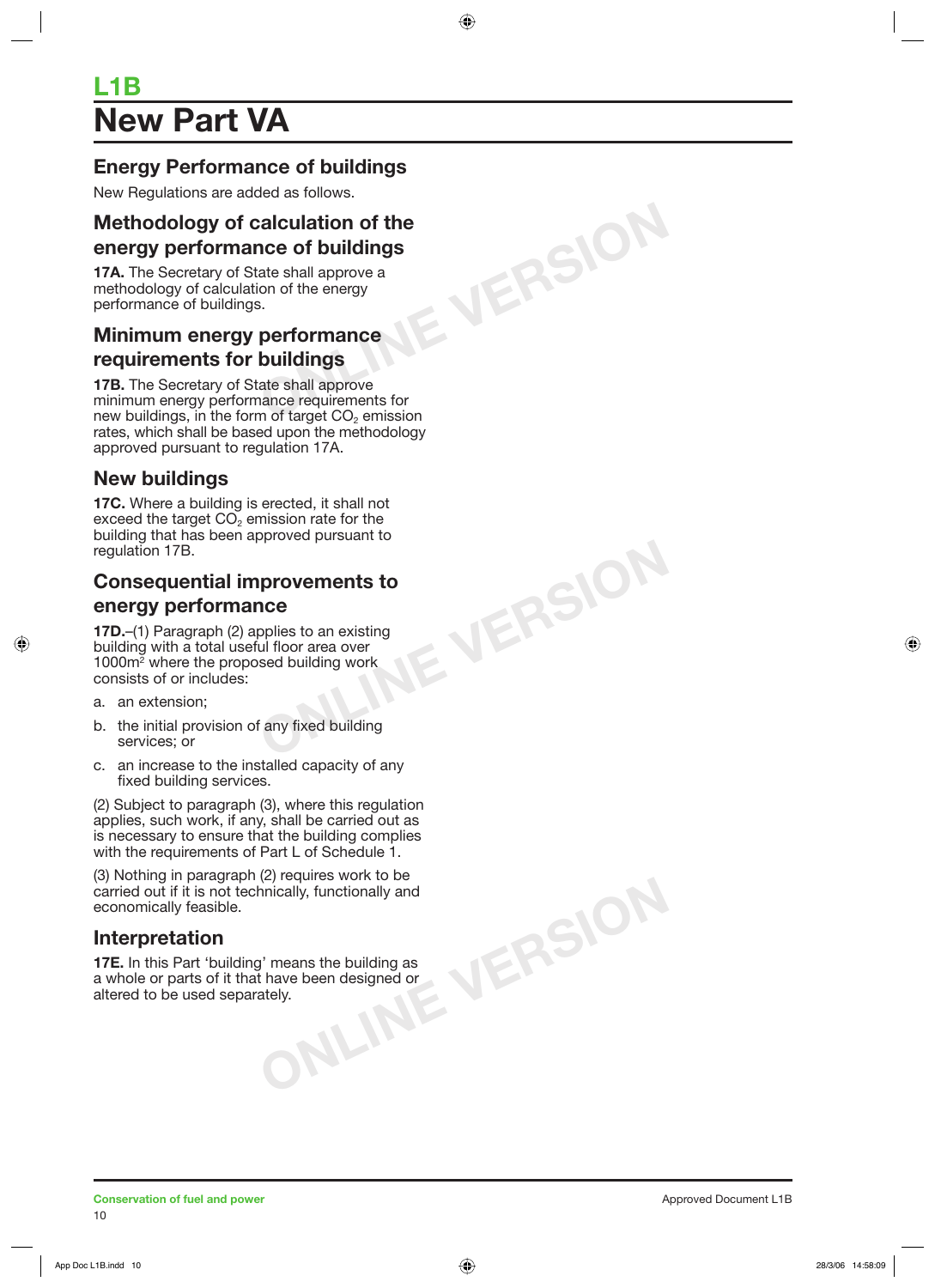# **Part VI – Miscellaneous**

New Regulations are added as follows.

### **Pressure testing**

**20B.**–(1) This regulation applies to the erection of a building in relation to which paragraph L1(a)(i) of Schedule 1 imposes a requirement.

**CONFIDENTIFY AND THE CONFIDENTIFY SET ASSESS**<br>
Unation applies to the erection of the work shall provide to<br>
notice which specifies:<br>
Unation applies, the person<br>
vork shall, for the purpose of<br>
notice with regulation 17C (2) Where this regulation applies, the person carrying out the work shall, for the purpose of ensuring compliance with regulation 17C and paragraph L1(a)(i) of Schedule 1:

- a. ensure that:
	- i. pressure testing is carried out in such circumstances as are approved by the Secretary of State; and
	- ii. the testing is carried out in accordance with a procedure approved by the Secretary of State; and
- b. subject to paragraph (5), give notice of the results of the testing to the local authority.
- (3) The notice referred to in paragraph (2)(b) shall:
- a. record the results and the data upon which they are based in a manner approved by the Secretary of State; and
- b. be given to the local authority not later than seven days after the final test is carried out.

Fig. 12003<br>
State; and the data upon which that the state of buildings.<br>
State; and (4) Where such a certific<br>
e local authority not later than<br>
ter the final test is carried out.<br>
ty is authorised to accept, as<br>
requireme (4) A local authority is authorised to accept, as evidence that the requirements of paragraph (2)(a)(ii) have been satisfied, a certificate to that effect by a person who is registered by the British Institute of Non-destructive Testing in respect of pressure testing for the air tightness of buildings.

(5) Where such a certificate contains the information required by paragraph (3)(a), paragraph (2)(b) does not apply.

## **Commissioning**

**20C.**–(1) This regulation applies to building work in relation to which paragraph L1(b) of Schedule 1 imposes a requirement, but does not apply where the work consists only of work described in Schedule 2B.

(2) Where this regulation applies the person carrying out the work shall, for the purpose of ensuring compliance with paragraph L1(b) of Schedule 1, give to the local authority a notice confirming that the fixed building services have been commissioned in accordance with a procedure approved by the Secretary of State.

(3) The notice shall be given to the local authority:

- a. not later than the date on which the notice required by regulation 15(4) is required to be given; or
- b. where that regulation does not apply, not more than 30 days after completion of the work.

## **CO2 emission rate calculations**

**20D.**–(1) Subject to paragraph (4), where regulation 17C applies the person carrying out the work shall provide to the local authority a notice which specifies:

- a. the target  $CO<sub>2</sub>$  emission rate for the building; and
- $b$ . the calculated  $CO<sub>2</sub>$  emission rate for the building as constructed.

(2) The notice shall be given to the local authority not later than the date on which the notice required by regulation 20B is required to be given.

(3) A local authority is authorised to accept, as evidence that the requirements of regulation 17C would be satisfied if the building were constructed in accordance with an accompanying list of specifications, a certificate to that effect by a person who is registered by:

a. FAERO Limited; or

**ONLINE VERSION**

b. BRE Certification Limited,

in respect of the calculation of  $CO<sub>2</sub>$  emission rates of buildings.

(4) Where such a certificate is given to the local authority:

- a. paragraph (1) does not apply; and
- b. the person carrying out the work shall provide to the local authority not later than the date on which the notice required by regulation 20B is required to be given a notice which:
	- i. states whether the building has been constructed in accordance with the list of specifications which accompanied the certificate; and
	- ii. if it has not, lists any changes to the specifications to which the building has been constructed.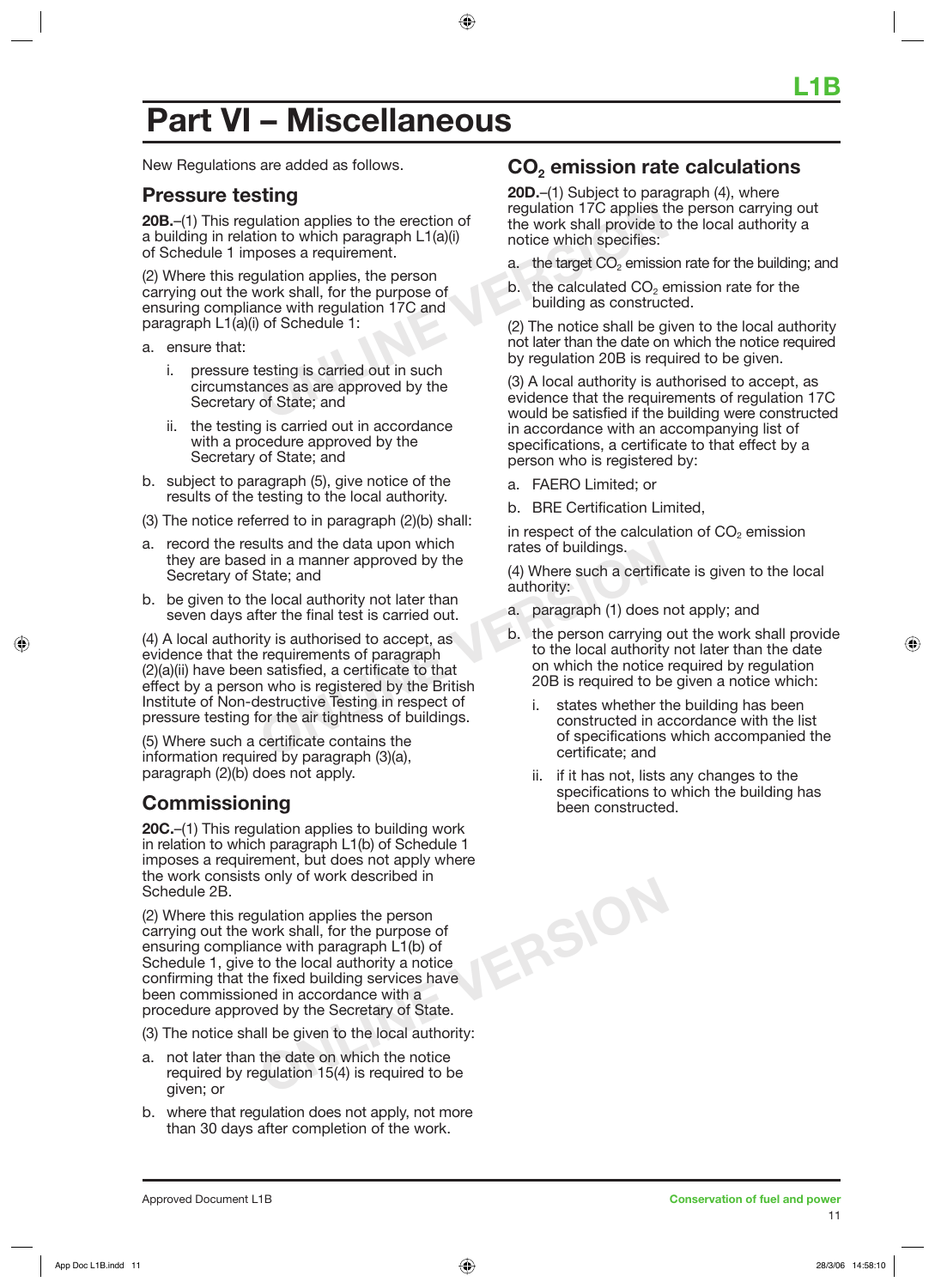# **L1B Schedule 2A**

Schedule 2A is amended as follows:

## **Self-certification schemes and exemptions from requirement to give building notice or deposit full plans.**

| Self-certification schemes and<br>exemptions from requirement to                                                                                                                                                          |                                                                                                                                                                                                                   |
|---------------------------------------------------------------------------------------------------------------------------------------------------------------------------------------------------------------------------|-------------------------------------------------------------------------------------------------------------------------------------------------------------------------------------------------------------------|
| give building notice or deposit                                                                                                                                                                                           |                                                                                                                                                                                                                   |
| full plans.                                                                                                                                                                                                               |                                                                                                                                                                                                                   |
| Column <sub>1</sub>                                                                                                                                                                                                       | Column <sub>2</sub>                                                                                                                                                                                               |
| Type of work                                                                                                                                                                                                              | Person carrying out work                                                                                                                                                                                          |
| 1. Installation of a heat-producing gas appliance.                                                                                                                                                                        | A person, or an employee of a person, who is a member of a<br>class of persons approved in accordance with regulation 3 of the<br>Gas Safety (Installation and Use) Regulations 1998.                             |
| 2. Installation of heating or hot water service system connected<br>to a heat-producing gas appliance, or associated controls.                                                                                            | A person registered by CORGI Services Limited in respect of<br>that type of work.                                                                                                                                 |
| 3. Installation of:                                                                                                                                                                                                       | An individual registered by Oil Firing Technical Association                                                                                                                                                      |
| a. an oil-fired combustion appliance which has a rated heat<br>output of 100 kilowatts or less and which is installed in<br>a building with no more than 3 storeys (excluding any<br>basement) or in a dwelling;          | Limited, NAPIT Certification Limited or Building Engineering<br>Services Competence Accreditation Limited in respect of that<br>type of work.                                                                     |
| b. oil storage tanks and the pipes connecting them to<br>combustion appliances; or                                                                                                                                        |                                                                                                                                                                                                                   |
| c. heating and hot water service systems connected to<br>an oil-fired combustion appliance.                                                                                                                               |                                                                                                                                                                                                                   |
| 4. Installation of:                                                                                                                                                                                                       | A person registered by HETAS Limited, NAPIT Certification<br>Limited or Building Engineering Services Competence Accreditation                                                                                    |
| a. a solid fuel burning combustion appliance which has<br>a rated heat output of 50 kilowatts or less which is<br>installed in a building with no more than 3 storeys<br>(excluding any basement); or                     | Limited in respect of that type of work.                                                                                                                                                                          |
| b. heating and hot water service systems connected to<br>a solid fuel burning combustion appliance.                                                                                                                       |                                                                                                                                                                                                                   |
| 5. Installation of a heating or hot water service system,<br>or associated controls, in a dwelling.                                                                                                                       | A person registered by Building Engineering Services Competence<br>Accreditation Limited in respect of that type of work.                                                                                         |
| 6. Installation of a heating, hot water service, mechanical<br>ventilation or air conditioning system, or associated controls,<br>in a building other than a dwelling.                                                    | A person registered by Building Engineering Services Competence<br>Accreditation Limited in respect of that type of work.                                                                                         |
| 7. Installation of an air conditioning or ventilation system in an<br>existing dwelling, which does not involve work on systems<br>shared with other dwellings.                                                           | A person registered by CORGI Services Limited or NAPIT<br>Certification Limited in respect of that type of work.                                                                                                  |
| 8. Installation of a commercial kitchen ventilation system which<br>does not involve work on systems shared with parts of the<br>building occupied separately.                                                            | A person registered by CORGI Services Limited in respect of<br>that type of work.                                                                                                                                 |
| 9. Installation of a lighting system or electric heating system,<br>or associated electrical controls.                                                                                                                    | A person registered by The Electrical Contractors Association<br>Limited in respect of that type of work.                                                                                                         |
| 10. Installation of fixed low or extra-low voltage electrical<br>installations.                                                                                                                                           | A person registered by BRE Certification Limited, British Standards<br>Institution, ELECSA Limited, NICEIC Group Limited or NAPIT<br>Certification Limited in respect of that type of work.                       |
| 11. Installation of fixed low or extra-low voltage electrical<br>installations as a necessary adjunct to or arising out of other<br>work being carried out by the registered person.                                      | A person registered by CORGI Services Limited, ELECSA<br>Limited, NAPIT Certification Limited, NICEIC Group Limited or<br>Oil Firing Technical Association Limited in respect of that type of<br>electrical work. |
| 12. Installation, as a replacement, of a window, rooflight, roof<br>window or door (being a door which together with its frame<br>has more than 50 per cent of its internal face area glazed) in<br>an existing building. | A person registered under the Fenestration Self-Assessment<br>Scheme by Fensa Ltd, or by CERTASS Limited or the British<br>Standards Institution in respect of that type of work.                                 |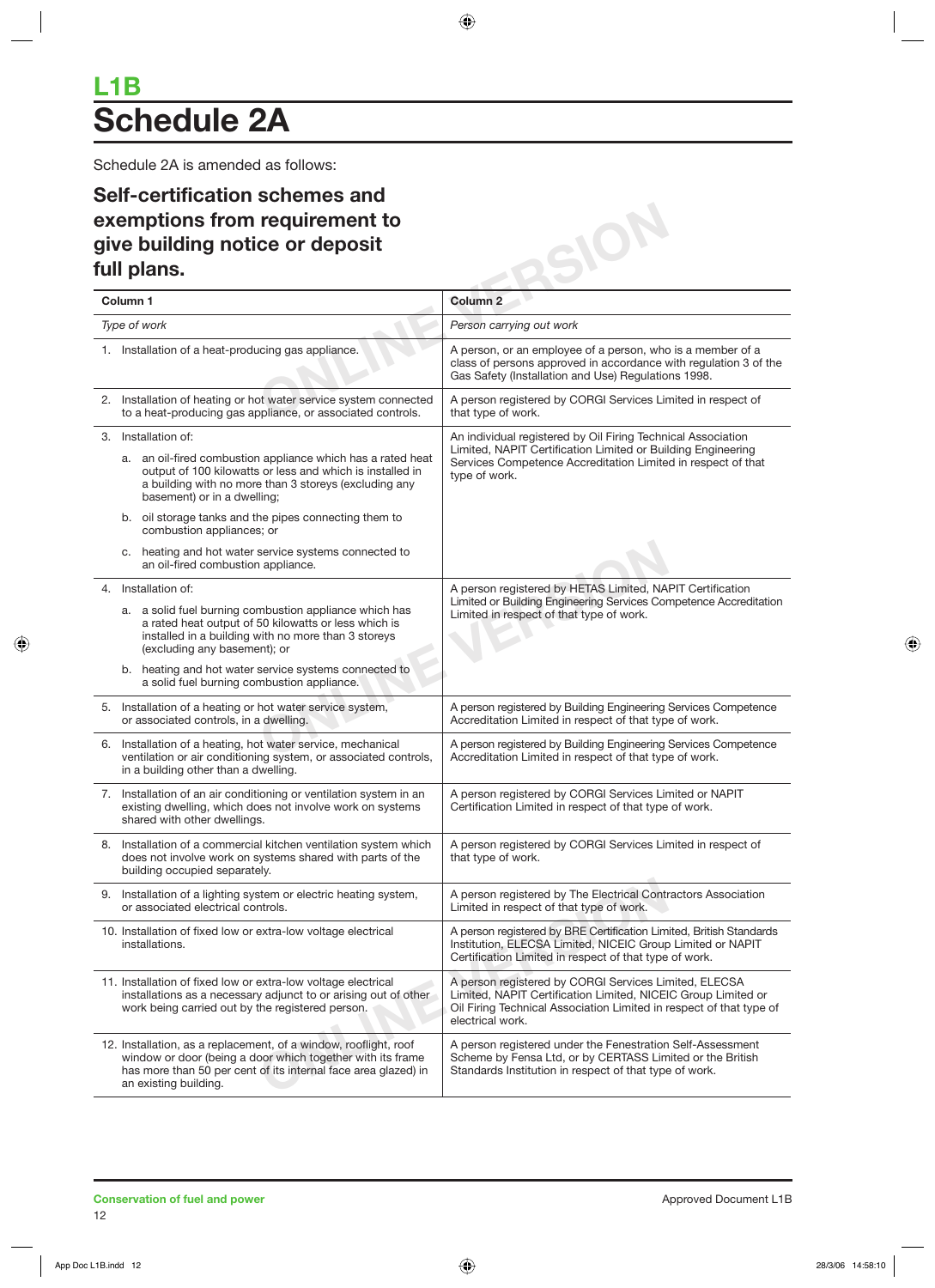| 13. Installation of a sanitary convenience, washing facility or<br>bathroom in a dwelling, which does not involve work on<br>shared or underground drainage.                                                                                                                                                                                    | A person registered by CORGI Services Limited or NAPIT<br>Certification Limited in respect of that type of work.                                                      |
|-------------------------------------------------------------------------------------------------------------------------------------------------------------------------------------------------------------------------------------------------------------------------------------------------------------------------------------------------|-----------------------------------------------------------------------------------------------------------------------------------------------------------------------|
| 14.–(1) Subject to paragraph (2), any building work, other than<br>the provision of a masonry chimney, which is necessary to<br>ensure that any appliance, service or fitting which is installed and<br>which is described in the preceding entries in column 1 above,<br>complies with the applicable requirements contained in<br>Schedule 1. | The person who installs the appliance, service or fitting to<br>which the building work relates and who is described in the<br>corresponding entry in column 2 above. |
| (2) Paragraph (1) does not apply to:                                                                                                                                                                                                                                                                                                            |                                                                                                                                                                       |
| c. building work which is necessary to ensure that a<br>heat-producing gas appliance complies with the<br>applicable requirements contained in Schedule 1<br>unless the appliance:                                                                                                                                                              |                                                                                                                                                                       |
| has a rated heat output of 100 kilowatts or less; and                                                                                                                                                                                                                                                                                           |                                                                                                                                                                       |
| is installed in a building with no more than 3 storeys<br>ii.<br>(excluding any basement), or in a dwelling; or                                                                                                                                                                                                                                 |                                                                                                                                                                       |
| the provision of a masonry chimney.<br>d.                                                                                                                                                                                                                                                                                                       |                                                                                                                                                                       |
|                                                                                                                                                                                                                                                                                                                                                 |                                                                                                                                                                       |

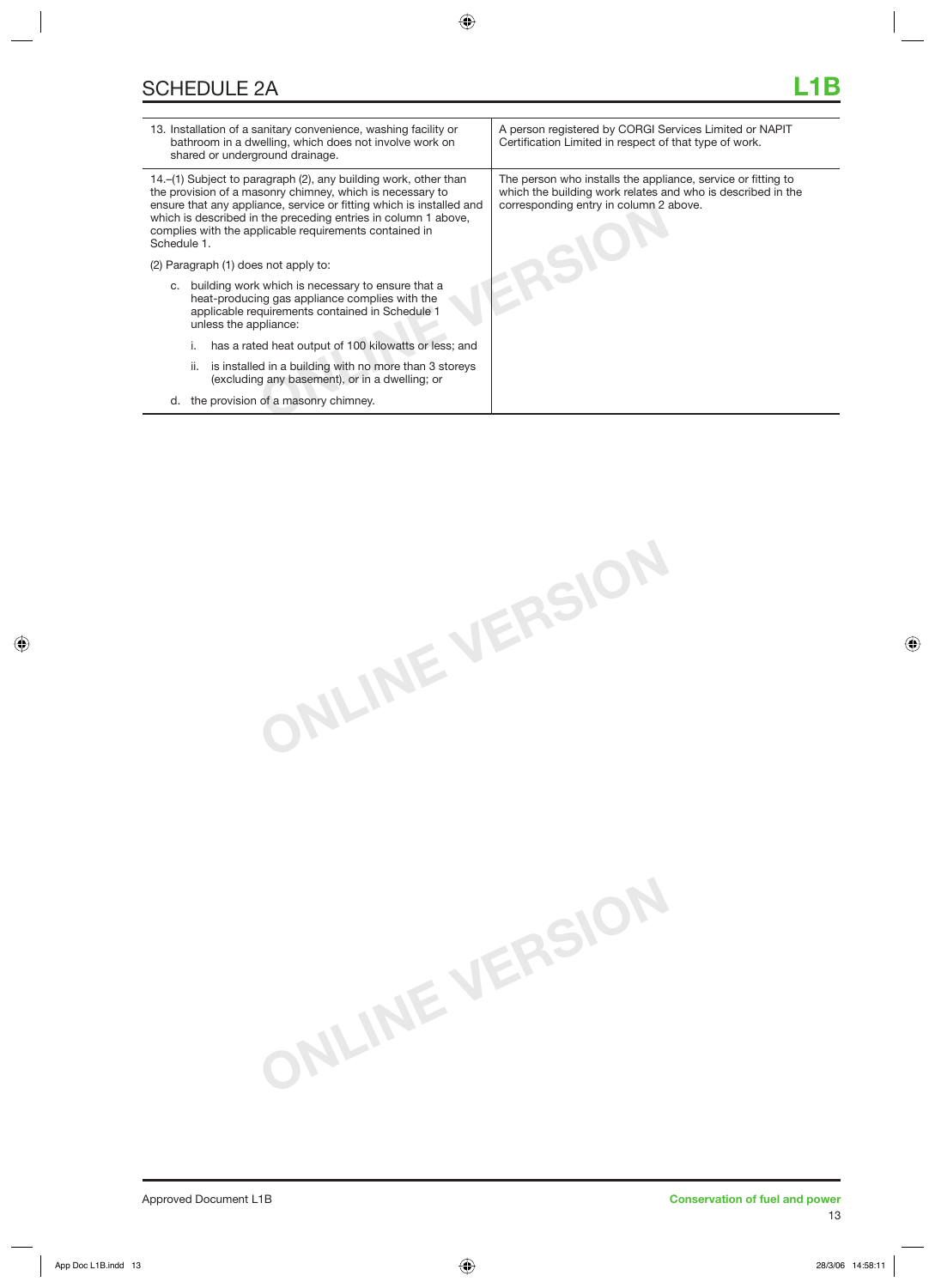# **L1B Schedule 2B**

Schedule 2B is amended as follows:

Descriptions of work where no building notice or deposit of full plans required.

- **1** Work consisting of:
- a. replacing any fixed electrical equipment which does not include the provision of
	- i. any new fixed cabling;
	- ii. a new consumer unit; and
- b. replacing a damaged cable for a single circuit only;
- c. re-fixing or replacing enclosures of existing installation components, where the circuit protective measures are unaffected;
- d. providing mechanical protection to an existing fixed installation, where the circuit protective measures and current carrying capacity of conductors are unaffected by the increased thermal insulation.
- e. installing or upgrading main or supplementary equipotential bonding;
- f. in heating or cooling systems:
	- i. replacing control devices that utilise existing fixed control wiring or pneumatic pipes;
	- ii. replacing a distribution system output device;
	- iii. providing a valve or a pump;
	- iv. providing a damper or fan;
- g. in hot water service systems, providing a valve or pump
- h. replacing an external door (where the door together with its frame has not more than 50% of its internal face area glazed);
- i. in existing buildings other than dwellings, providing fixed internal lighting where no more than 100m<sup>2</sup> of the floor area of the building is to be served by the lighting
- **2** Work which:
- a. is not in a kitchen, or a special location,
- b. does not involve work on a special installation, and
- c. consists of:
	- i. adding light fittings and switches to an existing circuit; or
	- ii. adding socket outlets and fused spurs to an existing ring or radial circuit;

### **3** Work on:

- Frequency of the purposes of contains a special location;<br>
lectrical equipment<br>
de the provision of<br>
oling;<br>
the provision of<br>
one special location;<br>
b. equipment associated with<br>
to in sub-paragraph (a).<br>
unit; and<br>
conne a. telephone wiring or extra-low voltage wiring for the purposes of communications, information technology, signalling, control and similar purposes, where the wiring is not in a special location;
	- b. equipment associated with the wiring referred to in sub-paragraph (a).
	- c. pre-fabricated equipment sets and associated flexible leads with integral plug and socket connections.
	- **4** For the purposes of this Schedule:

'kitchen' means a room or part of a room which contains a sink and food preparation facilities;

'special installation' means an electric floor or ceiling heating system, an outdoor lighting or electric power installation, an electricity generator, or an extra-low voltage lighting system which is not a pre-assembled lighting set bearing the CE marking referred to in regulation 9 of the Electrical Equipment (Safety) Regulations 1994; and

Systems:<br>
Systems:<br>
devices that utilise<br>
devices that utilise<br>
shower, a swimming or paddlin<br>
sauna in the Wiring Regulations<br>
published by the Institution of E<br>
and the British Standards Institution<br>
or a pump;<br>
or a pum 'special location' means a location within the limits of the relevant zones specified for a bath, a shower, a swimming or paddling pool or a hot air sauna in the Wiring Regulations, sixteenth edition, published by the Institution of Electrical Engineers and the British Standards Institution as BS 7671: 2001 and incorporating amendments 1 and 2.

**ONLINE VERSION**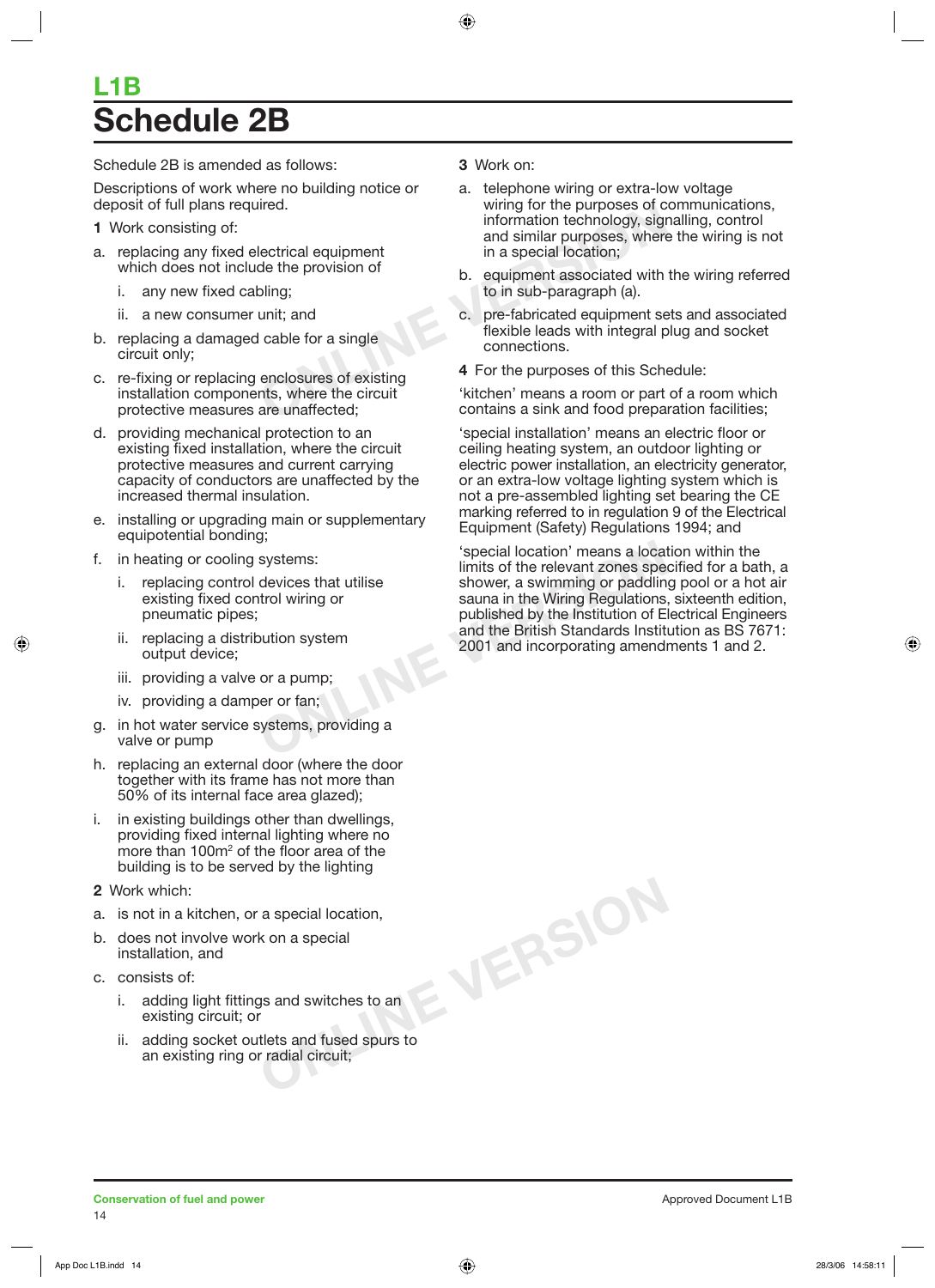# **Section 0: General guidance**

## **CONVENTIONS USED IN THIS DOCUMENT**

**1** In this document the following conventions have been adopted to assist understanding and interpretation:

- The following conventions<br>
and<br>
and the following conventions<br>
and the building that<br>
and the building any common a<br>
against a green background are<br>
the Building Regulations as<br>
contained units. Rooms<br>
convey the legal req a. Texts shown against a green background are extracts from the Building Regulations as amended and convey the legal requirements that bear on compliance with Part L. It should be remembered however that building works must comply with all the other relevant provisions. Similar provisions are conveyed by the Building (Approved Inspectors) Regulations as amended.
- b. Key terms are printed in *bold italic text* and defined for the purposes of this Approved Document in Section 5 of this document.
- c. References given as footnotes and repeated as end notes are given as ways of meeting the requirements or as sources of more general information as indicated in the particular case. The Approved document will be amended from time to time to include new references and to refer to revised editions where this aids compliance.
- E. The Approved document will<br>
irom time to time to include new<br>
d to refer to revised editions<br>
Is compliance.<br>
In the building control is<br>
provides the building<br>
confirming that the in<br>
out in accordance w<br>
meered paragr d. Additional *commentary in italic text* appears after some numbered paragraphs. The commentary is intended to assist understanding of the immediately preceding paragraph or sub-paragraph, but is not part of the approved guidance.

## **TYPES OF WORK COVERED BY THIS APPROVED DOCUMENT**

**2** This Approved Document gives guidance on what, in ordinary circumstances, will meet the requirements of Regulation 4A and Part L when carrying out different classes of building work on existing *dwellings*.

**3** In particular guidance is given on the following activities:

- a. extensions (see paragraphs 14 to 24)
- b. when creating a new *dwelling* or part of a dwelling through a material change of use (paragraphs 25 to 28)
- c. material alterations to existing *dwellings* (paragraphs 29 to 30)
- d. the provision of a controlled fitting (paragraphs 32 to 34)
- e. the provision or extension of a controlled service (paragraphs 35 to 48)
- f. the provision or *renovation* of a *thermal element* (paragraphs 49 to 57).

**4** Where the activities include building work in a *dwelling* that is part of a mixed use building, account should also be taken of the guidance in Approved Document L2B in relation to those parts of the building that are not *dwellings*, including any common areas.

*It should be noted that dwellings refer to selfcontained units. Rooms for residential purposes are not dwellings, and so Approved Document L2B applies to them.*

**5** The **energy efficiency requirements**, *apart from those in regulation 17C and 17D*, apply to work in existing dwellings. In most instances, this will require the *BCB* to be notified of the intended work before the work commences, either in the form of a deposit of full plans or by a building notice. In certain situations however other procedures apply. These include:

- a. Where the work is being carried out under the terms of an approved Competent Persons self-certification (CP) scheme. In these cases, in accordance with Regulation 16A and Schedule 2A<sup>5</sup> no advance notification to the building control body is needed. At the completion of the work, the registered CP provides the building owner with a certificate confirming that the installation has been carried out in accordance with the requirements of the relevant requirements, and the scheme operator notifies the local authority to that effect.
- b. Where the work involves an emergency repair, e.g. a failed boiler or a leaking hot water cylinder. In these cases, in accordance with Regulation 12  $(7)^6$ , there is no need to delay making the repair in order to make an advance notification to the building control body. However, in such cases it will still be necessary for the work to comply with the requirements and to give a notice to the *BCB* at the earliest opportunity, unless an installer registered under an appropriate CP scheme carries out the work. A completion certificate can then be issued in the normal way.
- C. Where the work is of<br>
Dee paragraphs 14 to 24)<br> **C.** Where the work is of<br>
described in Schedu<br>
Regulations. Again,<br>
ugh a material change of use<br>
5 to 28)<br>
ations to existing **dwellings**<br>
(19 to 30)<br>
of a controlled fi c. Where the work is of a minor nature as described in Schedule 2B<sup>7</sup> of the Building Regulations. Again, the work must comply with the relevant requirements, but need not be notified to building control.

7

<sup>5</sup> A copy of these can be seen on pages 8 and 12 respectively.

<sup>6</sup> A copy of this can be seen on page 8.

A copy of this can be seen on page 14.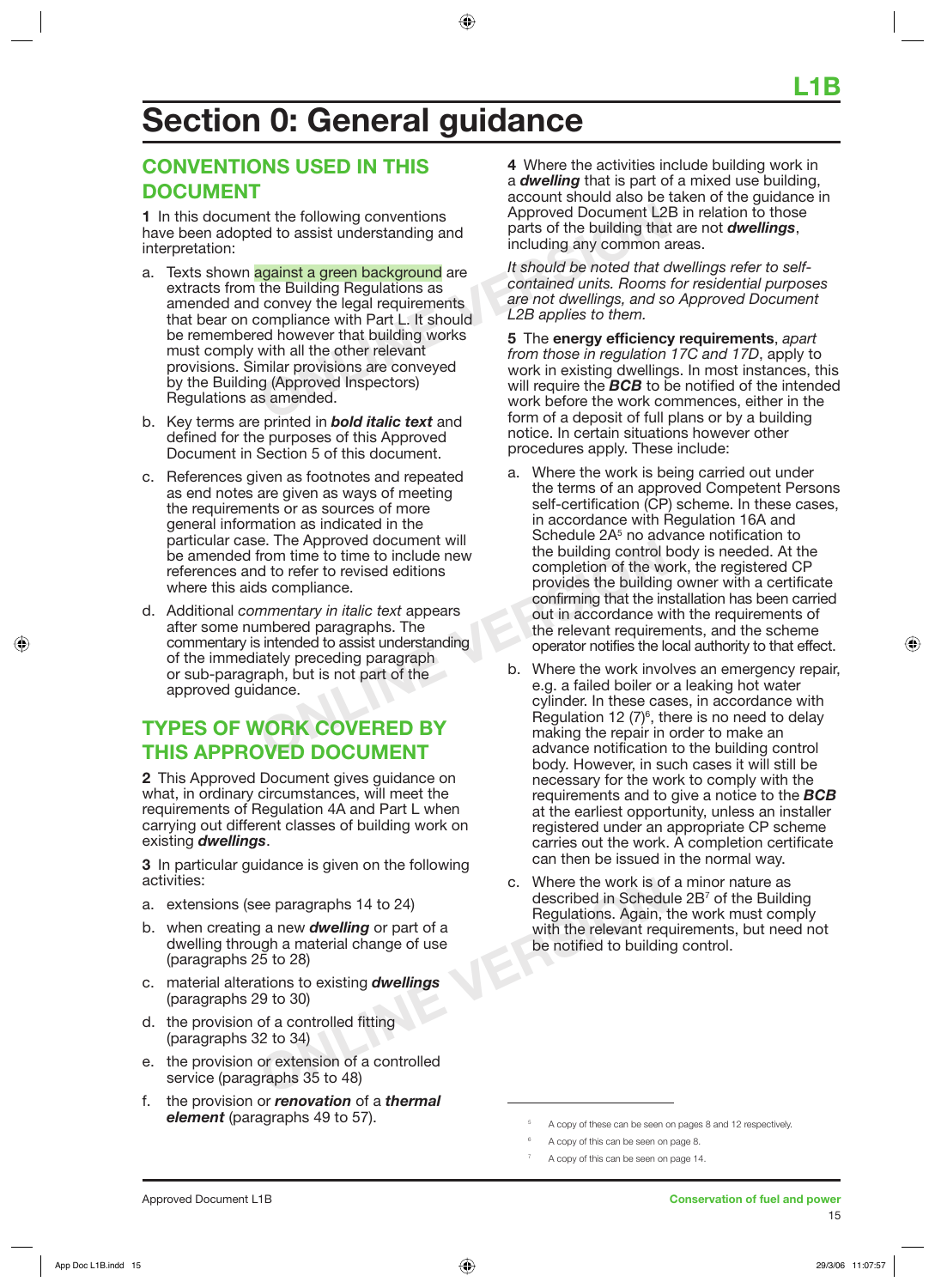## **TECHNICAL RISK**

**6** Building work must satisfy all the technical requirements set out in Regulations 4A and Schedule 1 of the Building Regulations. Part B (Fire safety), Part E (Resistance to the passage of sound), Part F (Ventilation), Part C (Site preparation and resistance to moisture), Part J (Combustion appliances and fuel storage systems) and Part P (Electrical safety) are particularly relevant when considering the incorporation of energy efficiency measures.

**7** The inclusion of any particular energy efficiency measure should not involve excessive technical risk. BR 262<sup>8</sup> provides general guidance on avoiding risks in the application of thermal insulation.

## **HISTORIC BUILDINGS**

**8** Special considerations apply if the building on which the work is to be carried out has special historic or architectural value and compliance with the *energy efficiency requirements* would unacceptably alter the character or appearance9 .

to improve energy<br>
to improve energy<br>
the extent that it is<br>
is provided that the<br>
the character of the<br>
the character of the<br>
the risk of long-term<br>
ing fabric or fittings. The<br>
llish Heritage publication<sup>10</sup><br>
ount in det **9** When undertaking work on or in connection with buildings with special historic or architectural value, the aim should be to improve energy efficiency where and to the extent that it is practically possible. This is provided that the work does not prejudice the character of the host building or increase the risk of long-term deterioration to the building fabric or fittings. The guidance given in the English Heritage publication<sup>10</sup> should be taken into account in determining appropriate energy performance standards for such building works. Particular issues relating to work in historic buildings that warrant sympathetic treatment and where advice from others could therefore be beneficial include:

- a. restoring the historic character of a building that has been subject to previous inappropriate alteration, e.g. replacement windows, doors and rooflights;
- b. rebuilding a former building (e.g. following a fire or filling a gap site in a terrace);
- c. making provisions enabling the fabric of historic buildings to 'breathe' to control moisture and potential long term decay problems.

**CONLINE THE PROCESS CONCRETE IS ONLY AND A REPORT OF A REAL PROPERTY OF A REAL PROPERTY OF A REAL PROPERTY OF A REAL PROPERTY OF A REAL PROPERTY OF A REAL PROPERTY OF A REAL PROPERTY OF A REAL PROPERTY OF A REAL PROPERTY 10** In arriving at a balance between historic building conservation and energy efficiency improvements, it would be appropriate to take into account the advice of the local authority's conservation officer.

## **CALCULATION OF U-VALUES**

**11** U-values must be calculated using the methods and conventions set out in BR 443<sup>11</sup>. 'Conventions for U-value calculations'.

**12** The U-values for roof window<br>
tion), Part C (Site<br>
ce to moisture), Part J<br>
and fuel storage<br>
trical safety) are<br>
the U-value having been assesses<br>
than the vertical, the standards<br>
fficiency measures.<br>
Approved Docum **12** The U-values for roof windows and rooflights given in this Approved Document are based on the U-value having been assessed with the roof window or rooflight in the vertical position. If a particular unit has been assessed in a plane other than the vertical, the standards given in this Approved Document should be modified by making a U-value adjustment following the guidance given in BR 443.

*For example: the standard for a replacement rooflight in Table 2 is 2.0W/m2 ·K. This is for the unit assessed in the vertical plane. The performance of a double glazed rooflight in the horizontal plane, based on the guidance given in BR 443, would be adjusted by 0.5W/m2 ·K to 2.0 + 0.5 = 2.5W/m2 ·K.*

## **BUILDINGS THAT ARE EXEMPT FROM THE REQUIREMENTS IN PART I**

**13** The provisions for exempting buildings and building work from the Building Regulations requirements have changed and the new provisions are given in regulation 9.

- <sup>10</sup> *Building Regulations and Historic Buildings*, English Heritage, 2002 (revised 2004).
- 11 BR 443 *Conventions for U-value calculations*, BRE, 2006.

<sup>9</sup> See the copy of regulation 9 on page 7.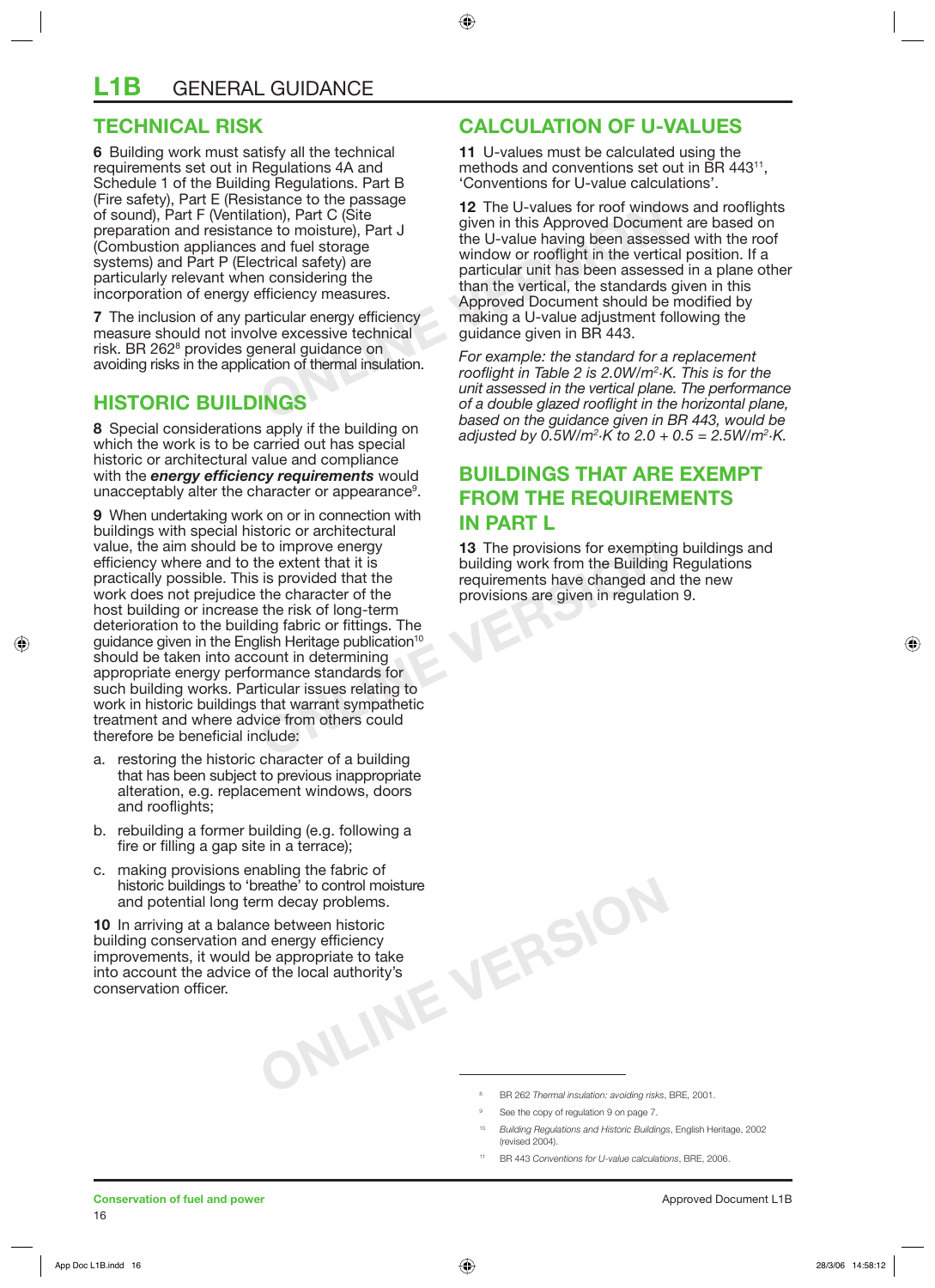## **L1B Section 1: Guidance relating to building work**

## **THE EXTENSION OF A DWELLING**

## **Fabric standards**

**14** Reasonable provision would be for the proposed extension to achieve the following performance standards:

- a. Controlled fittings that meet the standards set out in paragraphs 32 to 34 of this Approved Document.
- b. Newly constructed *thermal elements* that meet the standards set out in paragraphs 49 to 53 of this Approved Document.
- c. When working on existing fabric elements that are to become thermal elements a way of complying would be to follow the guidance in paragraphs 54 and 57.

## **Area of windows, roof windows and doors**

**15** In most circumstances reasonable provision would be to limit the area of windows, roof windows and doors in extensions so that it does not exceed the sum of:

- a. 25% of the floor area of the extension; plus
- b. the area of any windows or doors which, as a result of the extension works, no longer exist or are no longer exposed.

**16** In some cases different approaches may be adopted by agreement with the *BCB* in order to achieve a satisfactory level of daylighting. BS 8206<sup>12</sup> gives guidance on this.

## **Heating and lighting in the extension**

**17** Where a *fixed building service* is provided or extended as part of constructing the extension, reasonable provision would be to follow the guidance in paragraphs 35 to 48.

## **Optional approaches with more design flexibility**

**18** More flexibility in the selection of U-values and opening areas than is available by following the guidance in paragraphs 14 and 15 can be obtained by compensation elsewhere in the design. A way of complying would be to show that:

**ON DECITED WELL THEFT THE CONFORM THE CONFORM THE U-Value of any in<br>
the selection of U-values<br>
The data in SAP 2005 A<br>
stimate the performance<br>
aragraphs 14 and 15 can be<br>
ensation elsewhere in the design.<br>
Med U-value o** a. the area weighted U-value of all the elements in the extension is no greater than that of an extension of the same size and shape that complies with the U-value standards referred to in paragraph 14 and the opening area in paragraph 15; and

*The area-weighted U-value is give by the following expression:*

$$
{(U_1 \times A_1) + (U_2 \times A_2) + (U_3 \times A_3) + ...} \n+ { (A_1 + A_2 + A_3 + ...)} \n+ ... }
$$

- b. the area weighted U-value for each element type is no worse than the value given in column (a) of Table 1; and
- c. the U-value of any individual element is no worse than the relevant value in column (b) of Table 1.

**EXALCUTER CONTROVER CONTROVER CONTROVER CONTROVER CONTROVER CONTROVER CONTROVER CONTROVER CONTROVER CONTROVER CONTROVER CONTROVER CONTROVER CONTROVER CONTROVER CONTROVER CONTROVER CONTROVER CONTROVER CONTROVER CONTROVER** *To minimise condensation risk in localised parts of the envelope. Individual elements are defined as those areas of the given element type that have the same construction details.*

**19** In the case of windows, doors and rooflights, the assessment should be based on the whole unit (i.e. in the case of a window, the combined performance of the glazing and frame).

### Table 1 **Limiting U-value standards (W/m2 ·K)**

| ors in extensions so that it does<br>um of:     | <b>Element</b>                                              | (a) Area-weighted<br>average U-value | (b) Limiting<br>U-value |  |
|-------------------------------------------------|-------------------------------------------------------------|--------------------------------------|-------------------------|--|
| oor area of the extension; plus                 | Wall                                                        | 0.35                                 | 0.70                    |  |
| y windows or doors which, as a                  | Floor                                                       | 0.25                                 | 0.70                    |  |
| xtension works, no longer exist                 | Roof                                                        | 0.25                                 | 0.35                    |  |
| er exposed.<br>s different approaches may be    | Windows, roof windows,<br>rooflights <sup>1</sup> and doors | 2.2                                  | 3.3                     |  |
| ement with the $BCB$ in order to                | Notes:                                                      |                                      |                         |  |
| ctory level of daylighting. BS<br>ance on this. | See paragraph 12.                                           |                                      |                         |  |
| lighting in the                                 | 20 Where even greater design flexibility is required,       |                                      |                         |  |

**20** Where even greater design flexibility is required, reasonable provision would be to use SAP 200513 to show that the calculated  $CO<sub>2</sub>$  emission rate from the *dwelling* with its proposed extension is no greater than for the *dwelling* plus a notional extension built to the standards of paragraphs 14 to 17. In these cases the area-weighted average U-value of each element type should be no worse than the standards set out in column (a) of Table 1, and the U-value of any individual element should be no worse than the values in column (b) of Table 1. The data in SAP 2005 Appendix S can be used to estimate the performance of the elements of the existing building where these are unknown.

**21** If, as part of achieving the standard set out in paragraph 20, improvements are proposed to the existing *dwelling*, such improvements should be implemented to a standard that is no worse than set out in the relevant quidance contained in this Approved Document. The relevant standards for improving retained thermal elements are as set out in column (b) of Table 5.

<sup>12</sup> BS 8206-2:1992 Lighting for buildings. Code of practice for daylighting.

The Government's Standard Assessment Procedure for Energy Rating of Dwellings, 2005 edition, SAP 2005, Defra.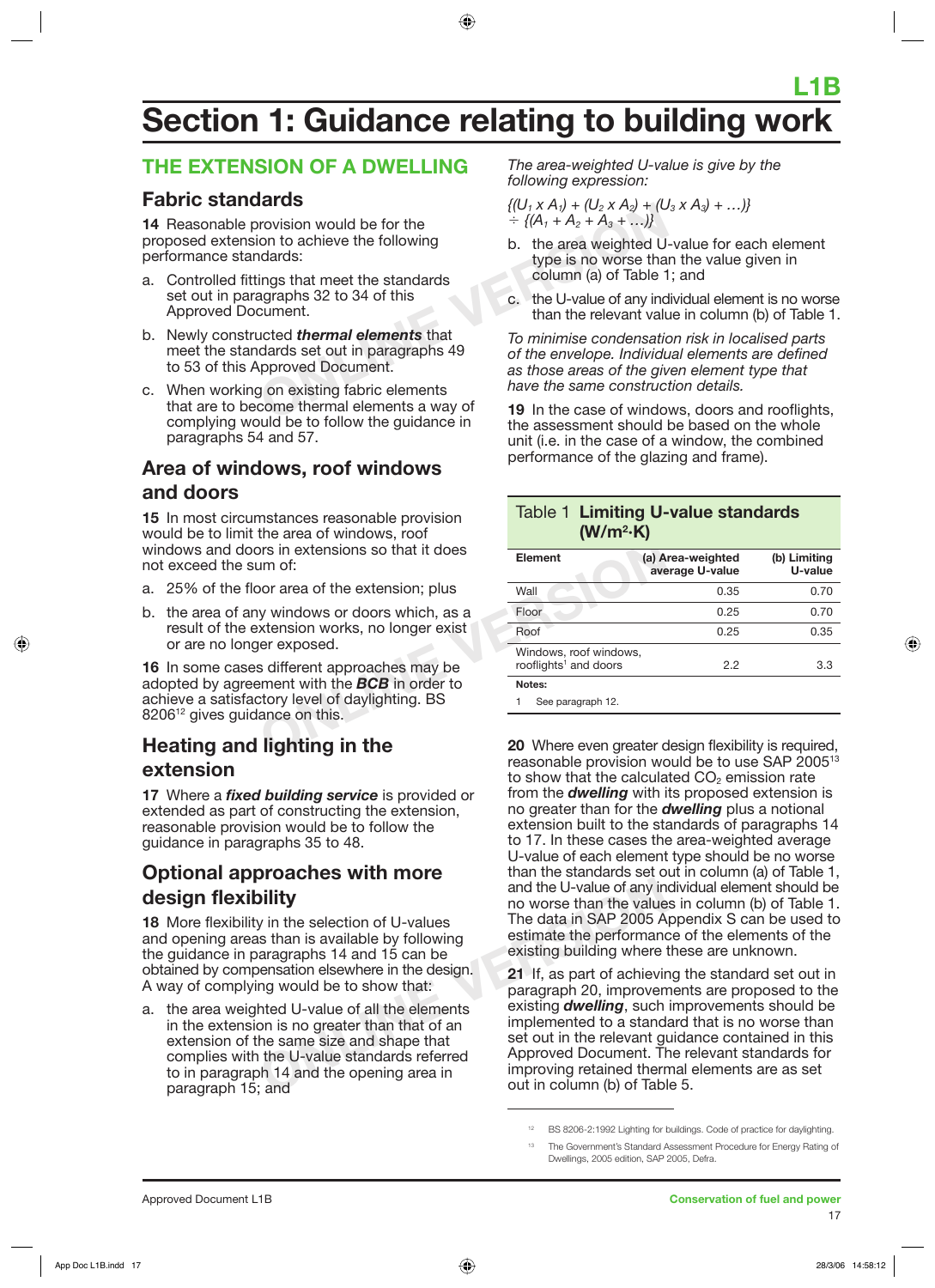## **L1B** GUIDANCE RELATING TO BUILDING WORK

Example the standard c. the building is used as an not<br>allow be better than that<br>allows. Where previously it variable<br>alway.<br>**ONLINERENT CONCITED ASSES AND SERVANDE S**<br>**C.** the building is used as an in<br>where previously it *Where it is proposed to upgrade, then the standards set out in this Approved Document are cost effective and should be implemented in full. It will be worthwhile implementing them even if the improvement is more than necessary to achieve compliance. In some cases therefore, the standard of the extended house may be better than that required by paragraph 20 alone. Paragraph 21 ensures that no cost-effective improvement opportunities are traded away.*

## **Conservatories and substantially glazed extensions**

**22** Where the extension is a *conservatory* that is not exempt by Regulation  $9(3)^{14}$ , then reasonable provision would be to provide:

a. Effective thermal separation from the heated area in the existing *dwelling*. The walls, doors and windows between the *dwelling* and the extension should be insulated and draughtstripped to at least the same extent as in the existing *dwelling*.

*If a highly glazed extension is not thermally separated from the dwelling, then it should be regarded as a conventional extension. Compliance in such cases could be demonstrated using the approach set out in paragraphs 14 to 21.* 

- b. Independent temperature and on/off controls to any heating system. Any heating appliance should also conform to the standards set out in paragraph 35.
- Forward Strategy and the total of the standards given in Any heating appliance<br>
In Any heating appliance<br>
In Any heating appliance<br>
In Any heating appliance<br>
In Any heating appliance<br>
In Any heating appliance<br>
In the stand c. Glazed elements should comply with the standards given in column (b) of Table 2 and any thermal elements should have U-values that are no worse than the standards given in column (b) of Table 4.

**23** Conservatories built at ground level and with a floor area no greater than 30m<sup>2</sup> are exempt from the Building Regulations (other than having to satisfy the requirements of Part N).

Id be to demonstrate that<br>
on new and replacement<br>
the exercise than a **conservatory**<br>
on new and replacement<br>
on the work involves the<br>
osed extension is no<br> **ONE**<br>
osed extension is no<br> **ONE**<br>
on the paragraphs 54 to 55 **24** If a substantially glazed extension fails to qualify as a *conservatory* because it has less than the minimum qualifying amounts of translucent material, but otherwise satisfies paragraph 22, reasonable provision would be to demonstrate that the performance is no worse than a *conservatory* of the same size and shape. A way of doing so would be to show the area-weighted U-value of the elements in the proposed extension is no greater than that of a *conservatory* that complies with the standards set out in paragraph 22.

## **MATERIAL CHANGE OF USE**

**25** Material changes of use involving dwellings are defined in Regulation 5 as follows:

For the purposes of paragraph 8(1)(e) of Schedule 1 to the Act and for the purposes of these Regulations, there is a material change of use where there is a change in the purposes for which or the circumstances in which a building is used, so that after that change:

- a. the building is used as a dwelling, where previously it was not;
- b. the building contains a flat, where previously it did not;
- c. the building is used as an hotel or a boarding house, where previously it was not;
- d. the building is used as an institution, where previously it was not:
- e. the building is used as a public building, where previously it was not;
- the building is not a building described in Classes I to VI in Schedule 2, where previously it was;
- g. the building, which contains at least one dwelling, contains a greater or lesser number of dwellings than it did previously;
- h. the building contains a room for residential purposes, where previously it did not;
- the building, which contains at least one room for residential purposes, contains a greater or lesser number of such rooms than it did previously; or
- the building is used as a shop where previously it was not.

**26** When carrying out a material change of use, the Reasonable provision would be:

- a. when carrying out a material change of use; or
- b. when a building changes it's energy status

to follow the guidance in paragraph 27.

**27** In normal circumstances, reasonable provision would be:

- a. Where controlled services or fittings are being provided or extended, to meet the standards set out in paragraphs 31 to 48 of this Approved Document.
- b. Where the work involves the provision of a *thermal element*, to meet the standards set outin paragraphs 49 to 53 of this Approved Document.

*For the purposes of Building Regulations, provision means both new and replacement elements.* 

- c. Where the work involves the *renovation* of *thermal elements*, to meet the guidance in paragraphs 54 to 55 of this Approved Document.
- d. Any *thermal element* that is being retained should be upgraded following the guidance given in paragraphs 56 and 57 of this Approved Document.
- e. Any existing window (including roof window or rooflight) or door which separates a conditioned space from an unconditioned space or the external environment and which has a U-value that is worse than  $3.3W/m^2$ ·K, should be replaced following the guidance in paragraphs 32 to 34.

14 See the copy of Regulation 9 on page 7.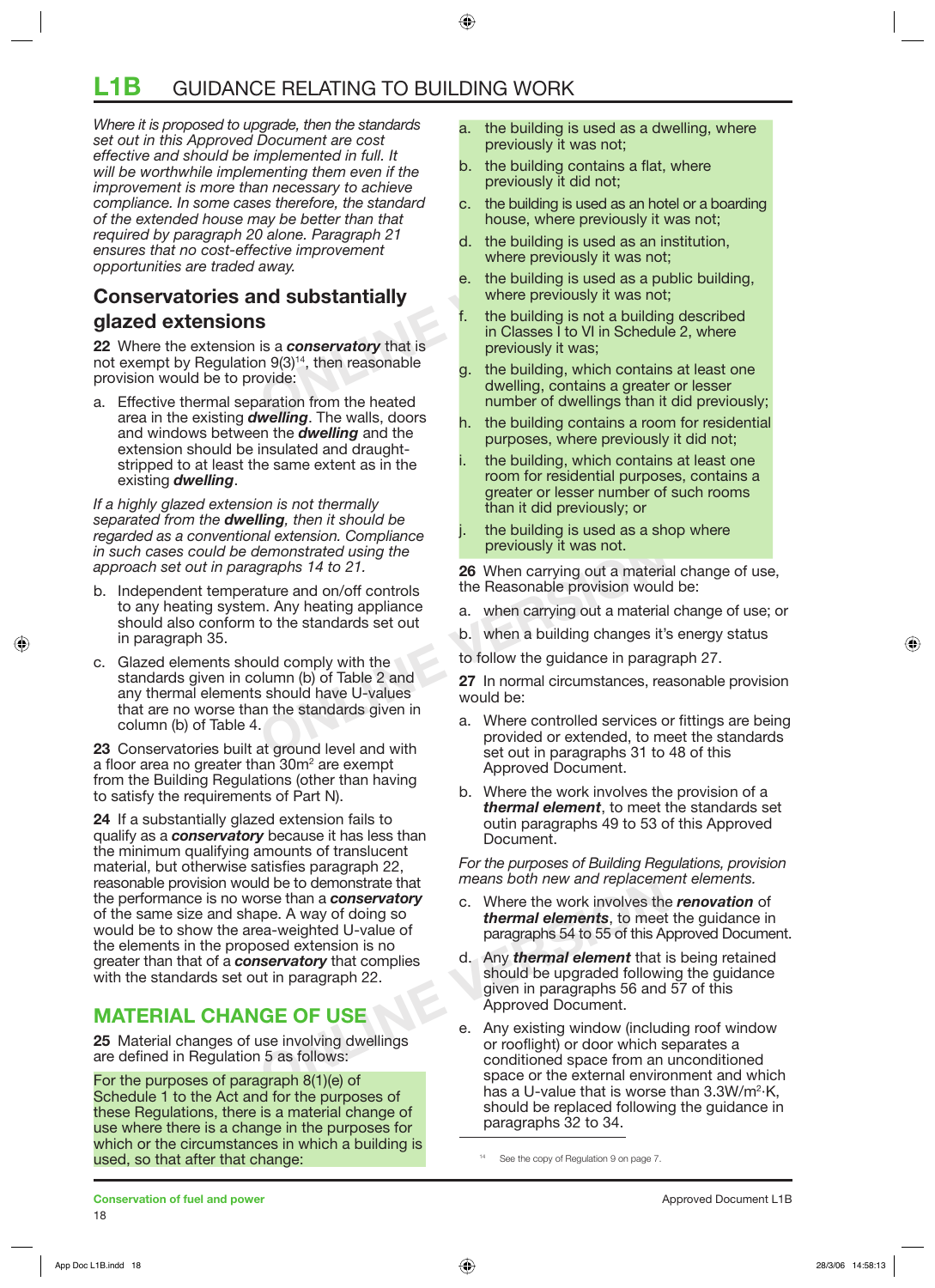## **Option providing more design flexibility**

For the **Calcularity** on the building as the building and the divelling and the guidance set than if each **dwelling** the guidance set the guidance on conservation of the guidance on conservation of the guidance on conserva **28** To provide more design flexibility SAP 2005 can be used to demonstrate that the total  $CO<sub>2</sub>$ emissions from all the *dwellings* in the building as it will become are no greater than if each *dwelling* had been improved following the guidance set out in paragraph 27. In these cases the U-values of any individual element should be no worse that the values in column (b) of Table 1.

## **MATERIAL ALTERATION**

**29** Material alterations are defined in Regulation 3(2) as follows.

3(2) An alteration is material for the purposes of these Regulations if the work, or any part of it, would at any stage result:

- a. in a building or controlled service or fitting not complying with a relevant requirement where previously it did; or
- b. in a building or controlled service or fitting which before the work commenced did not comply with a relevant requirement, being more unsatisfactory in relation to such a requirement.'

3(3) In paragraph (2) 'relevant requirement' means any of the following applicable requirements of Schedule 1, namely:

- a. Part A (structure)
- b. Paragraph B1 (means of warning and escape)
- c. Paragraph B3 (internal fire spread structure)
- d. Paragraph B4 (external fire spread)
- e. Paragraph B5 (access and facilities for the fire service)
- Part M (access to and use of buildings).

**30** When carrying out a material alteration, reasonable provision would be

a. when the work involves the provision of a *thermal element*, to follow the guidance in paragraphs 50 to 53 of this Approved Document.

*For the purposes of Building Regulations, provision means both new and replacement elements.*

ONLINE b. when the work involves the renovation of a *thermal element*, to follow the guidance in paragraphs 54 and 55 of this Approved Document.

- c. where an existing element becomes part of the thermal envelope of the building where previously it was not, to follow the guidance in paragraphs 56 and 57 of this Approved Document.
- d. when providing controlled fittings, to limit glazing area to reasonable provision and to follow the guidance on controlled fittings given in paragraphs 32 to 34 of this Approved Document.

*Reasonable provision for glazing area depends on the circumstances in the particular case. A way of showing compliance would be to follow the approaches given in paragraphs 15 and 16.*

e. when providing or extending a controlled service, to follow the guidance on controlled services given in paragraphs 35 to 48 of this Approved Document.

## **WORK ON CONTROLLED FITTINGS AND SERVICES**

**31** Controlled services or fittings are defined in Regulation 2 as follows:

*controlled service or fitting* means a service or fitting in relation to which Part G, H, J, L or P of Schedule 1 imposes a requirement;

## **Controlled fittings**

actory in relation to such a<br>
(2) 'relevant requirement' means<br>
ng applicable requirements of<br>
ely:<br>
(means of warning and escape)<br>
(internal fire spread – structure)<br>
(external fire spread)<br>
(access and facilities for the **32** Where windows, roof windows, rooflights or doors are to be provided, reasonable provision would be the provision of draught-proofed units whose area-weighted average performance is no worse than given in Table 2. Column (a) applies to fittings provided as part of constructing an extension, column (b) to replacement fittings or new fittings installed in the existing *dwelling*.

**33** The U-value or Window Energy Rating of a window, roof window or rooflight fittings can be taken as the value for either:

- a. the standard configuration as set out in BR 443; or
- b. the particular size and configuration of the actual fitting.

**34** SAP 2005 Table 6e gives values for different window configurations that can be used in the absence of test data or calculated values.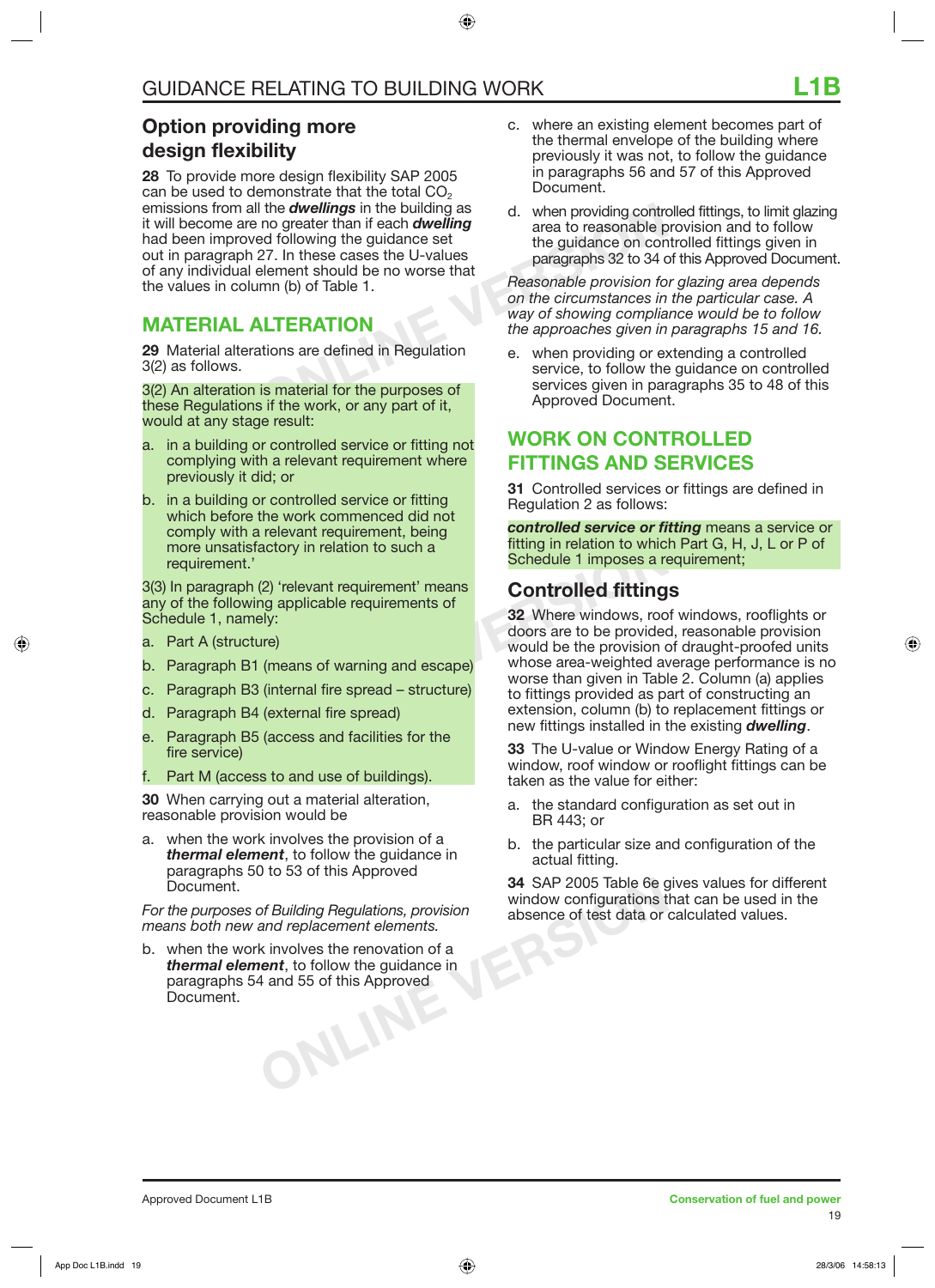### Table 2 **Reasonable provision when working on controlled fittings**

| <b>Fitting</b>                                                 | (a) Standard for new fittings<br>in extensions       | (b) Standard for replacement<br>fittings in an existing dwelling                                                                                                                                     |
|----------------------------------------------------------------|------------------------------------------------------|------------------------------------------------------------------------------------------------------------------------------------------------------------------------------------------------------|
| Window, roof window and rooflight                              | U-value = $1.8W/m^2$ K or                            |                                                                                                                                                                                                      |
|                                                                | Window energy rating <sup>15</sup> =<br>Band D; or   | Window energy rating $=$<br>Band E; or                                                                                                                                                               |
|                                                                | Centre-pane U-value =<br>1.2W/m <sup>2</sup> ·K      | Centre-pane U-value =<br>1.2W/m <sup>2</sup> ·K                                                                                                                                                      |
| Doors with more than 50% of<br>their internal face area glazed | $2.2W/m2·K$ or<br>centre-pane U-value = $1.2W/m^2$ K | $2.2W/m2·K$ or<br>centre-pane U-value = $1.2W/m^2$ K                                                                                                                                                 |
| Other doors                                                    | 3.0W/m <sup>2</sup> ·K                               | 3.0W/m <sup>2</sup> ·K                                                                                                                                                                               |
| <b>Controlled services</b><br><b>Heating and hot systems</b>   |                                                      | order and can operate efficiently for the purposes<br>of the conservation of fuel and power. In order<br>to demonstrate that the heating and hot water<br>systems have been adoptistely commissioned |

## **Controlled services**

### **Heating and hot systems**

**35** Where the work involves the provision or extension of a heating or hot water system or part thereof, reasonable provision would be:

- a. the installation of an appliance with an efficiency:
	- i. not less than that recommended for its type in the Domestic Heating Compliance  $\mathrm{Guide^{16}}$ ; and
	- Can be the primary heating<br>
	(2) Where this regulation applies<br>
	note is the primary heating<br>
	may which is not worse<br>
	schedule 1, give to the local au<br>
	age points lower than<br>
	note being replaced. If the<br>
	esa a different fue ii. where the appliance is the primary heating service, an efficiency which is not worse than two percentage points lower than that of the appliance being replaced. If the new appliance uses a different fuel, then the efficiency of the new appliance should be multiplied by the ratio of the CO<sub>2</sub> emission factor of the fuel used in the appliance being replaced to that of the fuel used in the new appliance before making this check. The  $CO<sub>2</sub>$  emission factors should be taken from Table 12 of SAP 2005. In the absence of specific information, the efficiency of the appliance being replaced may be taken from Table 4a or 4b of SAP 2005.

**Example 19 Set of 72% is to be**<br>
fuel boiler with an<br>
univalent efficiency of the One option would be to engage<br>
Id be 65% x (0.265/0.187) approved Competent Persons s<br>
in paragraph 35a)ii)<br>
is and 0.187 kgCO<sub>2</sub>/kWh<br>
for *The aim is to discourage an existing appliance being replaced by a significantly less carbon efficient one. When fuel switching, if an old oil fired boiler with an efficiency of 72% is to be replaced by a dual solid fuel boiler with an efficiency of 65%, the equivalent efficiency of the dual solid fuel boiler would be 65% x (0.265/0.187) = 92.1%, and so the test in paragraph 35a)ii) would be satisfied. 0.265 and 0.187 kgCO*<sub>2</sub>/kWh *are the emission factors for oil and dual fuel appliances respectively given in ADL1A.* 

b. the provision of controls that meet the minimum control requirements as given in the Domestic Heating Compliance Guide for the particular type of appliance and heat distribution system.

**36** The heating and hot water system(s) should be commissioned so that at completion, the system(s) and their controls are left in working

order and can operate efficiently for the purposes of the conservation of fuel and power. In order to demonstrate that the heating and hot water systems have been adequately commissioned, Regulation 20C states that:

**20C.**–(1) This regulation applies to building work in relation to which paragraph L1(b) of Schedule 1 imposes a requirement, but does not apply where the work consists only of work described in Schedule 2B.

(2) Where this regulation applies the person carrying out the work shall, for the purpose of ensuring compliance with paragraph L1(b) of Schedule 1, give to the local authority a notice confirming that the fixed building services have been commissioned in accordance with a procedure approved by the Secretary of State.

(3) The notice shall be given to the local authority:

- (a) not later than the date on which the notice required by regulation 15(4) is required to be given; or
- (b) where that regulation does not apply, not more than 30 days after completion of the work.

**37** The procedure approved by the Secretary of State is set out in the Domestic Heating Compliance Guide.

**38** The notice should include a declaration signed by someone suitably qualified to do so that the manufacturer's commissioning procedures have been completed satisfactorily.

*One option would be to engage a member of an approved Competent Persons scheme.* 

<sup>16</sup> *Domestic Heating Compliance Guide*, NBS, 2006.

<sup>15</sup> CE66 *Windows for new and existing housing*, EST, 2006.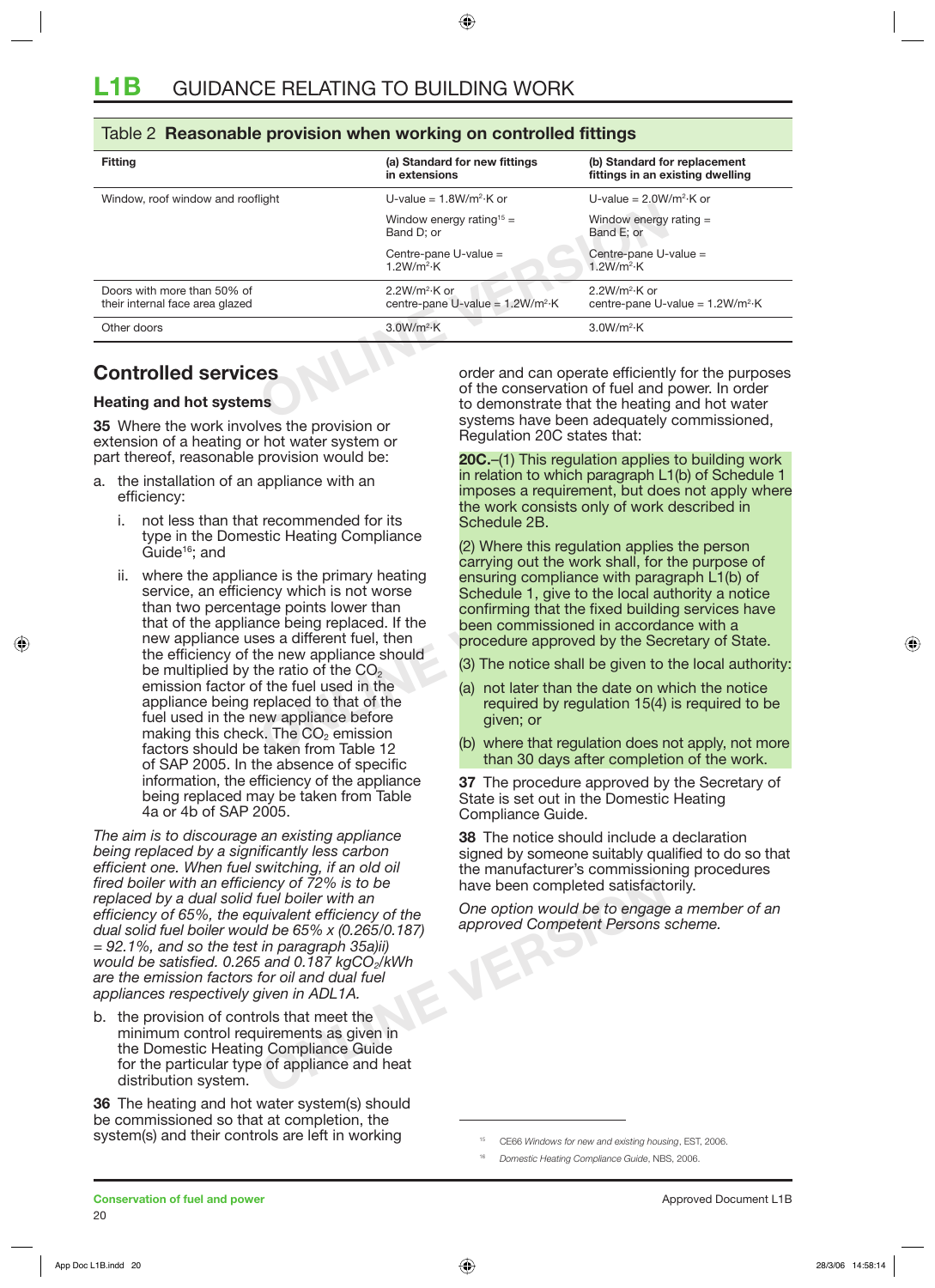### **Insulation of pipes and ducts**

**39** As part of the provision or extension of a heating or hot water service, reasonable provision would be demonstrated by insulating pipes ducts and vessels to standards that are not worse than those set out in the Domestic Heating Compliance Guide.

*The TIMSA Guide*<sup>17</sup> *explains the derivation of the performance standards and how they can be interpreted in practice.*

### **Mechanical ventilation**

the Domestic Heating<br>
at in the Domestic Heating<br>
<sup>17</sup> explains the derivation of the<br>
dards and how they can be<br>
citice.<br> **CONLIGE:**<br> **ONLIGE:**<br> **ONLIGE:**<br> **ONLIGE:**<br> **ONLIGE:**<br> **ONLIGE:**<br> **ONLIGE:**<br> **ONLIGE:**<br> **ONLIGE:**<br> **40** Where the work involves the provision of a mechanical ventilation system or part thereof, reasonable provision would be to install systems no worse than those described in GPG 26818 which also have specific fan powers and heat recovery efficiency not worse than those in Table 3.

### Table 3 **Limits on design flexibility for mechanical ventilation systems**

| <b>System type</b>                                                                 | Performance     |
|------------------------------------------------------------------------------------|-----------------|
| Specific Fan Power (SFP) for continuous<br>supply only and continuous extract only | $0.8$ litre/s.W |
| SFP for balanced systems                                                           | 2.0 litre/s.W   |
| Heat recover efficiency                                                            | 66%             |

**41** Mechanical ventilation systems must satisfy the requirements in Part F.

### **Mechanical cooling**

**42** Where the work involves the provision of a fixed household air conditioner, reasonable provision would be to provide a unit having an energy efficiency classification equal to or better than class C in Schedule 3 of the labelling scheme adopted under The Energy Information (Household Air Conditioners) (No. 2) Regulations 2005<sup>19</sup>.

### **Fixed internal lighting**

**43** Reasonable provision should be made for *dwelling* occupiers to obtain the benefits of efficient electric lighting whenever

- a. a *dwelling* is extended; or
- b. a new *dwelling* is created from a material change of use; or
- c. an existing lighting system is being replaced as part of re-wiring works.

*The re-wiring works must comply with Part P.*

**Example 18 and 18 and 18 and 18 and 18 and 18 and 18 and 18 and 18 and 18 and 18 and 18 and 18 and 18 and 18 and 18 and 18 and 18 and 18 and 18 and 18 and 18 and 18 and 18 and 18 and 18 and 18 and 18 and 18 and 18 and 18 44** A way of showing compliance would be to provide lighting fittings (including lamp, control gear and an appropriate housing, reflector, shade or diffuser or other device for controlling the output light) that only take lamps having a luminous efficacy greater than 40 lumens per circuit-Watt. Circuit-Watts means the power consumed in lighting circuits by lamps and their associated control gear and power factor correction equipment.

*Fluorescent and compact fluorescent lighting fittings would meet this standard. Lighting fittings for GLS tungsten lamps with bayonet cap or Edison screw bases, or tungsten halogen lamps would not.*

**45** Reasonable provision would be to provide in the areas affected by the building work, fixed energy efficient light fittings that number not less than the greater of:

- a. one per 25m<sup>2</sup> of *dwelling* floor area (excluding garages) or part thereof; or
- b. one per four fixed lighting fittings.

*This assessment should be based on the extension, the newly created dwelling or the area served by the lighting system as appropriate to the particular case.*

*Installing mains frequency fluorescent lighting in garages may cause dangers through stroboscopic interaction with vehicle engine parts or machine tools. Fluorescent lamps with high frequency electronic ballasts substantially reduce this risk.* 

**46** A light fitting may contain one or more lamps.

SFP) for continuous<br>
inuous extract only<br>
tems<br>
2.0 litre/s.W<br>
COUNT TOWARDS the UGIAL<br>
COUNT TOWARDS the UGIAL<br>
Internal on identifying suitable loo<br>
luminaires. In some case<br>
appropriate to install the<br>
fitting in a loca **47** Lighting fittings in less used areas like cupboards and other storage areas would not count towards the total. GIL  $20^{20}$  gives guidance on identifying suitable locations for energy efficient luminaires. In some cases, it may be more appropriate to install the energy efficient light fitting in a location that is not part of the building work, e.g. to replace the fitting on the landing when creating a new bedroom through a loft conversion.

### **Fixed external lighting**

*Fixed external lighting means lighting fixed to an external surface of the dwelling supplied from the occupier's electrical system. It excludes the lighting in common areas in blocks of flats and other access-way lighting provided communally.*

**48** When providing fixed external lighting, reasonable provision should be made to enable effective control and/or the use of efficient lamps such that:

- a. EITHER: Lamp capacity does not exceed 150 Watts per light fitting and the lighting automatically switches off:
	- i. When there is enough daylight; and
	- ii. When it is not required at night; or
- b. the lighting fittings have sockets that can only be used with lamps having an efficacy greater than 40 lumens per circuit-Watt.

*Compact fluorescent lamp types would meet the standard in (b), but GLS tungsten lamps with bayonet cap or Edison screw bases, or tungsten halogen lamps would not.*

- <sup>17</sup> *HVAC Guidance for Achieving Compliance with Part L of the Building Regulations*, TIMSA, 2006.
- 18 GPG268 *Energy efficient ventilation in dwellings a guide for specifiers*, EST, 2006.
- Statutory Instrument SI 2005/1726, the Energy Information (Household Air Conditioners) (No. 2) Regulations 2005.
- 20 GIL20, *Low energy domestic lighting*, EST, 2006.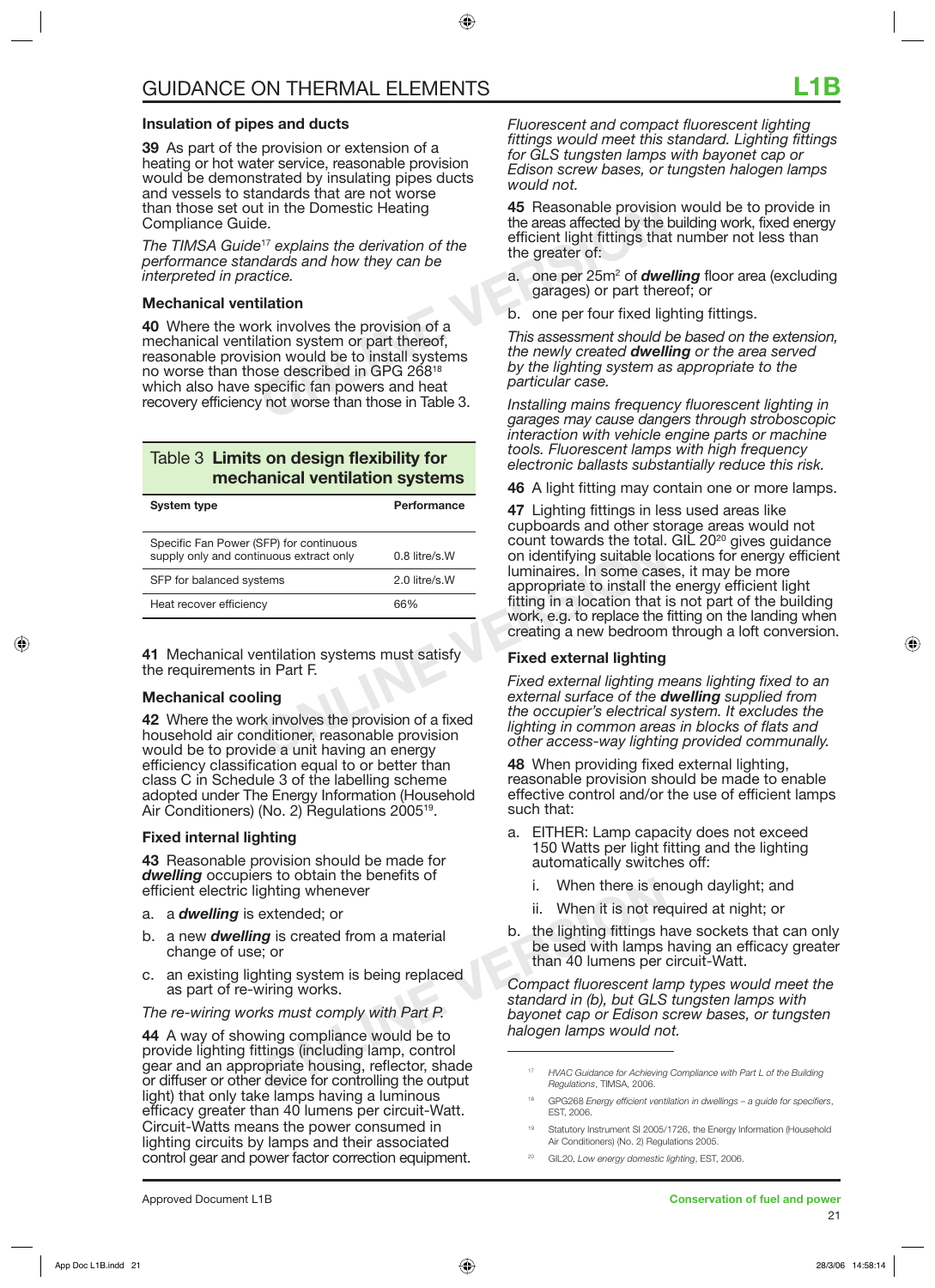# **L1B Section 2: Guidance on thermal elements**

**49** New *thermal elements* must comply with requirement L1(a)(i). Work on existing elements is covered by regulation 4A which states:

**4A.**–(1) Where a person intends to renovate a thermal element, such work shall be carried out as is necessary to ensure that the whole thermal element complies with the requirements of paragraph L1(a)(i) of Schedule 1.

(2) Where a thermal element is replaced, the new thermal element shall comply with the requirements of paragraph L1(a)(i) of Schedule 1.

## **THE PROVISION OF THERMAL ELEMENTS**

### **U-values**

**50** Reasonable provision for newly constructed *thermal elements* such as those constructed as part of an extension would be to meet the standards set out in column (a) of Table 4. In addition, no individual element should have a U-value worse than those set out in column (b) of Table 1.

## **Continuity of insulation and airtightness**

The movate a<br>
ork shall be carried out<br>
that there are no reasonably ave<br>
that the whole thermal<br>
oridges in the insulation layers<br>
in the various elements, at<br>
elements and at the edges of e<br>
as those around window and de **52** The building fabric should be constructed so that there are no reasonably avoidable thermal bridges in the insulation layers caused by gaps within the various elements, at the joints between elements and at the edges of elements such as those around window and door openings. Reasonable provision should also be made to reduce unwanted air leakage through the new envelope parts.

**53** A suitable approach to showing the requirement has been achieved would be to submit a report signed by a suitably qualified person confirming that appropriate design details and building techniques have been specified, and that the work has been carried out in ways that can be expected to achieve reasonable conformity with the specifications. Reasonable provision would be to:

a. adopt design details such as those set out in the TSO Robust Details catalogue $21$ ; or

### Table 4 **Standards for thermal elements W/m2 ·K**

| than those set out in column (b) or rable in                                                                                                                                                                                                                                                                   |      |                                                                                                                                                 |                                                                             |  |
|----------------------------------------------------------------------------------------------------------------------------------------------------------------------------------------------------------------------------------------------------------------------------------------------------------------|------|-------------------------------------------------------------------------------------------------------------------------------------------------|-----------------------------------------------------------------------------|--|
| 51 Reasonable provision for those thermal<br>elements constructed as replacements for existing<br>elements would be to meet the standards set out<br>in column (b) of Table 4. In addition, no part of a<br><b>thermal element</b> should have a U-value worse<br>than those set out in column (b) of Table 1. |      | A list of additional approved details may be<br>provided in due course.                                                                         |                                                                             |  |
|                                                                                                                                                                                                                                                                                                                |      | b. to demonstrate that the specified details<br>deliver an equivalent level of performance<br>using the guidance in BRE IP 1/06 <sup>22</sup> . |                                                                             |  |
| Table 4 Standards for thermal elements W/m <sup>2</sup> ·K                                                                                                                                                                                                                                                     |      |                                                                                                                                                 |                                                                             |  |
|                                                                                                                                                                                                                                                                                                                |      |                                                                                                                                                 |                                                                             |  |
| Element <sup>1</sup>                                                                                                                                                                                                                                                                                           |      | (a) Standard for new thermal<br>elements in an extension                                                                                        | (b) Standard for replacement<br>thermal elements in an existing<br>dwelling |  |
| Wall                                                                                                                                                                                                                                                                                                           | 0.30 |                                                                                                                                                 | 0.35 <sup>2</sup>                                                           |  |
| Pitched roof – insulation at ceiling level                                                                                                                                                                                                                                                                     | 0.16 |                                                                                                                                                 | 0.16                                                                        |  |
| Pitched roof – insulation at rafter level                                                                                                                                                                                                                                                                      | 0.20 |                                                                                                                                                 | 0.20                                                                        |  |
| Flat roof or roof with integral insulation                                                                                                                                                                                                                                                                     | 0.20 |                                                                                                                                                 | 0.25                                                                        |  |

#### **Notes:**

1. Roof includes the roof parts of dormer windows and wall refers to the wall parts (cheeks) of dormer windows.

**ONLINE VERSION**

2. A lesser provision may be appropriate where meeting such a standard would result in a reduction of more than 5% in the internal floor area of the room bounded by the wall.

3. A lesser provision may be appropriate where meeting such a standard would create significant problems in relation to adjoining floor levels. The U-value of the floor of an extension can be calculated using the exposed perimeter and floor area of the whole enlarged *dwelling*.

<sup>21</sup> *Limiting thermal bridging and air leakage: Robust construction details for dwellings and similar buildings*, Amendment 1, TSO, 2002. See www.est.org.uk.

<sup>22</sup> IP 1/06 *Assessing the effects of thermal bridging at junctions and around openings in the external elements of buildings*, BRE, 2006.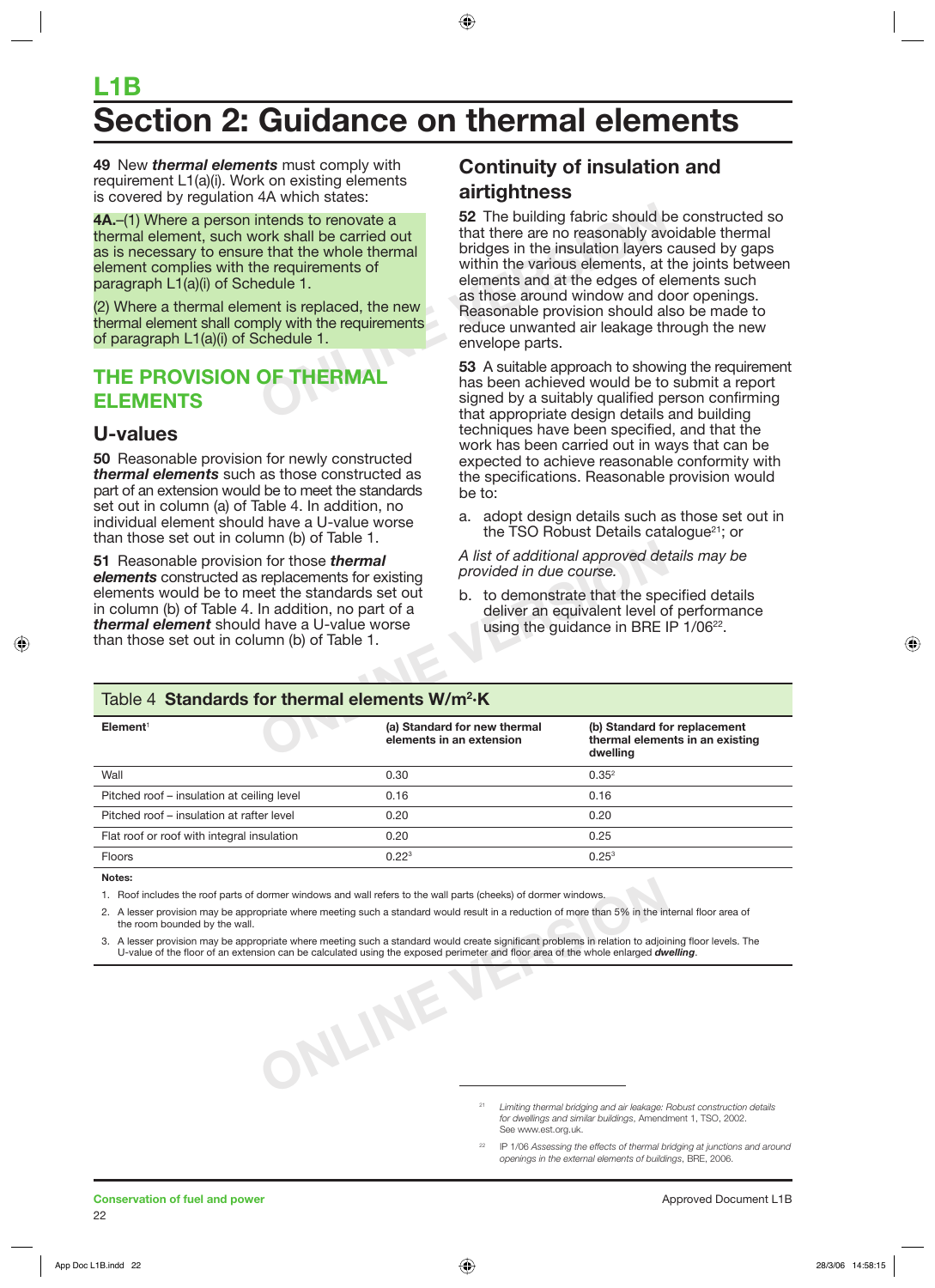## **RENOVATION OF THERMAL ELEMENTS**

**54** Where a *thermal element* is being renovated reasonable provision in most cases would be to achieve the standard set out in column (b) of Table 5. Where the works apply to less than 25% of the surface area however reasonable provision could be to do nothing to improve energy performance.

and set out in column (b) of<br>
e works apply to less than 25% Table 5 provided this is<br>
a however reasonable provision<br>
of a conomically feasiblity is<br>
of economic feasibility is<br>
of economic feasibility<br>
of economic feasib **55** If such an upgrade is not technically or functionally feasible or would not achieve a *simple payback* of 15 years or less, the element should be upgraded to the best standard that is technically and functionally feasible and which can be achieved within a *simple payback* of no greater than 15 years. Guidance on this approach is given in Appendix A.

## **RETAINED THERMAL ELEMENTS**

**56** Part L applies to retained *thermal elements* in the following circumstances:

a. where an existing *thermal element* is part of a building subject to a material change of use; b. where an existing element is to become part of the thermal envelope and is to be upgraded.

**57** Reasonable provision would be to upgrade those *thermal elements* whose U-value is worse than the threshold value in column (a) of Table 5 to achieve the U-value given in column (b) of Table 5 provided this is technically, functionally and economically feasible. A reasonable test of economic feasibility is to achieve a *simple payback* of 15 years or less. Where the standard given in column (b) is not technically, functionally or economically feasible, then the element should be upgraded to the best standard that is technically and functionally feasible and delivers a simple payback period of 15 years or less.

*Examples of where lesser provision than column (b) might apply are where the thickness of the additional insulation might reduce usable floor area by more than 5% or create difficulties with adjoining floor levels, or where the weight of the additional insulation might not be supported by the existing structural frame.* 

### Table 5 **Upgrading retained thermal elements**

| Table 5 Upgrading retained thermal elements |                                         |                              |
|---------------------------------------------|-----------------------------------------|------------------------------|
| Element                                     | (a) Threshold value W/m <sup>2</sup> ·K | (b) Improved value $W/m^2$ K |
| Cavity wall*                                | 0.70                                    | 0.55                         |
| Other wall type                             | 0.70                                    | 0.35                         |
| Floor                                       | 0.70                                    | 0.25                         |
| Pitched roof – insulation at ceiling level  | 0.35                                    | 0.16                         |
| Pitched roof – insulation between rafters   | 0.35                                    | 0.20                         |
| Flat roof or roof with integral insulation  | 0.35                                    | 0.25                         |

\* This only applies in the case of a wall suitable for the installation of cavity insulation. Where this is not the case it should be treated as for 'other wall type.'

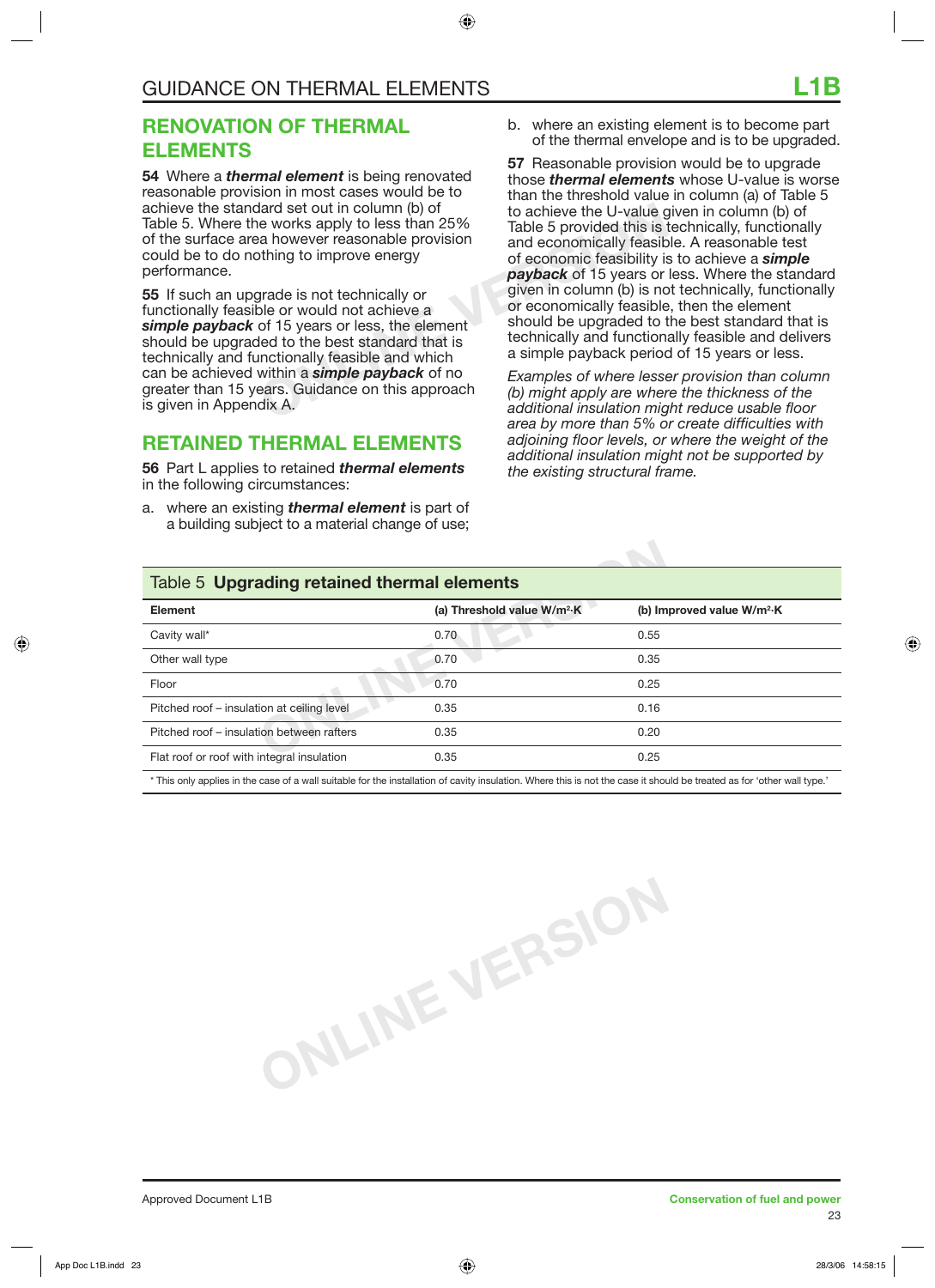# **L1B Section 3: Providing information**

**58** On completion of the work, in accordance with requirement L1(c), the owner of the *dwelling*, should be provided with sufficient information about the building, the fixed building services and their maintenance requirements so that the building can be operated in such a manner as to use no more fuel and power than is reasonable in the circumstances..

**59** A way of complying would be to provide a suitable set of operating and maintenance instructions aimed at achieving economy in the use of fuel in terms that householders can understand in a durable format that can be kept and referred to over the service life of the system(s). The instructions should be directly related to the particular system(s) installed as part of the work that has been carried out.

*The aim is that this information could eventually form part of the Home Information Pack.*

**60** Without prejudice to the need to comply with health and safety requirements, the instructions should explain to the occupier of the **dwelling** how to operate the system(s) efficiently. This should include

- a. the making of adjustments to the timing and temperature control settings and
- b. what routine maintenance is needed to enable operating efficiency to be maintained at a reasonable level through the service live(s) of the system(s).

**61** Where a new *dwelling* is created by a material change of use (see paragraphs 25 to 28), an energy rating shall be prepared and fixed in a conspicuous place in the *dwelling* as required by Regulation 16, which states that:

16.–(1) This regulation applies where a new dwelling is created by building work or by a material change of use in connection with which building work is carried out.

(2) Where this regulation applies, the person carrying out the building work shall calculate the energy rating of the dwelling by means of a procedure approved by the Secretary of State and give notice of that rating to the local authority.

(3) The notice referred to in paragraph (2) shall be given not later than the date on which the notice required by paragraph (4) of regulation 15 is given, and, where a new dwelling is created by the erection of a building, it shall be given at least five days before occupation of the dwelling.

(4) Where this regulation applies, subject to paragraphs (6) and (7), the person carrying out the building work shall affix, as soon as practicable, in a conspicuous place in the dwelling, a notice stating the energy rating of the dwelling.

(5) The notice referred to in paragraph (4) shall be affixed not later than the date on which the notice required by paragraph (4) of regulation 15 is given, and, where a new dwelling is created by the erection of a building, it shall be affixed not later than five days before occupation of the dwelling.

Example that the strong is that the strong in the strong in the strong in the strong in the strong in the strong in the strong in the strong strong in the strong strong in five days before occupation of a building, it shal (6) Subject to paragraph (7), if, on the date the dwelling is first occupied as a residence, no notice has been affixed in the dwelling in accordance with paragraph (4), the person carrying out the building work shall, not later than the date on which the notice required by paragraph (4) of regulation 15 is given, give to the occupier of the dwelling a notice stating the energy rating of the dwelling calculated in accordance with paragraph (2).

(7) Paragraphs (4) and (6) shall not apply in a case where the person carrying out the work intends to occupy, or occupies, the dwelling as a residence.

**62** The approved calculation procedure is SAP 2005 as announced in ODPM Circular 03/2006.

**ONLINE VERSION 63** Guidance on the preparation of the notices is given in DTLR Circular 3/2001.

**ONLINE VERSION**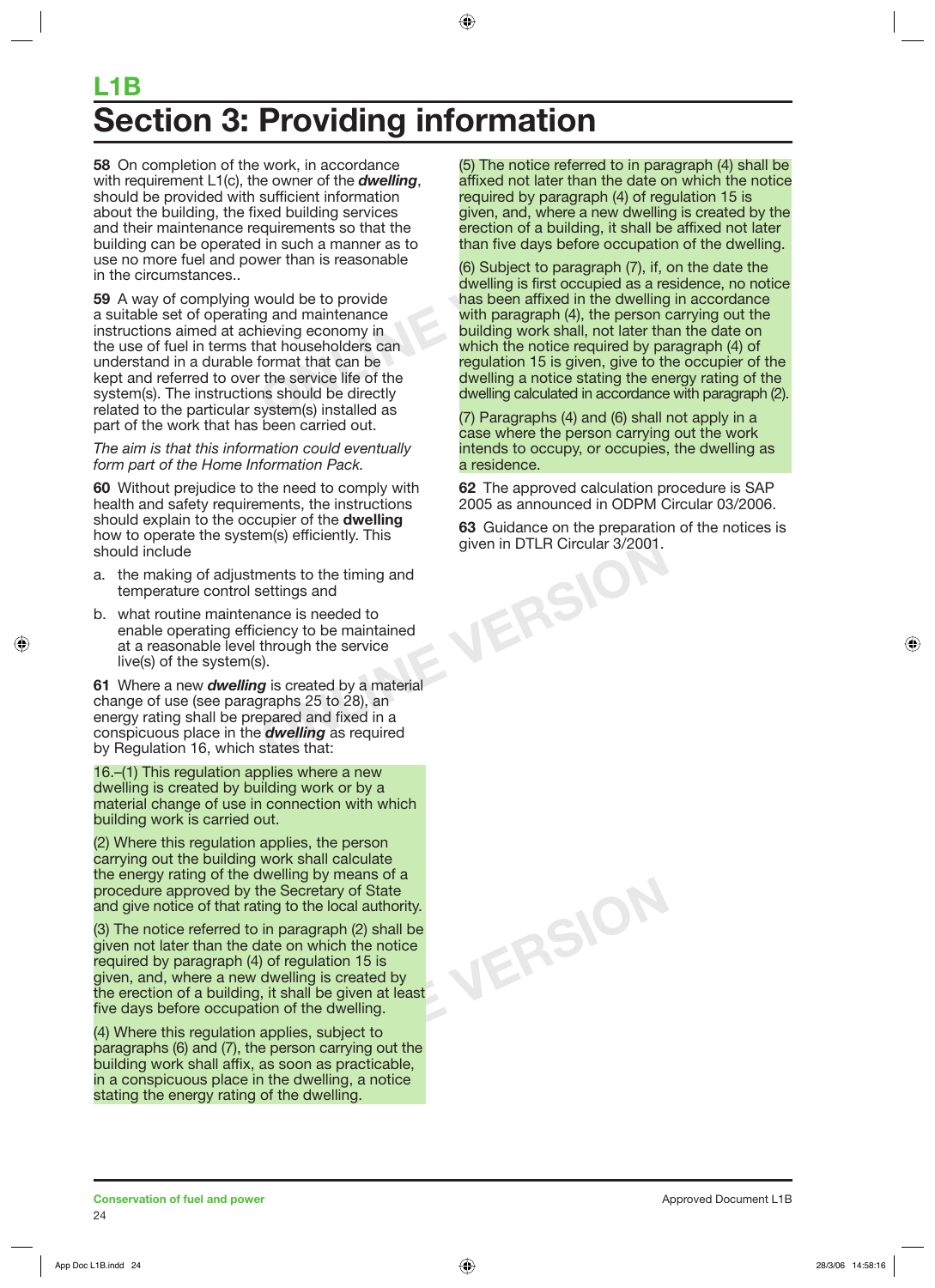# **Section 4: Definitions**

**64** For the purpose of this Approved Document, the following definitions apply.

**65** *BCB* means Building Control Body: a local authority or an approved inspector.

**66** A *conservatory* is an extension to a building which:

- a. has not less than three quarters of its roof area and not less than one half of its external wall area made from translucent material and.
- Building Control Body: a local<br>
proved inspector.<br> **V** is an extension to a building which:<br>
the cost of mplement<br>
be based on prices of<br>
the annual form is external<br>
le from translucent material and.<br>
exparated from the b. is thermally separated from the *dwelling* by walls, windows and doors with the same U-value and draught-stripping provisions as provided elsewhere in the *dwelling*.

**67** *Dwelling* means a self-contained unit designed to be used separately to accommodate a single household.

**68** *Energy efficiency requirements* means the requirements of Regulations 4A, 17C and 17D and Part L of Schedule 1.

**69** *Fixed building services* means any part of, or any controls associated with:

- a. fixed internal or external lighting systems but does not include emergency escape lighting and specialist process lighting; or
- b. fixed systems for heating, hot water service systems, air conditioning or mechanical ventilation.

From the emergency escape lighting<br>
inde emergency escape lighting<br>
inde emergency escape lighting<br>
inde emergency secape lighting<br>
in the emergy savings was £38<br>
would be (430/38) = 11.<br>
in relation to a thermal element<br> **70** *Renovation* in relation to a thermal element means the provision of a new layer in the thermal element or the replacement of an existing layer, but excludes decorative finishes, and 'renovate' shall be construed accordingly.

**71** *Room for residential purposes* means a room, or a suite of rooms, which is not a dwellinghouse or a flat and which is used by one or more persons to live and sleep and includes a room in a hostel, a hotel, a boarding house, a hall of residence or a residential home, whether or not the room is separated from or arranged in a cluster group with other rooms, but does not include a room in a hospital, or other similar establishment, used for patient accommodation and, for the purposes of this definition, a 'cluster' is a group of rooms for residential purposes which is:

- a. separated from the rest of the building in which it is situated by a door which is designed to be locked; and
- b. not designed to be occupied by a single household.

**ONLY A** Finition, a 'cluster' is a group<br>
lential purposes which is:<br>
ii. an extension falli<br>
m the rest of the building in<br>
lii. an extension falli<br>
Schedule 2; or<br>
iii. where this parag<br>
to a different term<br>
to be occup **72** *Simple payback* means the amount of time it will take to recover the initial investment through energy savings, and is calculated by dividing the marginal additional cost of implementing an energy efficiency measure by the value of the annual energy savings achieved by that measure taking no account of VAT.

a. The marginal additional cost is the additional cost (materials and labour) of incorporating

(e.g.) **additional** insulation, not the whole cost of the work.

- b. the cost of implementing the measure should be based on prices current at the date the proposals are made known to the *BCB* and be confirmed in a report signed by a suitably qualified person.
- c. the annual energy savings should be estimated using SAP 2005 or SBEM<sup>23</sup>.
- d. for the purposes of this Approved Document, the following energy prices that were current in 2005 should be used when evaluating the value of the annual energy savings:
	- i. Mains gas 1.63 p/kWh
	- ii. Electricity 3.65 p/kWh

*This is a weighted combination at peak and off peak tariffs.* 

- iii. Heating oil 2.17 p/kWh
- iv. LPG 3.71 p/kWh

*For example if the cost of implementing a measure was £430 and the value of the annual energy savings was £38/year, the simple payback would be (430/38) = 11.3 years.*

*Energy prices are increasing significantly so dwelling owners may wish to use higher values such as those prevailing when they apply for Building Regulations approval.*

**73** Thermal *element* is defined in Regulation 2A as follows.

(2A) In these Regulations 'thermal element' means a wall, floor or roof (but does not include windows, doors, roof windows or roof-lights) which separates a thermally conditioned part of the building ('the conditioned space') from:

- a. the external environment (including the ground); or
- b. in the case of floors and walls, another part of the building which is:
	- i. unconditioned;
	- ii. an extension falling within class VII of Schedule 2; or
	- iii. where this paragraph applies, conditioned to a different temperature,

and includes all parts of the element between the surface bounding the conditioned space and the external environment or other part of the building as the case may be.

(2B) Paragraph (2A)(b)(iii) only applies to a building which is not a dwelling, where the other part of the building is used for a purpose which is not similar or identical to the purpose for which the conditioned space is used.

Simplified Building Energy Model (SBEM) user manual and Calculation Tool, available at www.odpm.gov.uk.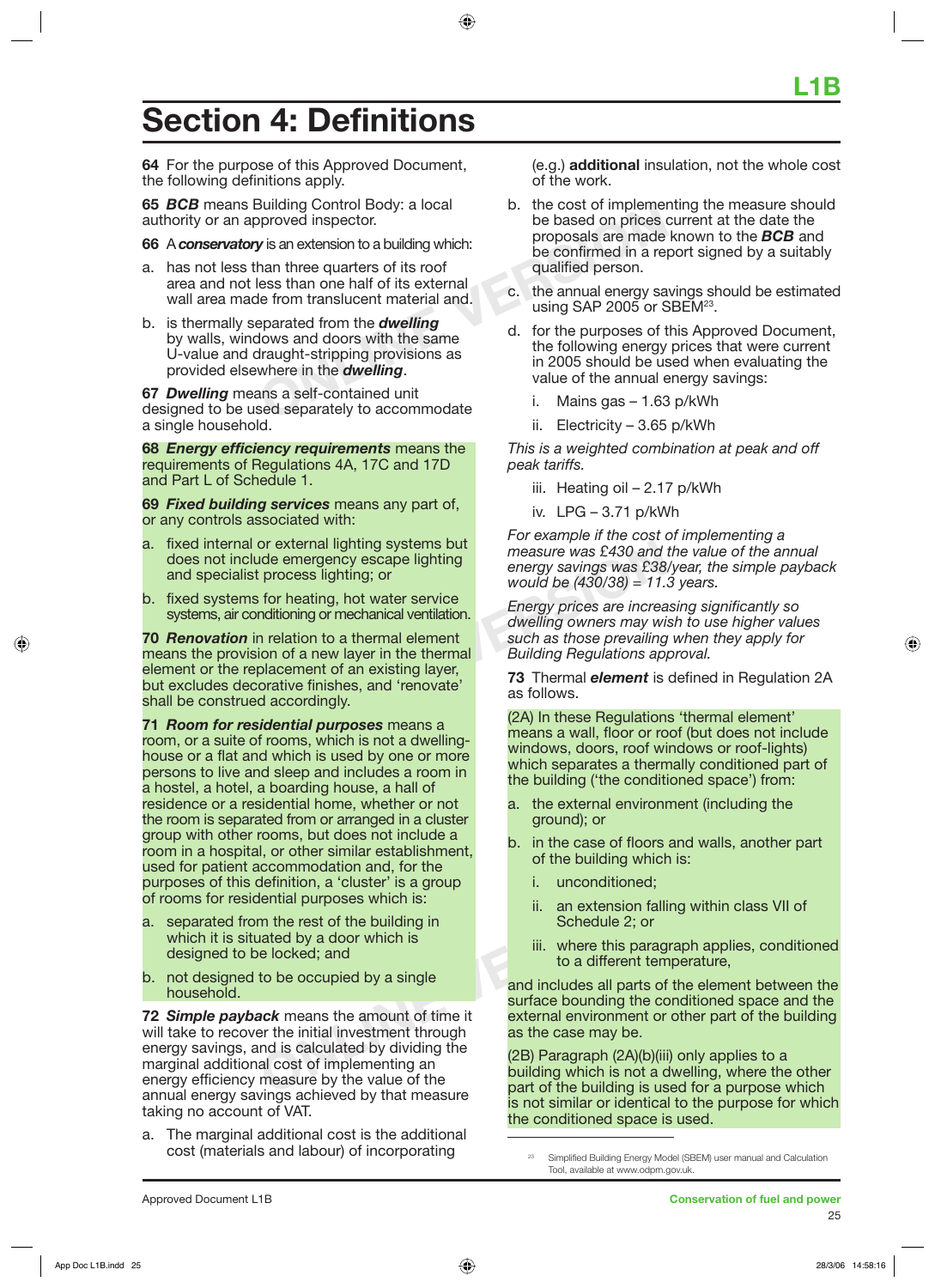# **L1B ADED FORM THE EXAMPLE EXAMPLE EXAMPLE EXAMPLE EXAMPLE EXAMPLE EXAMPLE EXAMPLE EXAMPLE EXAMPLE EXAMPLE EXAMPLE EXAMPLE EXAMPLE EXAMPLE EXAMPLE EXAMPLE EXAMPLE EXAMPLE EXAMPLE EXAMPLE EXAMPLE EXAMPLE EXAMPLE EXAMPLE EXAMPLE**

**1** Where the work involves the *renovation* of a *thermal element*, an opportunity exists for costeffective insulation improvements to be undertaken at marginal additional cost. This appendix provides guidance on the cost effectiveness of insulation measures when undertaking various types of work on a *thermal element*.

st. This appendix<br>
e cost effectiveness of<br>
in timit or target for the purposes<br>
in undertaking various<br> **ONCONCY CONCONCY THEORY CONCONCY**<br>
Extricumstances and the<br>
twould be considered<br>
values are those contained in Tai<br> **2** Table A1 sets out the circumstances and the level of performance that would be considered reasonable provision in ordinary circumstances. When dealing with existing *dwellings* some flexibility in the application of standards is necessary to ensure that the context of each scheme can be taken into account while securing, as far as possible, the reasonable improvement. The final column in Table A1 provides guidance on a number of specific issues that may need to be considered in determining an appropriate course of action. As part of this flexible approach, it will be necessary to take into account technical risk and practicality in relation to the *dwelling* under consideration and the possible impacts on any adjoining building. In general the proposed works should take account of:

- a. the other parts of Schedule 1; and
- b. the general guidance on technical risk relating to insulation improvements contained in BR 262; and
- c. if the existing building has historic value, the guidance produced by English Heritage.

Where, it is not reasonable in the context of the scheme to achieve the performance set out in Table A1 the level of performance achieved should be as close to this as practically possible.

**3** Table A1 incorporates, in outline form, examples of construction that would achieve the proposed performance, but designers are free to use any appropriate construction that satisfies the energy performance standard, so long as they do not compromise performance with respect to any other part of the regulations.

## **GENERAL GUIDANCE**

**Walls**<br>
ral guidance documents<br>
interaction options<br>
of Dwellings, GPG 293, Energy<br>
protion. The listing of any<br>
Practice in Housing, London, Er<br>
of the document does<br>
of the guidance in the<br>
of the guidance in the<br>
pract **4** This section lists general guidance documents that provide advice on the *renovation* options available and their application. The listing of any guide, British Standard or other document does not indicate that the guidance contained is approved or applicable to any particular scheme. It is for the applicant and his or her advisors to assess the applicability of the guidance in the context of a particular application. Responsibility for the guidance contained in the documents listed rests with the authors and authoring organisations concerned.

**5** In a number of documents (particularly those produced by the Energy Saving Trust's Energy Efficiency Best Practice in Housing programme) a recommended thermal performance is stated in the form of a U value for different elements and forms of construction. The inclusion of such a performance value in any guidance document in this Appendix does not constitute a performance limit or target for the purposes of this Approved Document. In all cases the relevant target U values are those contained in Table A1.

## **General guidance**

Stirling, C. (2002) Thermal insulation: Avoiding Risks, Building Research Establishment report BR 262, Watford, Construction Research Communications Ltd.

EST (2004) Energy efficient refurbishment of existing housing, Good Practice guide 15, Energy Efficiency Best Practice in Housing, London, Energy Saving Trust.

EST (2005) Advanced Insulation in housing Refurbishment, CE 97, Energy Efficiency Best Practice in Housing, London, Energy Saving Trust.

EST (2004) Refurbishing Cavity Walled Dwellings, CE 57, Energy Efficiency Best Practice in Housing, London, Energy Saving Trust.

EST (2004) Refurbishing Dwellings with Solid Walls, CE 58, Energy Efficiency Best Practice in Housing, London, Energy Saving Trust.

EST (2004) Refurbishing Timber-Framed Dwellings, CE 59, Energy Efficiency Best Practice in Housing, London, Energy Saving Trust.

## **Roofs**

London, Energy Saving Trust.<br>
London, Energy Saving Trust.<br>
CEST (2004) Refurbishing Dwellin<br>
ments contained in BR<br>
BR Housing, London, Energy Savin<br>
EST (2004) Refurbishing Timbe<br>
EST (2004) Refurbishing Timbe<br>
EST (2004 EST (2002) Refurbishment Site Guidance for Solid-Walled Houses – Roofs, GPG 296, Energy Efficiency Best Practice in Housing, London, Energy Saving Trust.

> Stirling (2000) Insulating roofs at rafter level: sarking insulation, Good Building Guide 37, Watford, Building Research Establishment.

Code of practice for loft insulation: National Insulation Association.

## **Walls**

EST (2000) External Insulation Systems for Walls of Dwellings, GPG 293, Energy Efficiency Best Practice in Housing, London, Energy Saving Trust.

EST (2003) Internal Wall insulation in Existing housing, GPG 13 8, Energy Efficiency Best Practice in Housing, London, Energy Saving Trust.

EST (2000) Refurbishment Site Guidance for Solid-Walled Houses – Walls, GPG 297, Energy Efficiency Best Practice in Housing, London, Energy Saving Trust.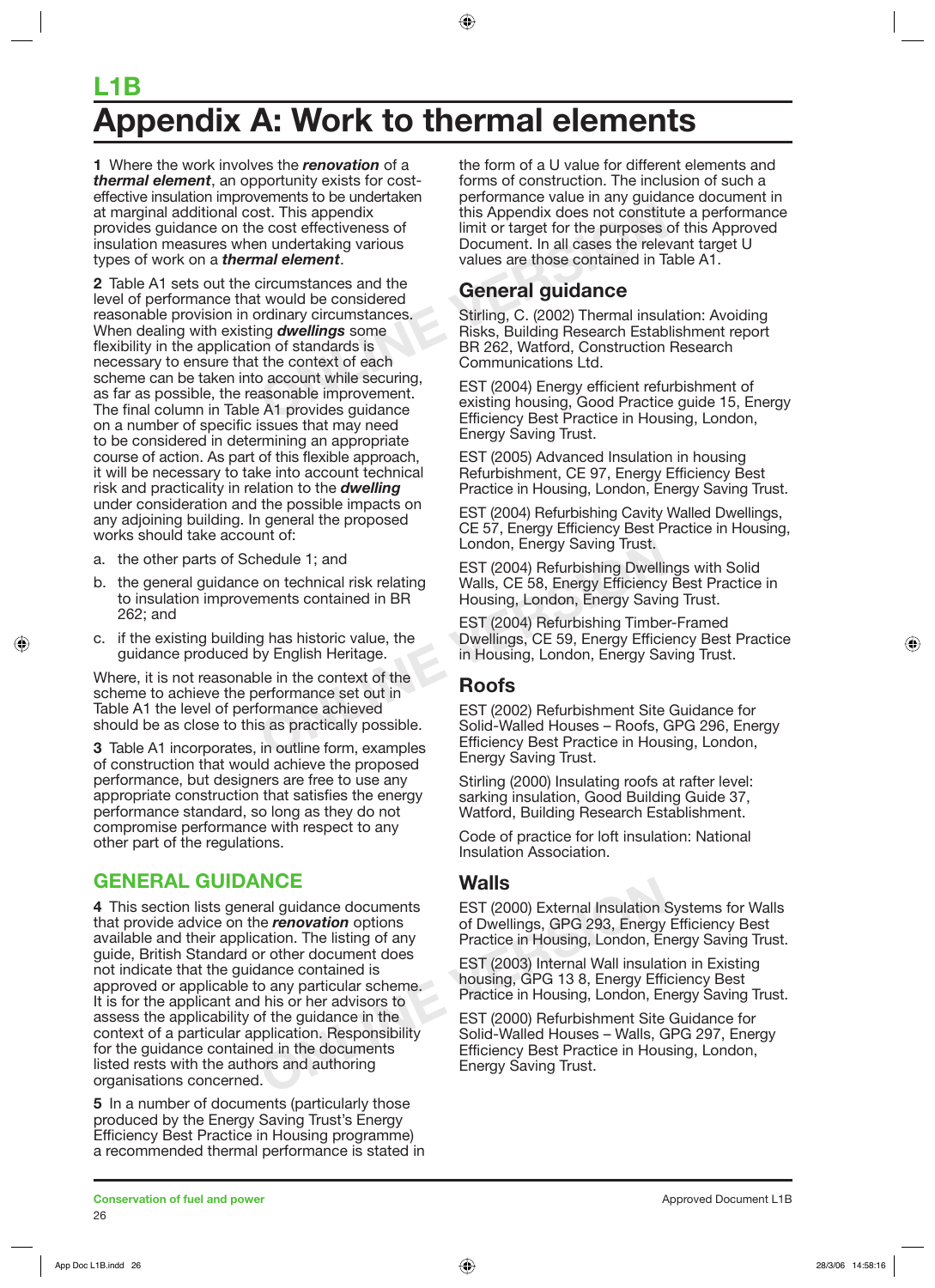## **Floors**

EST (2002) Refurbishment Site Guidance for Solid-Walled Houses – Ground Floors, GPG 294, Energy Efficiency Best Practice in Housing, London, Energy Saving Trust.

## **International, European and British Standards**

BS 5250:2002 Code of practice for the control of condensation in buildings.

BS EN ISO 13788:2001 Hygrothermal performance of building components and building elements. Internal surface temperature to avoid critical surface humidity and interstitial condensation. Calculation methods.

BS 6229:2003, Flat roofs with continuously supported coverings – Code of practice.

BS 5803-5:1985, Thermal insulation for use in pitched roof spaces in dwellings. Specification for installation of man-made mineral fibre and cellulose fibre insulation. Amended 1999 incorporating amendment no.1 1994.

|                                                                                                                                                                                                                                                                                                             |                                                   | Table A1 Cost-effective U-value targets when undertaking renovation works to                                                                                                                                                                                                           |                                                                                                                                                                                                                                                                                         |
|-------------------------------------------------------------------------------------------------------------------------------------------------------------------------------------------------------------------------------------------------------------------------------------------------------------|---------------------------------------------------|----------------------------------------------------------------------------------------------------------------------------------------------------------------------------------------------------------------------------------------------------------------------------------------|-----------------------------------------------------------------------------------------------------------------------------------------------------------------------------------------------------------------------------------------------------------------------------------------|
| thermal elements<br><b>Proposed works</b>                                                                                                                                                                                                                                                                   | <b>Target</b><br>U-value<br>(W/m <sup>2</sup> ·K) | <b>Typical construction</b>                                                                                                                                                                                                                                                            | <b>Comments (reasonableness,</b><br>practicability and cost-<br>effectiveness)                                                                                                                                                                                                          |
| <b>Pitched roof constructions</b>                                                                                                                                                                                                                                                                           |                                                   |                                                                                                                                                                                                                                                                                        |                                                                                                                                                                                                                                                                                         |
| Renewal of roof covering - No<br>living accommodation in the roof<br>void - existing insulation (if any) at<br>ceiling level. No existing insulation,<br>existing insulation less than 50mm,<br>in poor condition, and/or likely to be<br>significantly disturbed or removed as<br>part of the planned work | 0.16                                              | Provide loft insulation - 250mm<br>mineral fibre or cellulose fibre as quilt<br>laid between and across ceiling joists<br>or loose fill or equivalent. This may<br>be inappropriate if the loft is already<br>boarded out and the boarding is not<br>to be removed as part of the work | Assess condensation risk in roof<br>space and make appropriate<br>provision in accordance with the<br>requirements of Part C relating to the<br>control of condensation. Additional<br>provision may be required to provide<br>access to and insulation of services in<br>the roof void |
| Renewal of roof covering - Existing<br>insulation in good condition and<br>will not be significantly disturbed by<br>proposed works. Existing insulation<br>thickness 50mm or more but less<br>than 100mm                                                                                                   | 0.20                                              | Top-up loft insulation to at least<br>200mm mineral fibre or cellulose<br>fibre as quilt laid between and across<br>ceiling joists or loose fill or equivalent                                                                                                                         | Assess condensation risk in roof<br>space and make appropriate provision<br>in line with the requirements of Part C<br>relating to the control of condensation.<br>Additional provision may be required<br>to provide insulation and access to<br>services in the roof void             |
|                                                                                                                                                                                                                                                                                                             |                                                   |                                                                                                                                                                                                                                                                                        | Where the loft is already boarded out<br>and the boarding is not to be removed<br>as part of the work, the practicality of<br>insulation works would need to be<br>considered                                                                                                           |
| Renewal of the ceiling to cold loft<br>space. Existing insulation at ceiling<br>level removed as part of the works<br>NLII                                                                                                                                                                                  | 0.16                                              | Provide loft insulation - 250mm<br>mineral fibre or cellulose fibre as quilt<br>laid between and across ceiling joists<br>or loose fill or equivalent                                                                                                                                  | Assess condensation risk in roof<br>space and make appropriate<br>provision in accordance with the<br>requirements of Part C relating to the<br>control of condensation. Additional<br>provision may be required to provide<br>insulation and access to services in<br>the roof void    |
|                                                                                                                                                                                                                                                                                                             |                                                   |                                                                                                                                                                                                                                                                                        | Where the loft is already boarded out<br>and the boarding is not to be removed<br>as part of the work, insulation can be<br>installed from the underside but the                                                                                                                        |

### Table A1 **Cost-effective U-value targets when undertaking renovation works to**  *thermal elements*

**ONLINE VERSION**

target U-value may not be achievable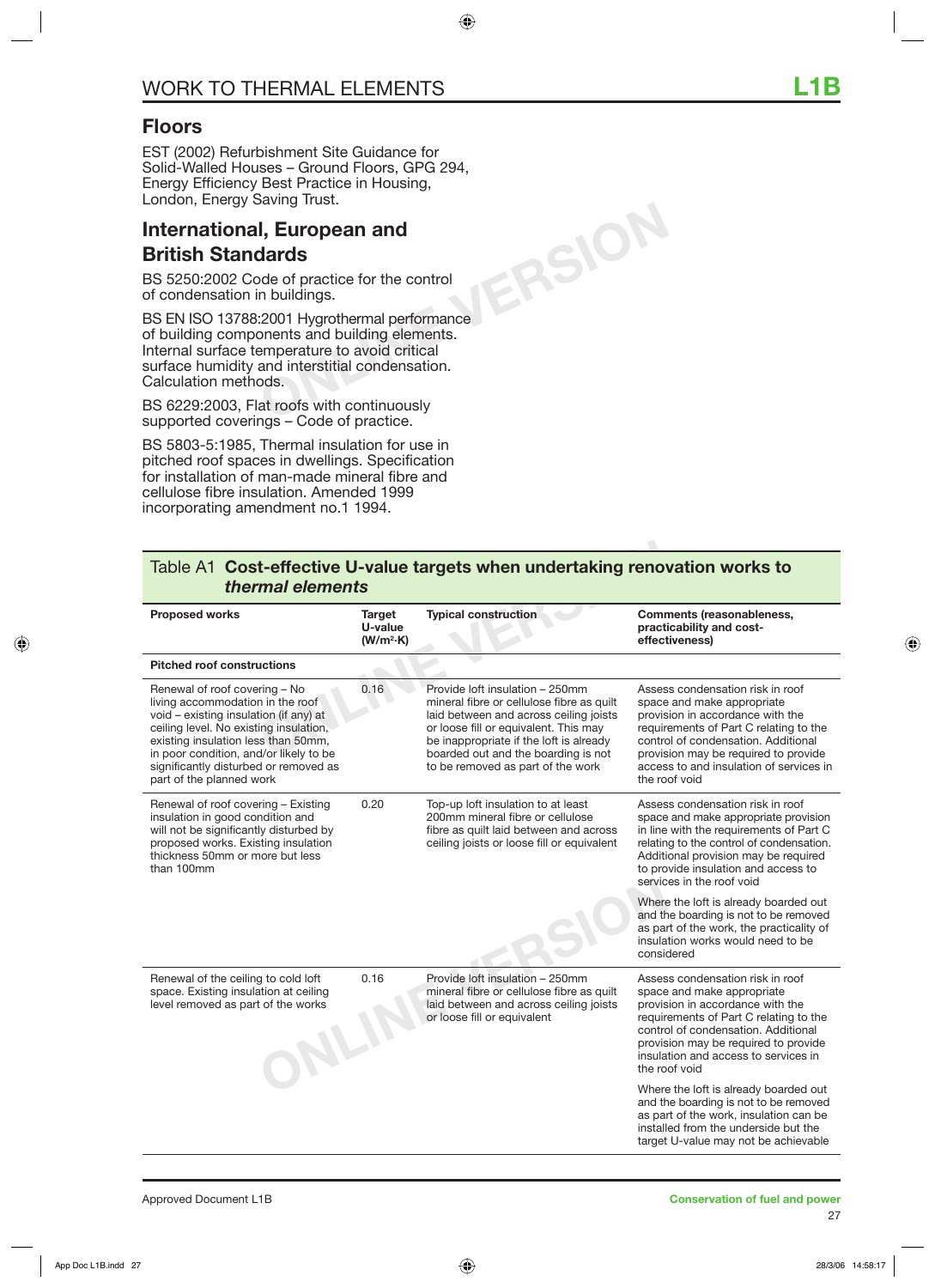| Table A1 Cost-effective U-value targets when undertaking renovation works to |        |                             |                                  |  |
|------------------------------------------------------------------------------|--------|-----------------------------|----------------------------------|--|
| thermal elements                                                             |        |                             |                                  |  |
| <b>Proposed works</b>                                                        | Target | <b>Typical construction</b> | <b>Comments (reasonableness,</b> |  |

|                                                                                                                                                                                                                                        | U-value<br>(W/m <sup>2</sup> ·K) |                                                                                                                                                                                  | practicability and cost-<br>effectiveness)                                                                                                                               |
|----------------------------------------------------------------------------------------------------------------------------------------------------------------------------------------------------------------------------------------|----------------------------------|----------------------------------------------------------------------------------------------------------------------------------------------------------------------------------|--------------------------------------------------------------------------------------------------------------------------------------------------------------------------|
| Renewal of roof covering - Living<br>accommodation in roof space (room-<br>in-the-roof type arrangement), with or<br>without dormer windows                                                                                            | 0.20                             | Cold structure - Insulation (thickness<br>dependent on material) placed<br>between and below rafters                                                                             | Assess condensation risk (particularly<br>interstitial condensation), and make<br>appropriate provision in accordance<br>with the requirements of Part C                 |
|                                                                                                                                                                                                                                        |                                  | Warm structure - Insulation placed<br>between and above rafters                                                                                                                  | relating to the control of condensation<br>(Clause 8.4 of BS 5250:2002 and<br>BS EN ISO, 13788:2001)                                                                     |
|                                                                                                                                                                                                                                        |                                  |                                                                                                                                                                                  | Practical considerations with<br>respect to an increase in structural<br>thickness (particularly in terraced<br>dwellings) may necessitate a lower<br>performance target |
| <b>Dormer window constructions</b>                                                                                                                                                                                                     |                                  |                                                                                                                                                                                  |                                                                                                                                                                          |
| Renewal of cladding to side walls                                                                                                                                                                                                      | 0.35                             | Insulation (thickness dependent on<br>material) placed between and/or<br>fixed to outside of wall studs. Or<br>fully external to existing structure<br>depending on construction | Assess condensation risk and make<br>appropriate provision in accordance<br>with the requirements of Part C                                                              |
| Renewal of roof covering                                                                                                                                                                                                               |                                  | Follow guidance on improvement to<br>pitched or flat roofs as appropriate                                                                                                        | Assess condensation risk and make<br>appropriate provision in accordance<br>with the requirements of Part C                                                              |
| <b>Flat roof constructions</b>                                                                                                                                                                                                         |                                  |                                                                                                                                                                                  |                                                                                                                                                                          |
| Renewal of roof covering - Existing<br>insulation, if any, less than 100mm,<br>mineral fibre (or equivalent resistance),<br>or in poor condition and likely to be<br>significantly disturbed or removed as<br>part of the planned work | 0.25                             | Insulation placed between and over<br>joists as required to achieve the target<br>U-value - Warm structure                                                                       | Assess condensation risk and make<br>appropriate provision in accordance<br>with the requirements of Part C. Also<br>see BS 6229:2003 for design guidance                |
| Renewal of the ceiling to flat roof<br>area. Existing insulation removed as<br>part of the works                                                                                                                                       | 0.25                             | Insulation placed between and to<br>underside of joists to achieve target<br>U-value                                                                                             | Assess condensation risk and make<br>appropriate provision in accordance<br>with the requirements of Part C. Also<br>see BS 6229:2003 for design guidance                |
|                                                                                                                                                                                                                                        |                                  |                                                                                                                                                                                  | Where ceiling height would be adversely<br>affected, a lower performance target<br>may be appropriate                                                                    |

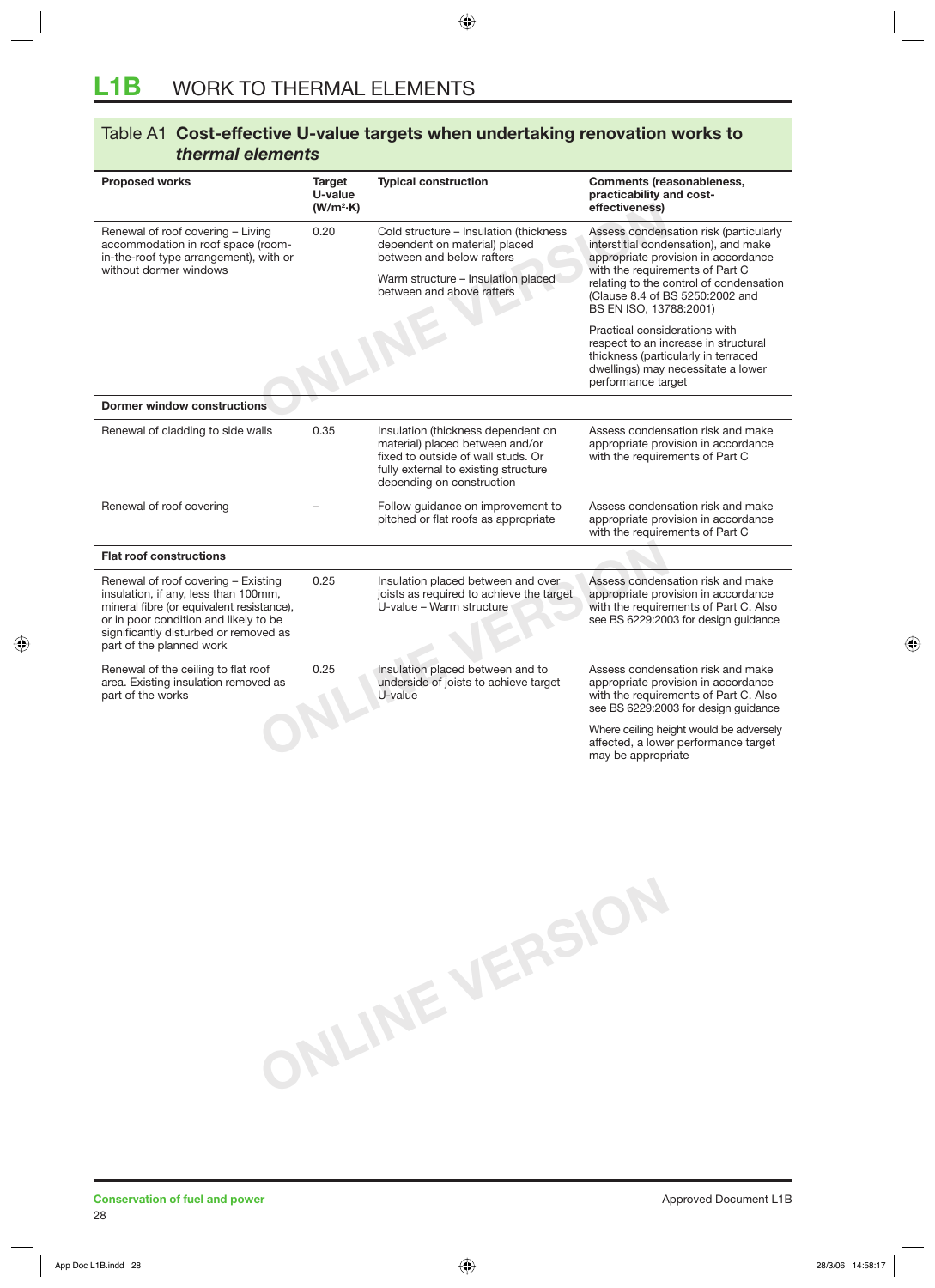| Dry-lining to inner face of wall -<br>insulation between studs fixed to wall<br>to achieve target U-value - thickness<br>dependent on insulation and stud<br>material used<br>Insulated wall board fixed to internal<br>wall surface to achieve the required<br>U-value - thickness dependent on<br>material used<br>External insulation system with | Assess the impact on internal<br>floor area. In general it would be<br>reasonable to accept a reduction<br>of no more than 5% of the area of<br>a room. However, the use of the<br>room and the space requirements<br>for movement and arrangements of<br>fixtures, fittings and furniture should<br>be assessed<br>In situations where acoustic<br>attenuation issues are particularly<br>important (e.g. where insulation<br>is returned at party walls) a less<br>demanding U-value may be more<br>appropriate. In such cases, the<br>U-value target may have to be<br>increased to 0.35 or above depending<br>on the circumstances<br>Assess condensation and other<br>moisture risks and make appropriate<br>provision in accordance with the<br>requirements of Part C. This will<br>usually require the provision of a<br>vapour control and damp protection<br>to components. Guidance on the<br>risks involved is provided in Sterling<br>(2002) and, on the technical options,<br>in EST (2003)<br>Assess technical risk and impact |
|------------------------------------------------------------------------------------------------------------------------------------------------------------------------------------------------------------------------------------------------------------------------------------------------------------------------------------------------------|-----------------------------------------------------------------------------------------------------------------------------------------------------------------------------------------------------------------------------------------------------------------------------------------------------------------------------------------------------------------------------------------------------------------------------------------------------------------------------------------------------------------------------------------------------------------------------------------------------------------------------------------------------------------------------------------------------------------------------------------------------------------------------------------------------------------------------------------------------------------------------------------------------------------------------------------------------------------------------------------------------------------------------------------------|
|                                                                                                                                                                                                                                                                                                                                                      |                                                                                                                                                                                                                                                                                                                                                                                                                                                                                                                                                                                                                                                                                                                                                                                                                                                                                                                                                                                                                                               |
|                                                                                                                                                                                                                                                                                                                                                      |                                                                                                                                                                                                                                                                                                                                                                                                                                                                                                                                                                                                                                                                                                                                                                                                                                                                                                                                                                                                                                               |
|                                                                                                                                                                                                                                                                                                                                                      |                                                                                                                                                                                                                                                                                                                                                                                                                                                                                                                                                                                                                                                                                                                                                                                                                                                                                                                                                                                                                                               |
|                                                                                                                                                                                                                                                                                                                                                      |                                                                                                                                                                                                                                                                                                                                                                                                                                                                                                                                                                                                                                                                                                                                                                                                                                                                                                                                                                                                                                               |
| rendered finish or cladding to give<br>required U-value                                                                                                                                                                                                                                                                                              | of increased wall thickness on<br>adjoining buildings                                                                                                                                                                                                                                                                                                                                                                                                                                                                                                                                                                                                                                                                                                                                                                                                                                                                                                                                                                                         |
|                                                                                                                                                                                                                                                                                                                                                      |                                                                                                                                                                                                                                                                                                                                                                                                                                                                                                                                                                                                                                                                                                                                                                                                                                                                                                                                                                                                                                               |
| Include cavity wall insulation                                                                                                                                                                                                                                                                                                                       | Assess suitability of cavity for full<br>fill insulation in accordance with<br>requirements of Part C                                                                                                                                                                                                                                                                                                                                                                                                                                                                                                                                                                                                                                                                                                                                                                                                                                                                                                                                         |
|                                                                                                                                                                                                                                                                                                                                                      |                                                                                                                                                                                                                                                                                                                                                                                                                                                                                                                                                                                                                                                                                                                                                                                                                                                                                                                                                                                                                                               |
| Solid floor – replace screed with<br>an insulated floor deck to maintain<br>existing floor level<br>Suspended timber floor - fit insulation<br>between floor joists prior to replacement                                                                                                                                                             | The cost-effectiveness of floor<br>insulation is complicated by the<br>impact of the size and shape of the<br>floor (Perimeter/Area ratio). In many<br>cases existing uninsulated floor<br>U-values are already relatively low<br>when compared with wall and roof<br>U-values. Where the existing floor<br>U-value is greater than $0.70W/m^2$ K,<br>then the addition of insulation is likely<br>to be cost-effective. Analysis shows<br>that the cost-benefit curve for the<br>thickness of added insulation is<br>very flat, and so a target U-value of<br>$0.25W/m2·K$ is appropriate subject to<br>other technical constraints (adjoining<br>floor levels, etc.)                                                                                                                                                                                                                                                                                                                                                                        |
|                                                                                                                                                                                                                                                                                                                                                      |                                                                                                                                                                                                                                                                                                                                                                                                                                                                                                                                                                                                                                                                                                                                                                                                                                                                                                                                                                                                                                               |
|                                                                                                                                                                                                                                                                                                                                                      | of floor deck                                                                                                                                                                                                                                                                                                                                                                                                                                                                                                                                                                                                                                                                                                                                                                                                                                                                                                                                                                                                                                 |

### Table A1 **Cost-effective U-value targets when undertaking renovation works to**  *thermal elements*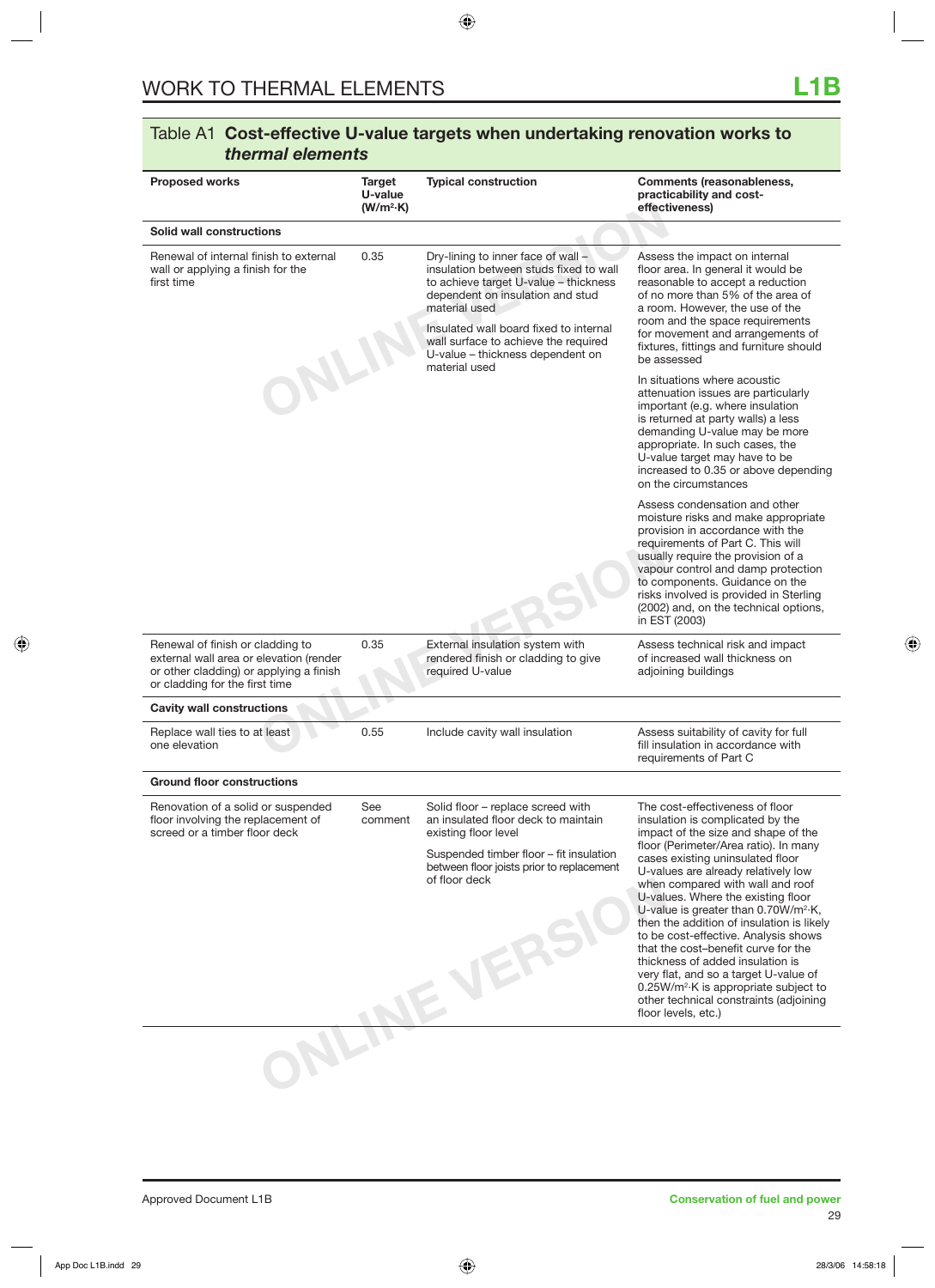# **L1B Documents referred to**

### **BRE**

### **www.bre.co.uk**

BR 262 *Thermal insulation: avoiding risks*, 2001. ISBN 1 86081 515 4

BRE Report BR 443 *Conventions for U-value calculations*, 2006. (Available at www.bre.co.uk/uvalues.)

Fig. 2001.<br>
WAC Guidance for Achieving C<br>
ventions for U-value<br>
Legislation<br>
Legislation<br>
Legislation<br>
SI 1991/1620 Construction Proficions and around<br>
elements of buildings,<br>
SI 1992/2372 Electromagnetic C<br>
Regulations 19 Information Paper IP1/06 *Assessing the effects of thermal bridging at junctions and around openings in the external elements of buildings*, 2006. ISBN 1 86081 904 4

Simplified Building Energy Model (SBEM) user manual and Calculation Tool. (Available from www.odpm.gov.uk.)

### **Department of the Environment, Food and Rural Affairs (Defra) www.defra.gov.uk**

The Government's Standard Assessment Procedure for energy rating of dwellings, SAP 2005. (Available at www.bre.co.uk/sap2005.)

### **Department of Transport, Local Government and the Regions (DTLR)**

**Figure 4.1 Conditioners** (ivo. 2) Regular<br> **ONLINE AIT CONDITIONERS** (ivo. 2) Regular<br> **ONLINE AIT CONCOCTS**<br> *SI* 2006/652 Building And Apprecise SI<br> *Wellings and similar*<br>
Published by TSO, 2002.<br>
We Saving Trust (EST) *Limiting thermal bridging and air leakage: Robust construction details for dwellings and similar buildings*, Amendment 1. Published by TSO, 2002. ISBN 0 11753 631 8 (or download from Energy Saving Trust (EST) website on http://portal.est.org.uk/ housingbuildings/calculators/robustdetails/.)

### **Energy Saving Trust (EST) www.est.org.uk**

CE66 *Windows for new and existing housing*, 2006.

GPG268 *Energy efficient ventilation in dwellings – a guide for specifiers*, 2006.

GIL20 *Low energy domestic lighting*, 2006.

### **English Heritage www.english-heritage.org.uk**

*Building Regulations and Historic Buildings*, 2002 (revised 2004).

### **Health and Safety Executive (HSE) www.hse.gov.uk**

L24 *Workplace Health, Safety and Welfare: Workplace (Health, Safety and Welfare) Regulations 1992, Approved Code of Practice and Guidance, The Health and Safety Commission*, 1992. ISBN 0 71760 413 6

### **NBS (on behalf of ODPM) www.thebuildingregs.com**

*Domestic Heating Compliance Guide*, 2006. ISBN 1 85946 225 1

### **Thermal Insulation Manufacturers and Suppliers Association (TIMSA) www.timsa.org.uk**

*HVAC Guidance for Achieving Compliance with Part L of the Building Regulations*, 2006.

### **Legislation**

SI 1991/1620 Construction Products Regulations 1991.

SI 1992/2372 Electromagnetic Compatibility Regulations 1992.

SI 1994/3051 Construction Products (Amendment) Regulations 1994.

SI 1994/3080 Electromagnetic Compatibility (Amendment) Regulations 1994.

SI 1994/3260 Electrical Equipment (Safety) Regulations 1994.

SI 2001/3335 Building (Amendment) Regulations 2001.

**ONLINE VERSION**

SI 2005/1726 Energy Information (Household Air Conditioners) (No. 2) Regulations 2005.

SI 2006/652 Building And Approved Inspectors (Amendment) Regulations 2006.

30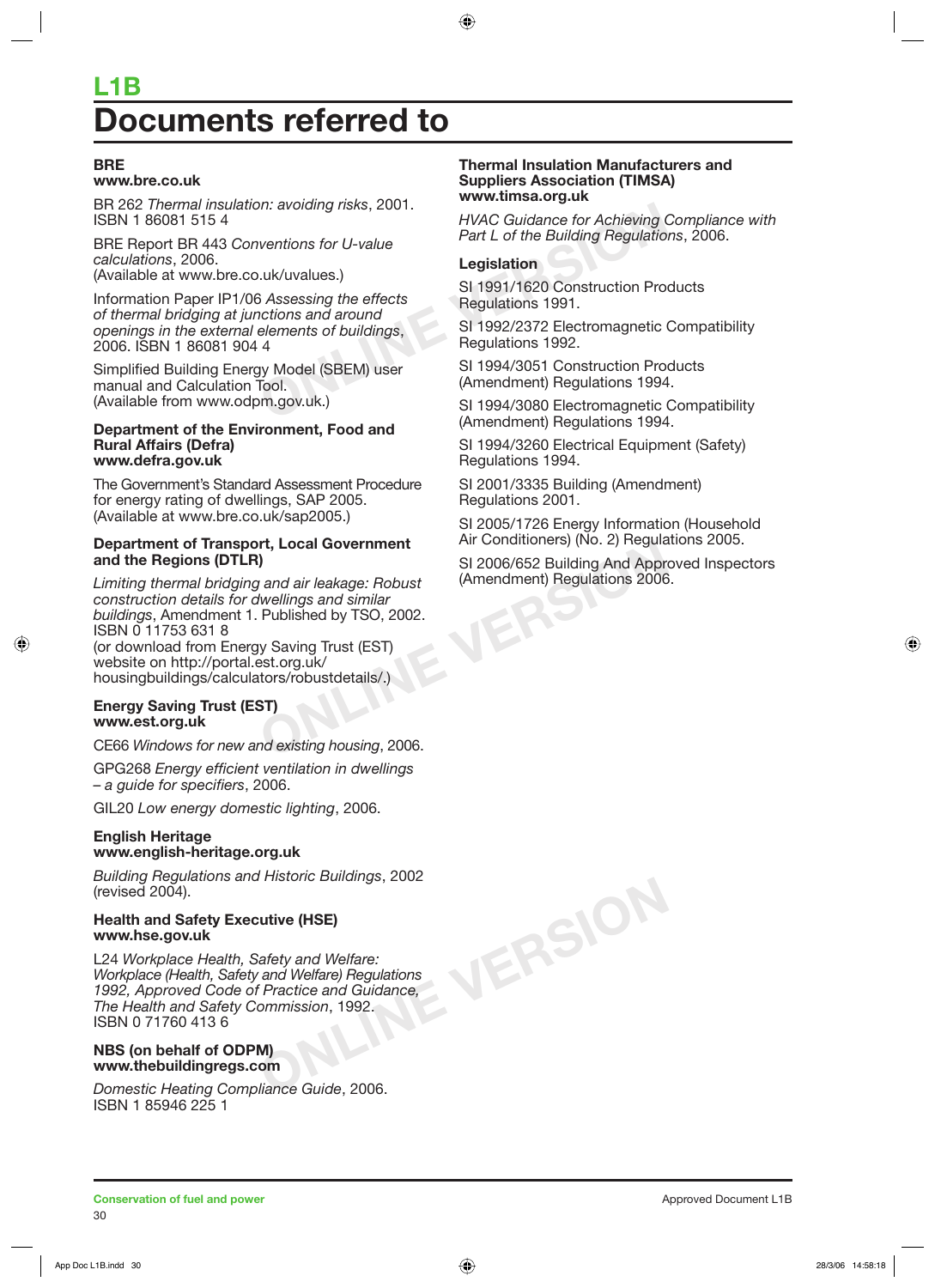# **Standards referred to**

BS 8206-2:1992 Lighting for buildings. Code of practice for daylighting.

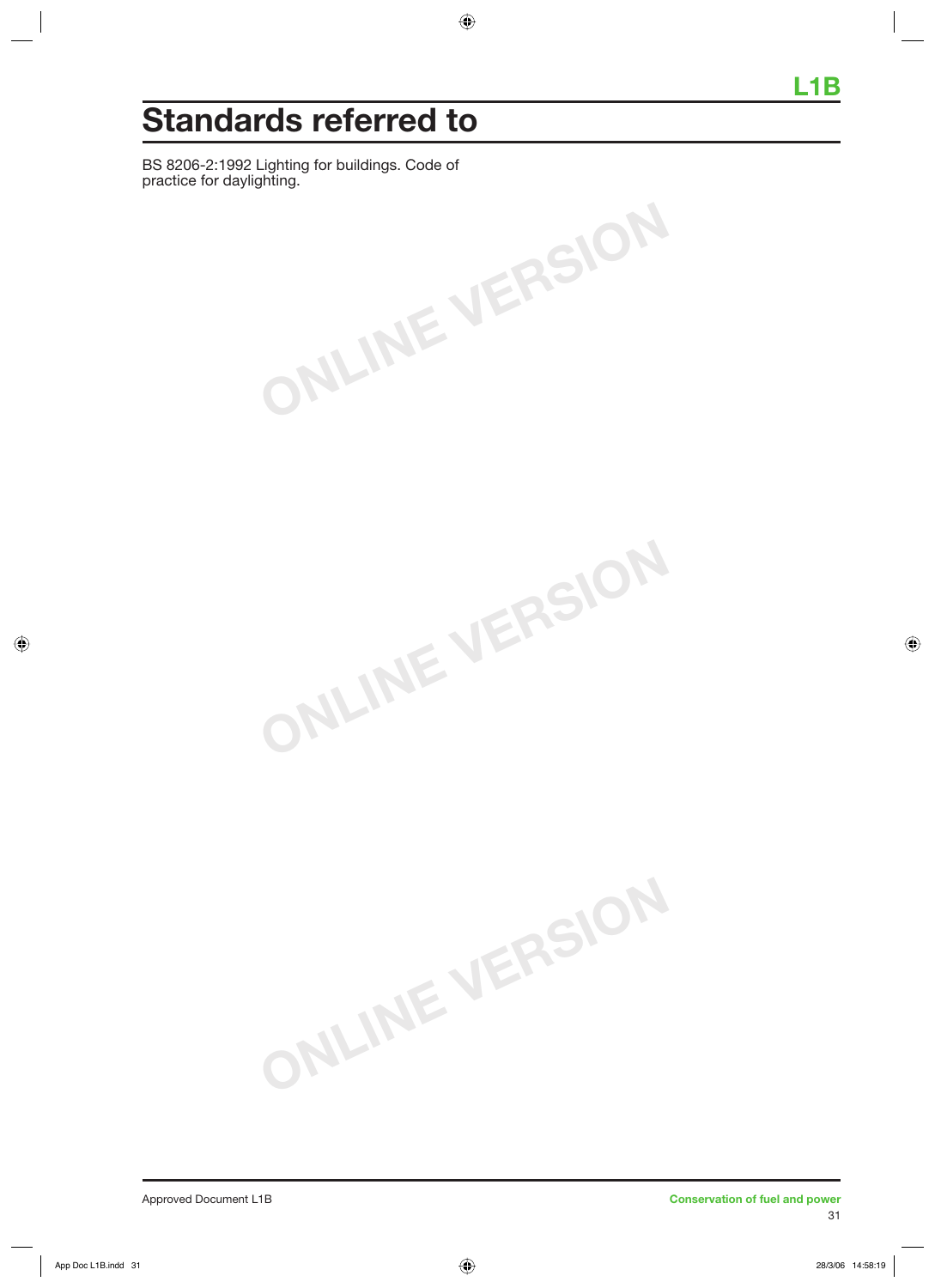## **APPROVED DOCUMENTS**

The following documents have been approved and issued by the First Secretary of State for the purpose of providing practical guidance with respect to the requirements of the Building Regulations 2000 (as amended).

**Approved Document A: Structure** 2004 edition incorporating 2004 amendments

**Approved Document B: Fire safety** 2000 edition incorporating 2000 and 2002 amendments

**Approved Document C: Site preparation and resistance to contaminants and moisture** 2004 edition

**Approved Document D: Toxic substances** 1992 edition incorporating 2002 amendments

**Approved Document E: Resistance to the passage of sound**

2003 edition incorporating 2004 amendments

**Approved Document F: Ventilation** 2006 edition

**Approved Document G: Hygiene** 1992 edition incorporating 1992 and 2000 amendments

**Approved Document H: Drainage and waste disposal** 2002 edition

**Approved Document J: Combustion appliances and fuel storage systems** 2002 edition

Fracting 1992 and 2008<br>
2006 edition<br>
ment H: Drainage and<br> **ONLINE SEARCE 2006** edition<br>
ment J: Combustion<br>
fuel storage systems<br>
fuel storage systems<br>
1998 edition to impact, ope<br>
1998 edition incorporation<br>
ment J: 200 **Approved Document J: 2002 Edition: Guidance and Supplementary Information on the UK Implementation of European Standards for Chimneys and Flues** 2002 edition

**ONLINE VERSION**

**Approved Document K: Protection from falling collision and impact** 1998 edition incorporating 2000 amendments

Fracting 2004 and the state of the state of the state of the state of the state of the state of the state of the state of the state of the state of the state of the state of the state of the state of the state of the state **Approved Document L1A: Conservation of fuel and power** New dwellings 2006 edition

**Approved Document L1B: Conservation of fuel and power** Existing dwellings 2006 edition

**Approved Document L2A: Conservation of fuel and power** New buildings other than dwellings 2006 edition

**Approved Document L2B: Conservation of fuel and power** Existing buildings other than dwellings 2006 edition

**Approved Document M: Access to and use of buildings** 2004 edition

**Approved Document N: Glazing – safety in relation to impact, opening and cleaning** 1998 edition incorporating 2000 amendments

**Approved Document P: Electrical safety – Dwellings** 2006 edition

**Approved Document to support regulation 7: Materials and workmanship** 1992 edition incorporating 2000 amendments